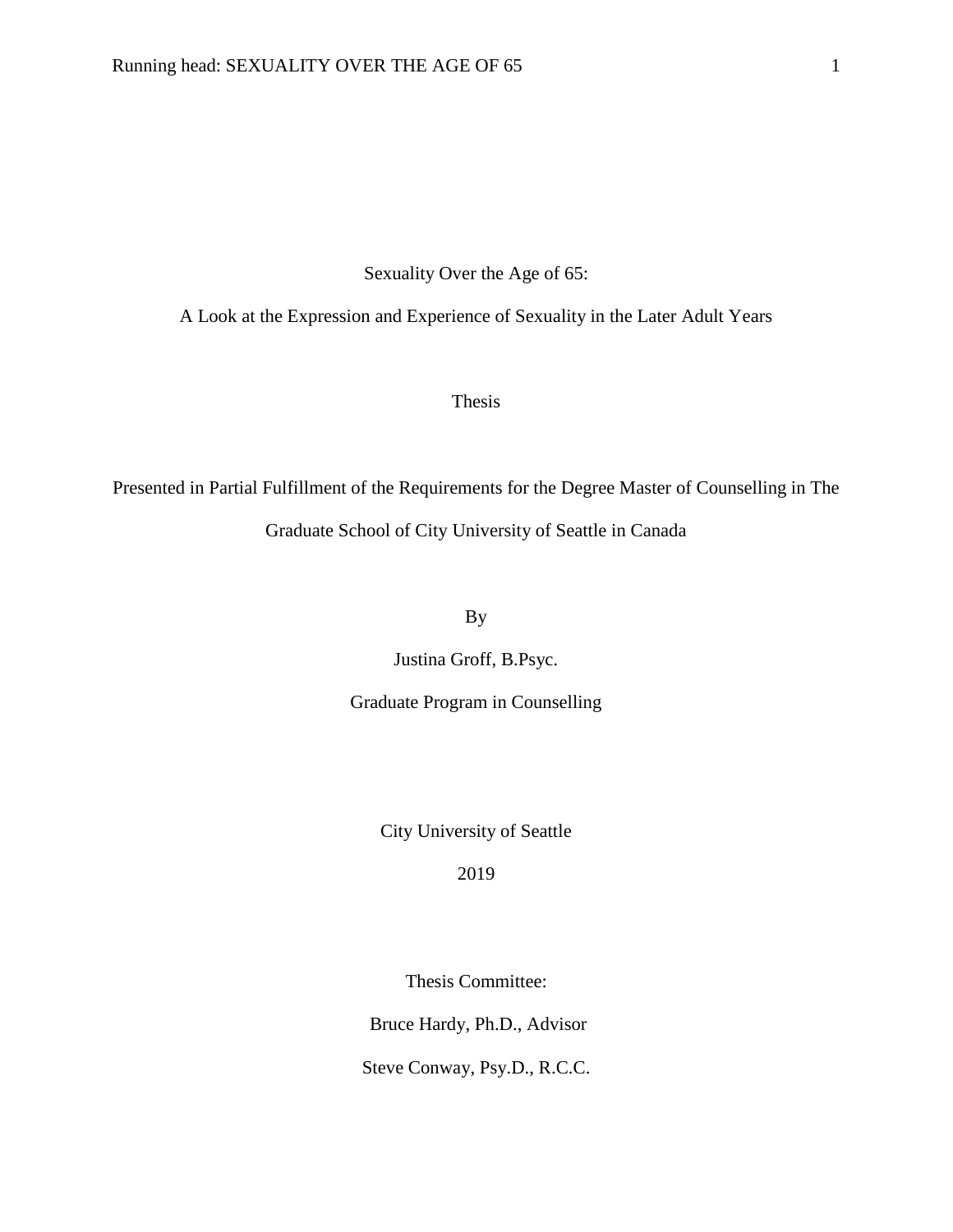## Abstract

The expression and experience of sexuality can shift and change over the course of a human lifespan. In the later stages of adulthood, there is a sociocultural shift that occurs in North America where sexuality is presumed to disappear or is shrouded in silence or shame. There is change on the horizon, however, and the cohort of adults currently aged 65 years or older is redefining what it means to embrace and experience sexuality in the later adult years. This paper explores the themes of sexuality in the later adult years by critically analyzing common stereotypes, media representations, physical changes, and sociocultural narratives present in North American culture. The current population of adults over the age of 65 have experienced sociohistorical events, such as the Sexual Revolution, and with the current climate of LGBTQ and #MeToo, this group of older aged adults are creating space for their sexuality to be expressed. The examination of sexuality in the later adult years demonstrates the need for support networks, such as those in the medical and mental health professions, to create safe spaces for the discussion of sexuality.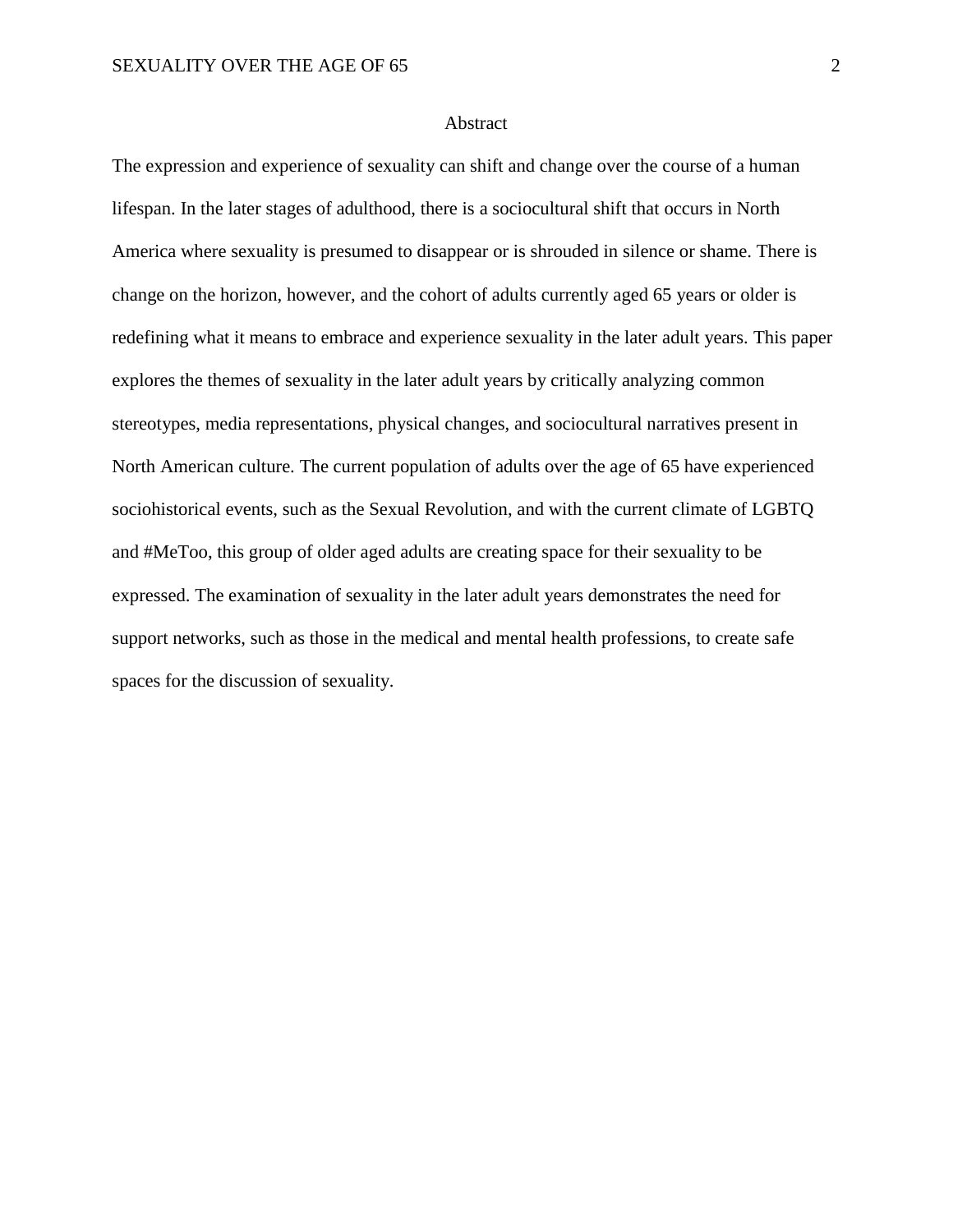# Acknowledgments

This paper would not be possible without the help and support of a small network of people of whom I am grateful to call mentors, colleagues, family, and friends. There are too many to name here but each of them have helped me cultivate this path and I carry their wisdom with me always. To City University of Seattle for maintaining a caliber of teachers and mentors who work tirelessly at the ground level in their day-to-day work and then come to class and prepare group after group of eager students for the practice of counselling. I am so grateful for my cheerleader, Bruce Hardy, who consistently reminded me what I was perfectly capable of accomplishing. To Chris: I could not have survived this process without you and your ongoing willingness to deconstruct the world with me. Thank you to my mom, Anita, for always helping me to see my path and purpose. For their tireless, boundless, never-ending support: thank you to Colleen and Gordon Groff. Each time I felt completely lost, I want to thank my siblings and siblings-in-law, Adrianna, Keegan, Lee, Lyndsay, Matthew, Natasha, and Nik, for being there to remind me what I am here to do. I wish to thank my kids, Mila and Leo, for being two really good reasons to keep going (and going and going). Finally, to my husband, Mike: thank you for being the best man I have ever met, for always being my number one fan, for having faith in me that reaches far beyond the words we have, and being the person I pray I have the good fortune of growing old with.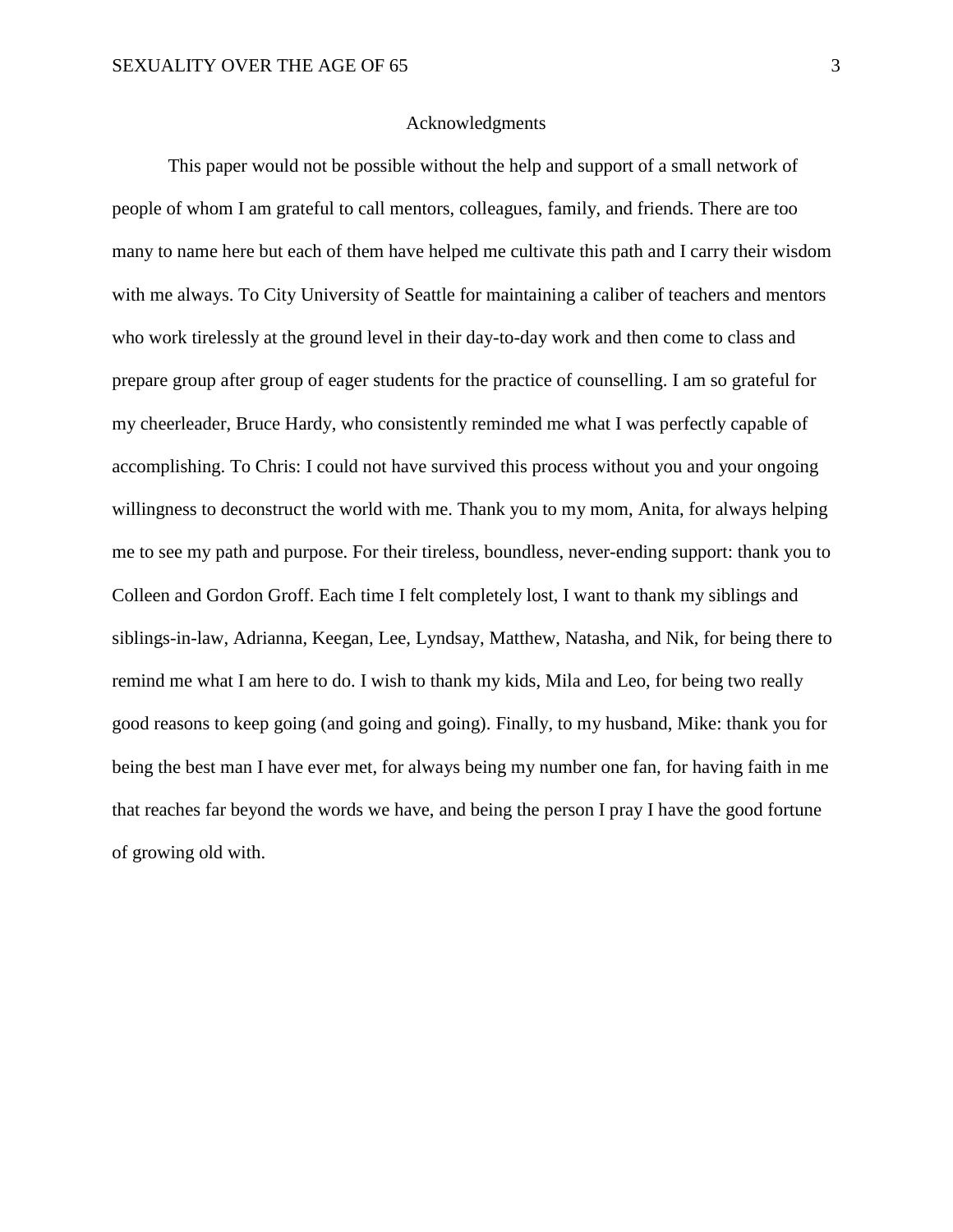# Table of Contents

| Chapter 3: The Expression of Sexuality in the Later Adult Years19              |
|--------------------------------------------------------------------------------|
|                                                                                |
|                                                                                |
|                                                                                |
| Non-Heterosexual, Non-Binary Discourse on Sexuality and Aging30                |
|                                                                                |
|                                                                                |
| Post- Sexual Revolution, the Women's Movement, & Me Too: Sexuality Openness in |
|                                                                                |
| The Re-Education of Support Systems for Aging Adults44                         |
|                                                                                |
|                                                                                |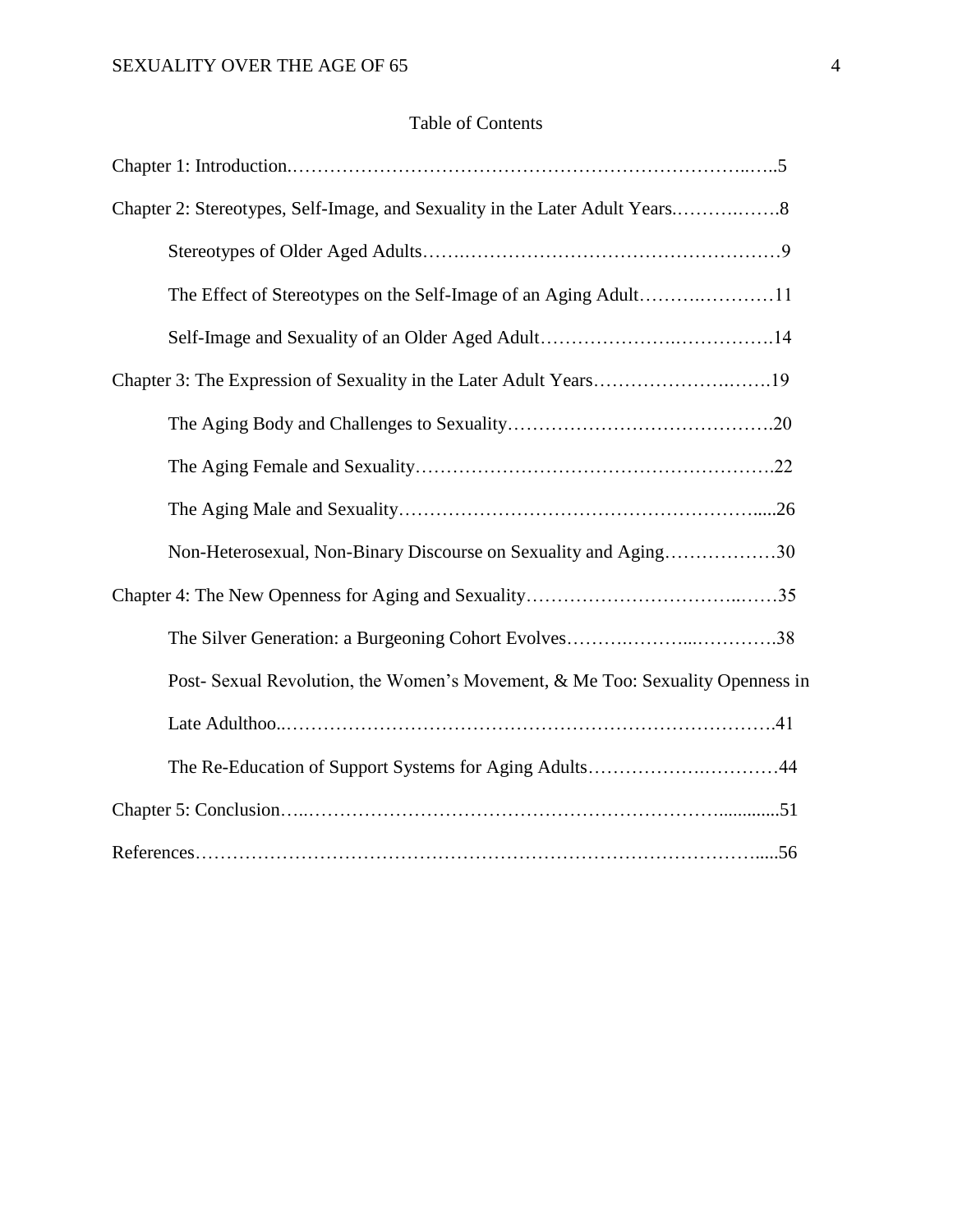#### **Chapter 1: Introduction**

For the first lecture in an Adulthood and Aging course, we were prompted to discuss common stereotypes in relation to the elderly population in North American culture. One of my fellow graduate students self-identified as a senior citizen and, as the class proceeded to list such descriptive terms as 'fuddy duddy', 'senile', and 'cute', the impact these stereotypes may be having on this fellow student was alarming to me. I felt embarrassed and empathetic but even more so, I felt deeply impassioned to disagree. My own stereotypes of older aged adults were not entrenched in negativity. Some stereotypes that came to mind were around reverence, wisdom, and admiration. A student shouted out 'unattractive' as a common stereotype of elderly aged adults and it struck me so deep that my hand shot up faster than my mind could register and before I knew it I was standing on a soapbox that I had never planned on standing on. There was a distinct offensiveness about the stereotypes being introduced but especially that one: unattractive. It was unnerving to consider a space where, simply because one ages, they are no longer considered attractive and, instead, are described as cute rather than beautiful or sexy*.* 

This incident in class jolted me back to recent moments in my life when I was pregnant with my children. During the last few months of pregnancy with both my children, I was incapable of walking at a normal pace and was at the mercy of my body. My kneecaps and ankles were swimming in excess retained water and I could barely see, let alone, touch my toes. I was not the type of pregnant female who identified as 'beautiful' and my body felt foreign to me. There were many times during late pregnancy where I would mutter to myself, "this must be what I'll feel like when I'm 90" as I waddled across streets to get to work or undress in front of my husband praying he would still find me attractive one day. During the latter part of pregnancy, the loss of physical capability compounded with this sense of unattractiveness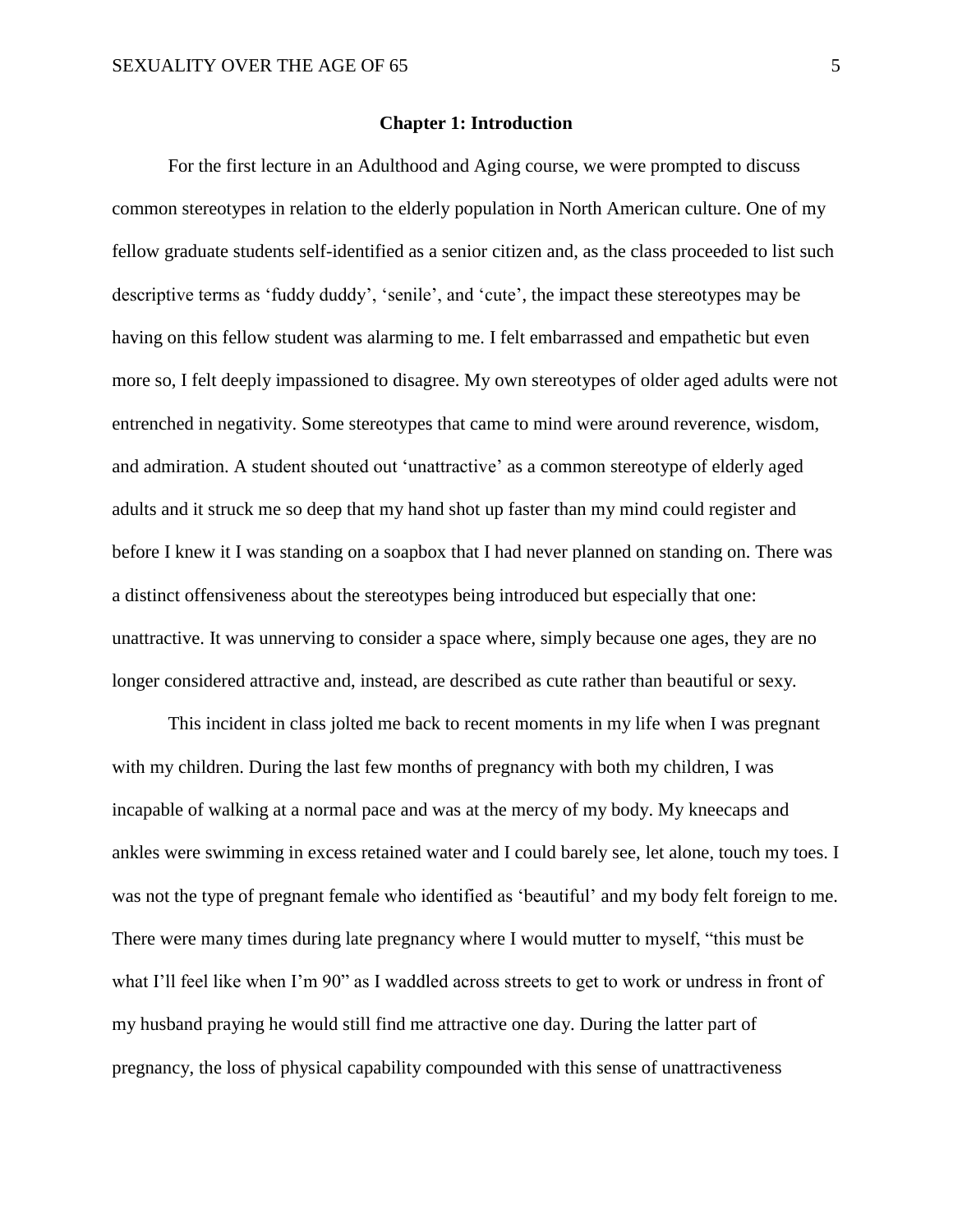created space where my sexuality felt challenged. I had not realized how often I walked around in the world with a sense of attractiveness about myself until I experienced these moments in which I felt definitively unattractive. Prior to motherhood, I did not feel necessarily attractive but my youthfulness allowed me to participate in the world in a way that was socially construed as attractive. Being pregnant and becoming a mother shifted this sense of attractiveness from being young and carefree to an alternative awareness of being which impacted my experience of sexuality in a new way.

After pregnancy, I struggled to grasp this new sexual identity because a transition had taken place. Culturally, my entrenched understanding of attractiveness was no longer applicable while I carried around this bundle of joy that I created with someone else. I was now a co-parent and a partner rendering me part of a category that felt off-limits by proxy of marriage commitment, but also, the ultimate thief of sexy: I was now somebody's mother. In the midst of this transition, I still wanted to feel attractive in my life and with my husband. From there, I set out to pragmatically piece together a new sexual identity in order to keep on the trajectory of an ongoing, healthy sexual experience. The sense of attractiveness that originated from being young, fit, and carefree now had to come from being a bit older, less fit, and encumbered with a speechless amount of responsibility. It felt like a different existence in the world however there was also an undercurrent of freedom I was not expecting.

The transition I underwent after having experienced pregnancy and becoming a mother still pales in comparison to those who are 65 years of age and older because society has much harsher ideals regarding the sexual experience of older aged adults. However, that day in lecture, a curiosity about sexuality transitions for adults over 65 began. Just as sociocultural ideals may change, so too, may freedom also change under the surface of sexuality in these later adult years.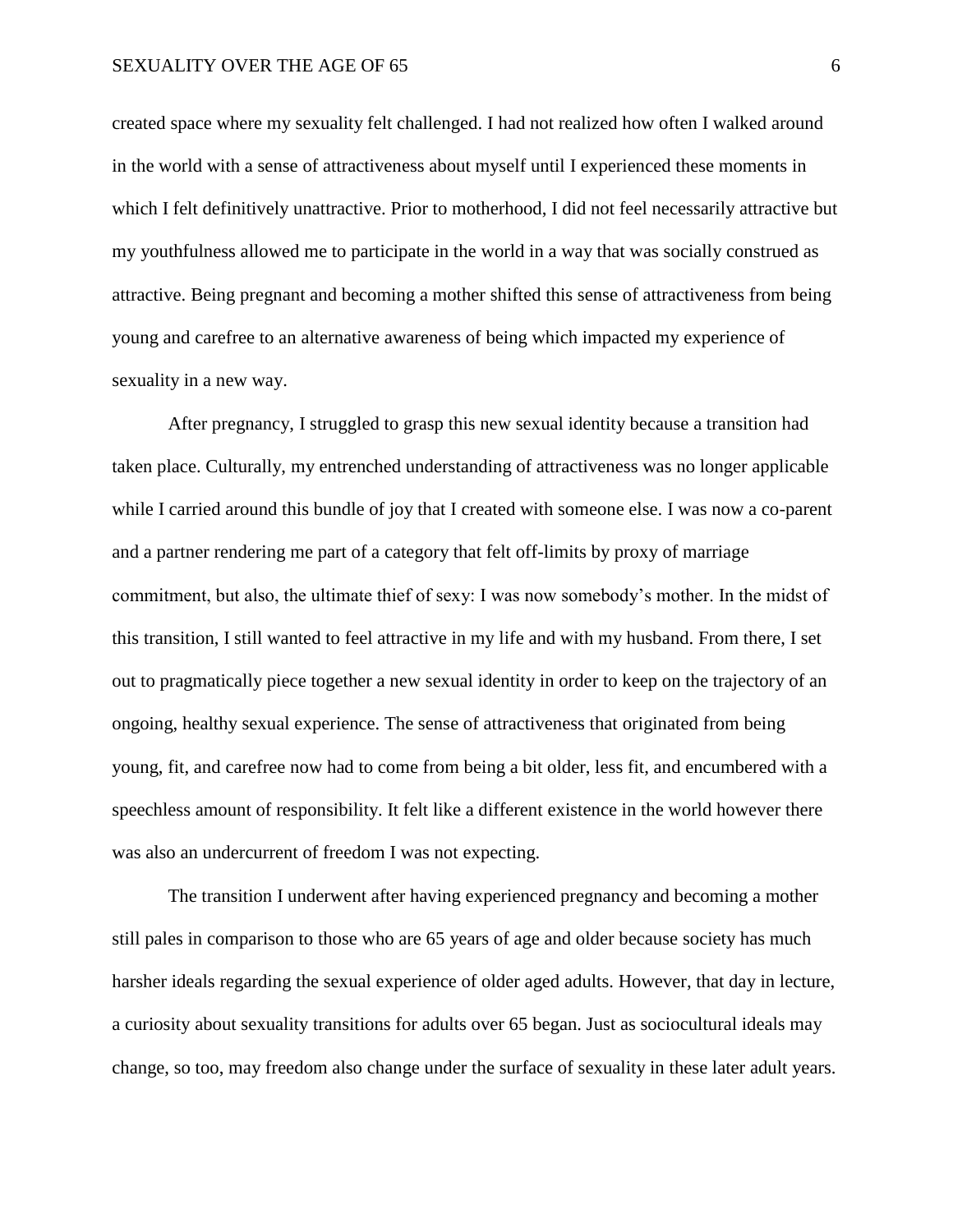This paper will analyze the research on how sexuality is experienced by adults over the age of 65 years through a lens that integrates theoretical human development and sociocultural manifestations of sexual identity. In chapter one, there will be a discussion of the culturally derived stereotypes that surrounds sexuality in the later adult years. In chapter two, there will be a focus on the expression of sexuality and its impact on one's sexual experiences in the later adult years. In chapter three, there will be a review of the evidence that shows a shift is happening creating new spaces for the experience of sexuality for older aged adults. This paper will conclude with a discussion of ideas for further research on the topic of sexual experiences in later adult years.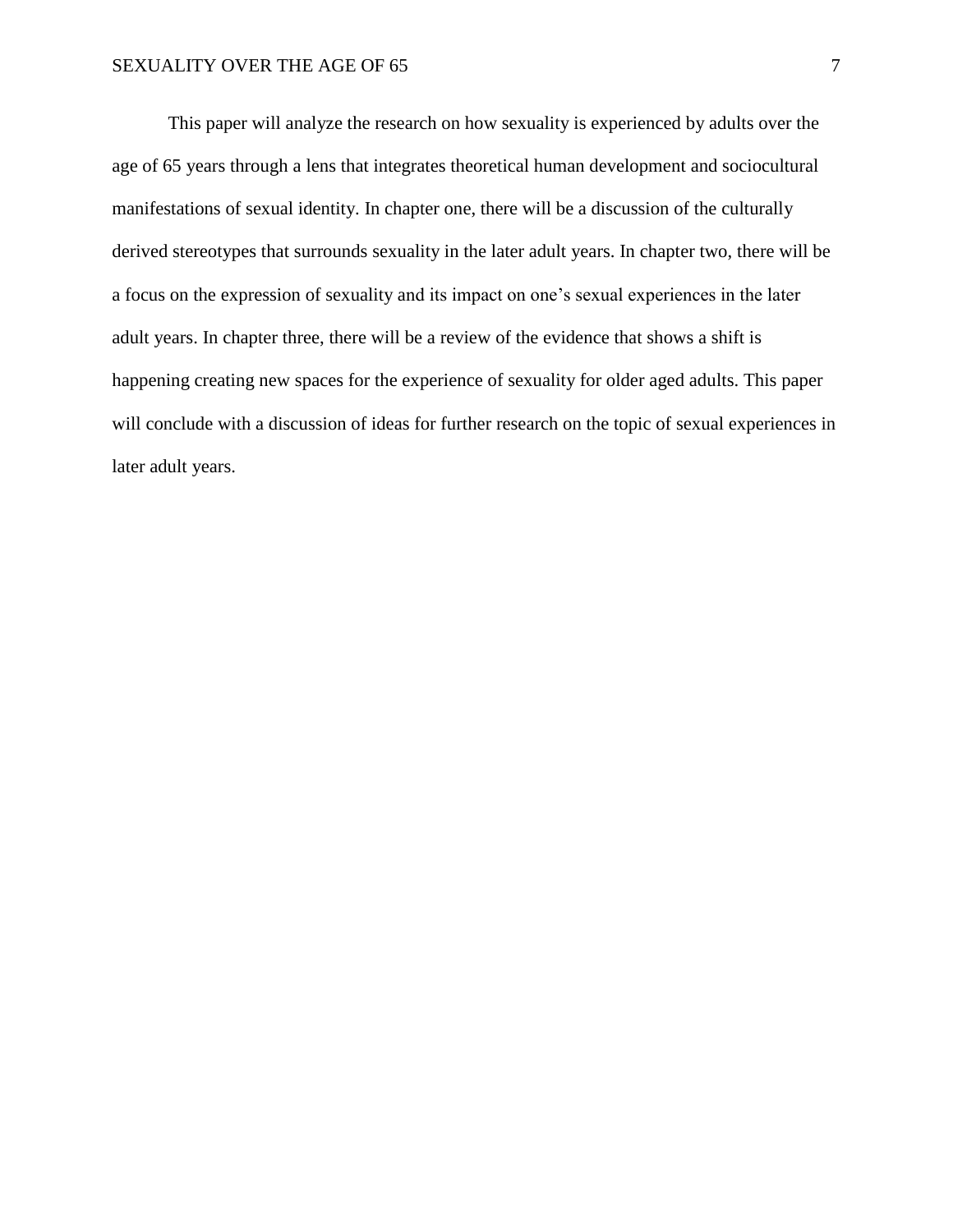#### **Chapter 2:**

# **Stereotypes, Self-Image, and Sexuality in the Later Adult Years**

The discussion of such constructs as stereotypes or self-image or even sexuality requires definition. Here a *stereotype* is understood to be an opinion or pre-judgment of a trait, behaviour, or characteristic one believes is commonly associated with a specifically identified group. When the idea of a *self-image* is referred to in this article, it is describing how a person feels about what they imagine others interpret of their physical and emotional presence in the world. One's selfimage is cultivated through a personal perception of the physical body and individual interpretation of sociocultural expectations placed upon them based on their age, gender, orientation, culture, socioeconomic status, and any additional defining trait that is relevant to them (Levy, 2003). For the intents and purposes of this paper, *sexuality* is directly defining the experience and expression of the sexual self and, with intentionality, not restricting these borders in any rigid format.

The *sexual self* signifies an exploration of feelings in the realms of desire and attraction through cognitive and/or physical arousal experienced through an awareness to connect with self or other. It's about feeling attractive within one's self, feeling like one is attractive to whom they desire, and also the feeling of attraction to others. The sexual self is the part of our being that senses attraction within the self as well as the desire for an exchange of attraction with other. The cultivation of the sexual self is a conscious or subconscious infusion of sociocultural context (i.e., sexual orientation as binary, either heterosexual or homosexual; sexual context related to genitalia), biology, and personal experiences. The range of expressing sexuality and, by proxy the sexual self, can be as simple as an interaction (e.g., a conversation, holding hands) or as concretely understood as intercourse (e.g., vaginal-penile intercourse) and is not limited to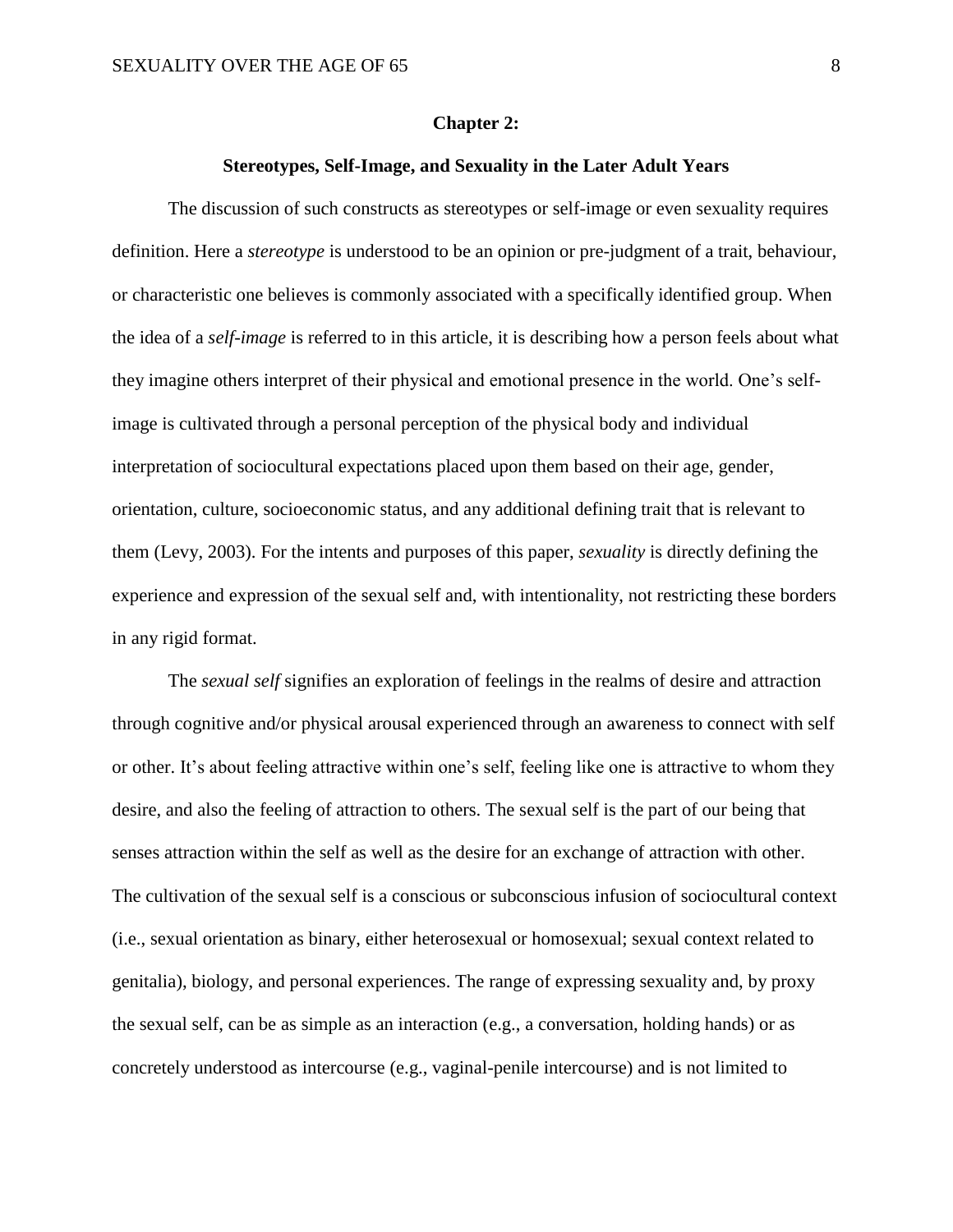partnering of any kind. Sexuality can be the full spectrum of interaction to intercourse inclusive of sexual experiences with the self, alone (Foucault, 1988). That which separates experiencing sexuality from other day-to-day events or tasks involving arousal is the internal interpretation of an interaction as connected to the sexual self. As Regan and Berscheid (1999) define sexual desire, it is "operationalized as a motivational (e.g., drive, instinct, urge, craving, want) or cognitive (e.g., wish, thought, fantasy) construct and typically is assessed via self-report" (p. 12). This definition of sexual desire shows the interconnectedness of arousal (motivation), the internal interpretation of the arousal (cognition), and the relevance of one's own self-report of it, which is the sexual self.

The relationship between stereotypes, self-image, and sexuality is the domino effect shifting the course of how one experiences their sexuality: stereotypes influence self-image and, both stereotypes and self-image, effect sexuality. Each layer of how stereotypes and self-image are built will be expanded upon to show how these cultural ideals become internalized. What will be brought into focus is how the sexual self develops into the later adult years. For the population of *older aged adults*, defined as 65 years of age and older, and *elderly*, defined as 80 years of age and older, an analysis of common stereotypes will be the impetus to a discussion of self-image and its association to sexuality during later adult years.

# **Stereotypes of Older Aged Adults**

Stereotypes associated with the later adult years may fall into one of three categories: comedic, derogatory, or platonically affectionate. The stereotypical view of the older adult years are produced through images that "express the view, with or without humour, that later life is equated with illness, losses, loneliness, asexuality, and poverty" (Wister & McPherson, 2014, p. 21). There are stereotypes that strive to be a funny jab, such as birthdays in the later adult years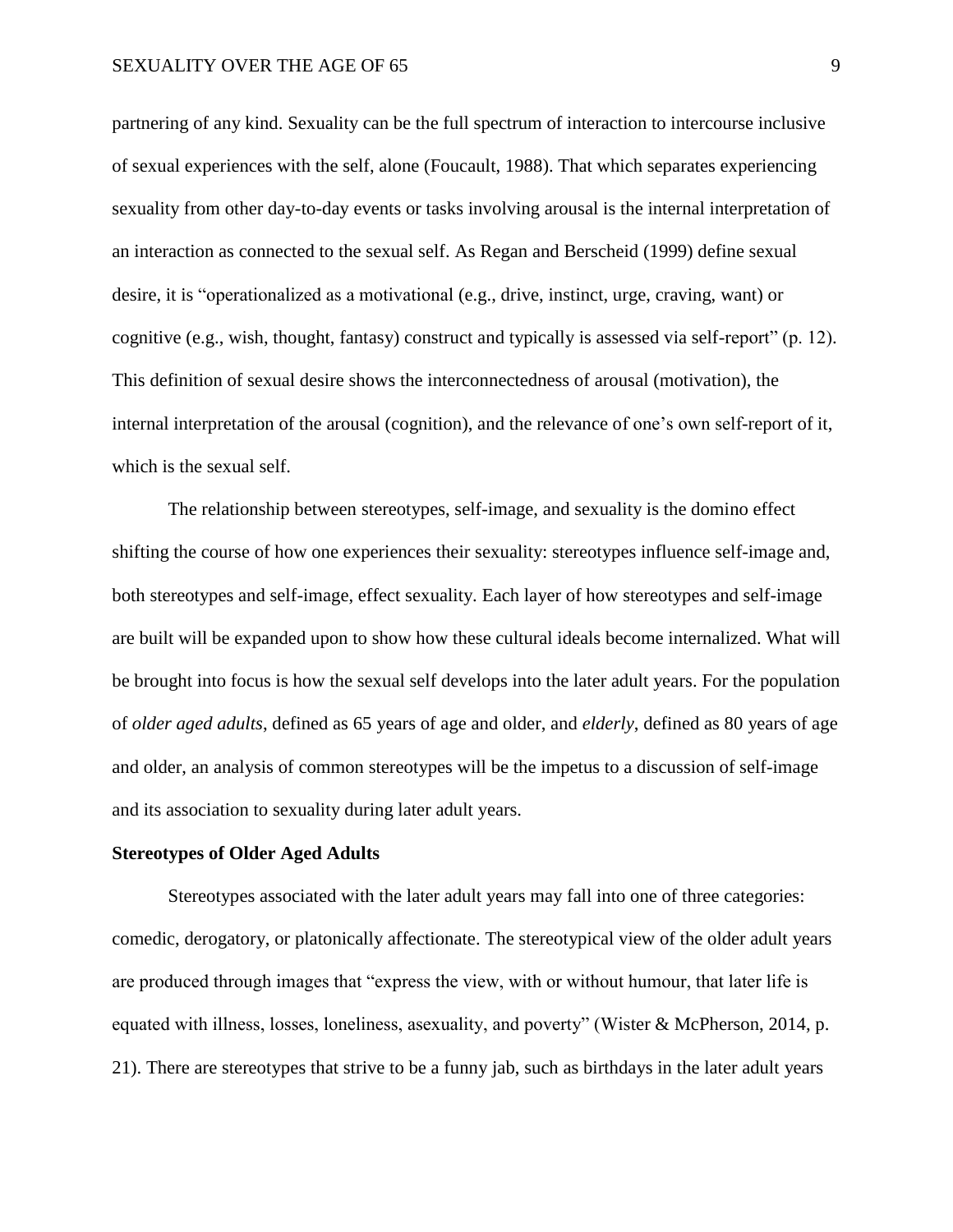that refer to being "over the hill" frequently including party favours mocking the aging process such as a cane with caution tape around it or fake adult diapers. Other stereotypes are offensive such as assuming an older aged person is less intelligent or less attractive. There are also stereotypes that are rooted in a pseudo-neutral territory but remain steeped in presumptions; for example, an older aged woman or man described as cute, sweet, or little.

The aforementioned stereotypes help perpetuate a form of infantilization of older aged adults. This is part and parcel of a pervasive belief that sexuality fades or becomes non-existent. In order to dissect how stereotypes can permeate sociocultural normative values and influence self-image, it is necessary to understand the common stereotypes and their origins. According to Wister and McPherson (2014), elderly stereotypes are ascribed to individuals when they achieve an institutionalized milestone such as an expected retirement beginning approximately at the age of 65 years of age (p. 21). In a study done by M. L. Hummert (1990), several stereotypes of older aged adults and elderly adults were identified and organized into positive and negative categories by undergraduate students. The positive stereotypes were in relation to being grandparents or referred to political stances, such as conservative or liberal (Hummert, 1990). The negative stereotypes related to psychological attributes, such as being inflexible, impaired, reclusive, selfcentered, despondent, or described as a shrew/curmudgeon (Hummert, 1990). Alternatively, in a study done by A. Bowd (2003), 4,200 narrative jokes were analyzed to produce eight dominant stereotypes: the impotent male, the unattractive female, the vain/virile male, the disinterested female, the innocence of second childhood, the insatiable female, the forgetful old person, and the infirm old person (p. 27). The breadth of negativity in these stereotypes is ubiquitous. The stereotypes with a positive association are limited and ambiguous.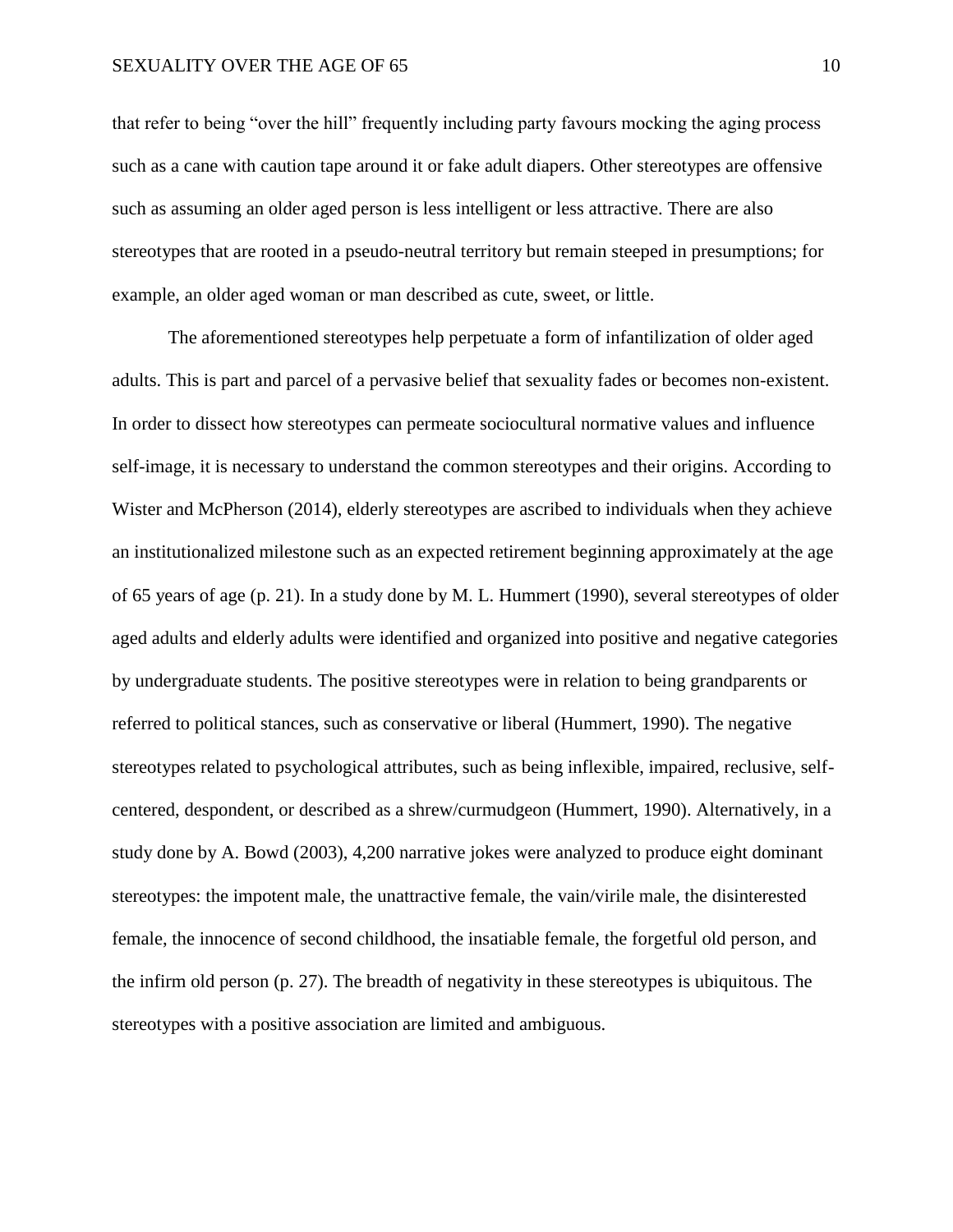It is through the research presented here that negative, positive, and comedic stereotypes are confirmed. Stereotyping is part of human cognitive functioning and how we organize and judge to move through our world in a more efficient way. The purposefulness of stereotypes also appears when discussing self-affirmation theory and how "people are motivated to maintain selfintegrity, an image of themselves as capable and adaptive" (Badea & Sherman, 2019, p. 40). In younger years, framing older ages as comical, incapable, or asexual can serve as preservation tactics for self-integrity. However, the consequence of these aging stereotypes laden in our subconscious, or fully present in our awareness, is the way it converts into a belief about our own selves as we age. Naturally, these internalized beliefs contribute to the construction of our sexual self through self-image and would cause a need to repair self-integrity once again.

# **The Effect of Stereotypes on the Self-Image of an Aging Adult**

Unlike racism, sexism, and homophobia, ageism is something that can eventually happen to everyone especially the fortunate folks who live into their late elderly years. This becomes a unique situation with humans and stereotypes because these stereotypes can become internalized as one's self-image and, instead of remaining the out-group; everyone transitions into the ingroup (Levy, 2003). If a person harbours negative affect and ascribes negative stereotyping towards late adulthood, then said person could struggle with identifying themselves as an older aged adult once they transition to a later stage in the aging process (Levy, 2003). Alternatively, a person can age and may implicitly or explicitly invest in more positive stereotypes once they begin to enter their own experience of late adulthood (Levy, 2003). Aging stereotypes can be complex because they transition into self-image. Whether these stereotypes are acquired from within one's self or a reflection of the current youth population or media, they challenge how one feels about entering a late adulthood life stage and the identity they curate with it.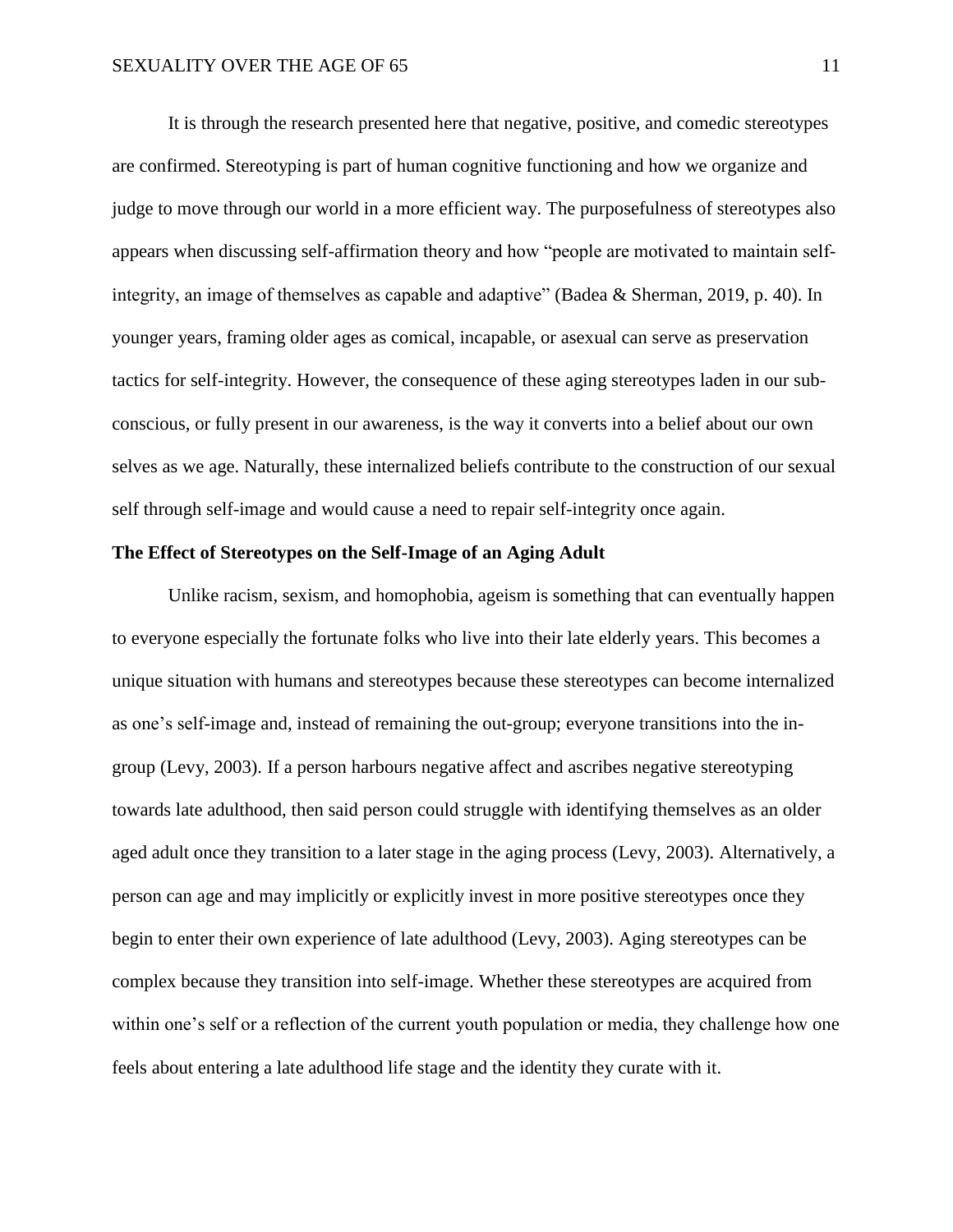Something as simple as jokes about older or elderly persons could mean a reduction in self-esteem or self-efficacy if aging adults endear these qualities within themselves (Bowd, 2003, p. 33). Then there are more severe consequences to stereotypes shaping an older aged adult's internalized self-image. In her research, Levy (2003) confirms that older aged adults, especially those who identified with the negative self-stereotypes, performed cognitive tasks more poorly when they were primed with the negative stereotypes about older aged adult populations. In theory on the impact of infantilizing adults, Marson and Powell (2014) discuss how infantilizing speech is often based on stereotypes and how it can negatively impact elderly people's internalized view of themselves as well as their cognitive functioning. The infantilizing behaviours (e.g., sing-song intonation, slower enunciation, simplified vocabulary) towards the elderly reinforces a script they may already have about themselves and produces a compliant response from the elderly client creating an unhealthy and damaging cycle comparable to elder abuse (Marson & Powell, 2014).

Internalized views of self are confirmed by stereotypes conveyed through the actions of others but also through media images. Self-perceptions can be impacted by negative images imbued in advertisements by reinforcing negative stereotypes an older person may have internalized about their own self or about their age cohort (Groeppel-Klein, Helfgen, Spilski, & Schreiber, 2017). The most significant results found were how "priming with negative (vs. positive) stereotypes leads to decreased cognitive performance among the elderly" (Groeppel-Klein et al., 2017, p. 222). These findings in conjunction with the research methods used were interpreted as the potential for marketing campaigns to harm self-efficacy in older aged adults (Groeppel-Klein et al., 2017). The culmination of this research all suggests that, whether it as a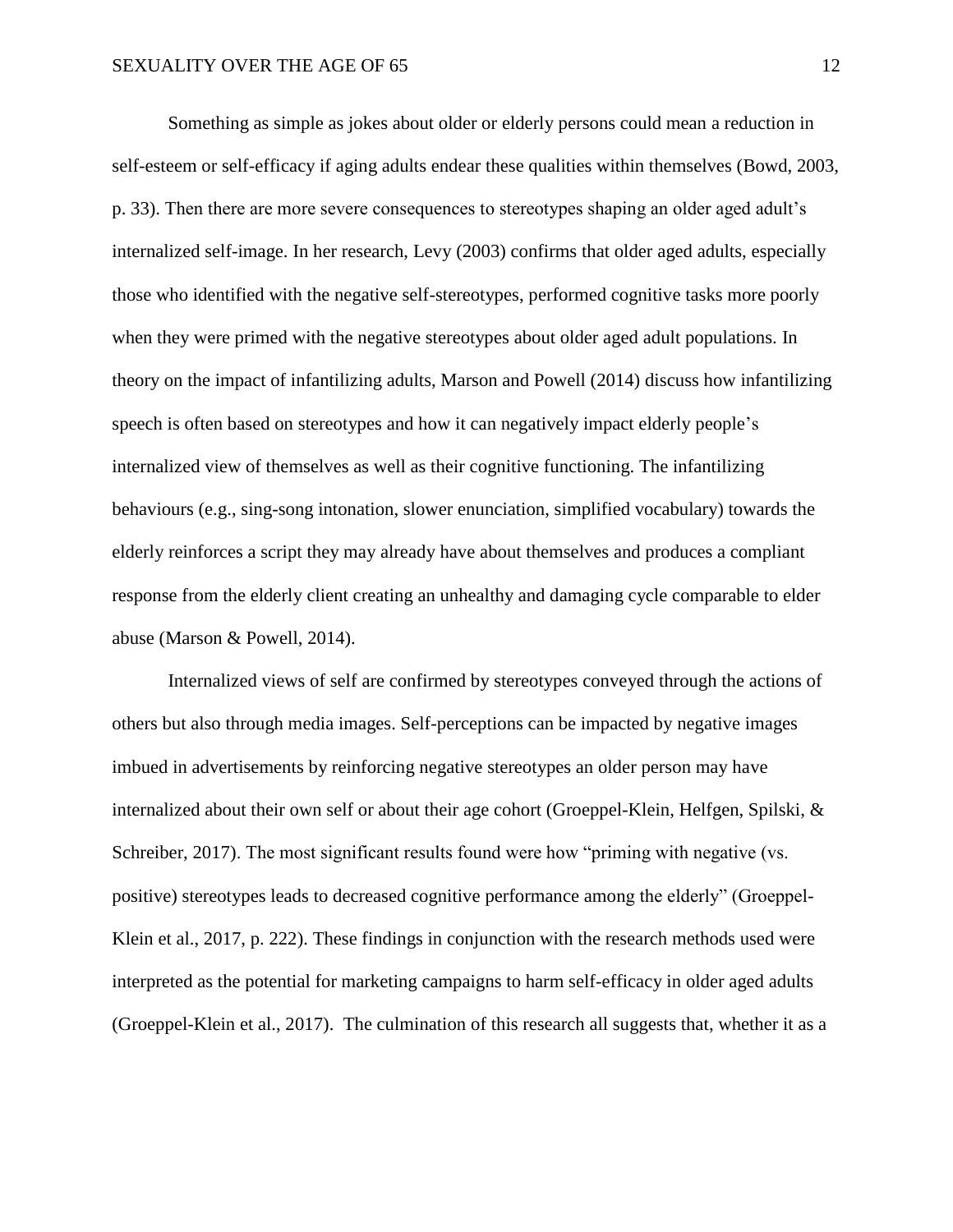menial joke or more invasive such as advertising, embedded or overt stereotyping of older aged adults becomes an inner dialogue and tangled into self-image.

A suggestion to reverse the damage of stereotyping in later adulthood is to change the script towards older aged adults by attending to each individual as they are and consciously removing stereotypes from the interaction (Marson & Powell, 2014). This may assist with the parts of self-image that are externalized. However, unraveling internalized self-images may be more difficult. The awareness older aged adults have about the general population's view of their sexuality would show a clear cognizance of stereotypes, stigmas, and presumptions towards them and their sex life (Monteiro, et al., 2017). There are many common presumptions about older aged adulthood and sexuality. Some of these presumptions are that older aged adults do not have any sexual desire and that they become asexual as they age (Monteiro, et al., 2017). Research shows that the stigma against the elderly and their sexuality is that they are dirty or that it is inappropriate for them to express desire for sex at their age. These notions of the dirty older aged person were confirmed through the dialogue expressed by health care practitioners who described feeling disgusted or uncomfortable when they would witness elderly patients fondling each other or would witness them masturbating (Monteiro, et al., 2017). Unfortunately, because many of these reactions and beliefs are internalized by older aged and elderly adults, it is demonstrable how ingrained these negative views are within our cultural narrative (Tetley, Lee, Nazroo, & Hinchliff, 2018). When considering the research on aging stigmas, stereotypes in jokes, infantilizing speech, and negative images in advertising, the results maintain how embedded these sociocultural narratives are within our cognitions. Furthermore, it is evident these internalized messages can have adverse effects connected to one's self-image and the sexual self especially since it is a population that we all may become.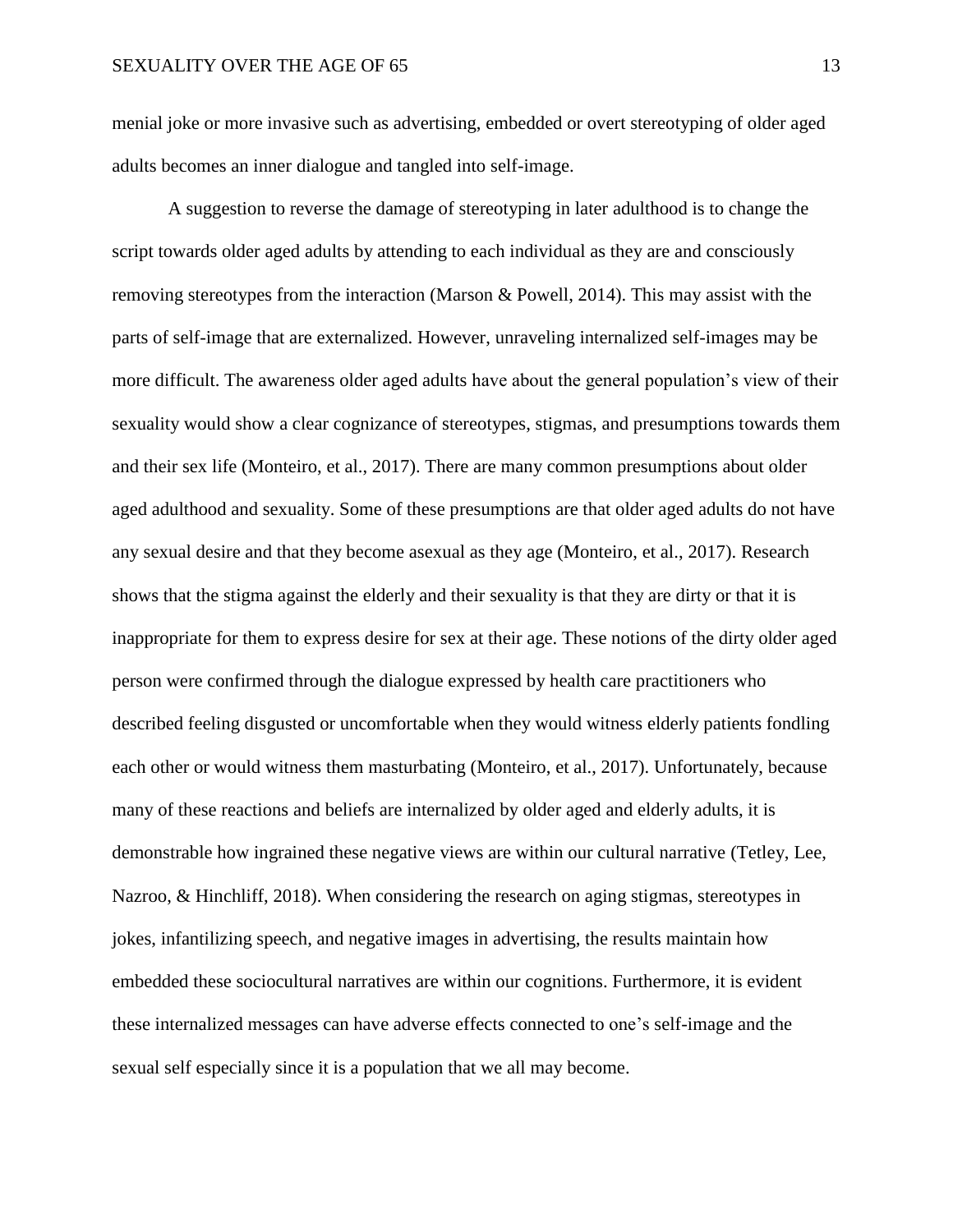# **Self-Image and Sexuality of an Older Aged Adult**

Self-image is one way a person interprets their identity and the feelings they have towards their sexuality. Self-image can be demonstrated through behaviours, actions, and expressed cognitions. The extrinsically expressed cognitions are commonly presented through iterations around stereotypes, jokes, or regurgitated media ideology. In North America, stereotypes, jokes, and media capture a representation of older aged adulthood and the contrast this can cause can be problematic for a person who is older but does not view their own self in the way presented through these platforms (Hodgetts, Chamberlain, & Bassett, 2003). This dichotomous contrast towards the self can trickle into body image, identity, and self-esteem.

Stereotypes and self-image have a heightened significance related to older aged adults' sexuality because they reinforce sociocultural limitations to the experience of the late aging process for an adult. Recognizing stigmatization in North American culture is connected to where and how stereotypes develop. Stigmatization can appear through policy or language and, by drawing awareness to them, we are given an idea about how sexuality is driven into silence or hidden by shame. A dominant stigma that overshadows sexuality in the elderly years is the pervasive belief that older aged adults should not have sexual desires nor express them (Syme & Cohn, 2016). In their research, Syme and Cohn (2016) articulate two paths of stigmatization against older aged adults: a *structural* stigma through policies and an *internalized* stigma through sociocultural contexts. An example of structural stigma is the halt put on health testing for STI's that are not required past the age of 55 (Syme & Cohn, 2016). An *internalized* stigma is demarcated by societally perpetuated ageist attitudes reinforcing that sex is for those who exude youth, health, and constructed ideals of beauty (Syme  $\&$  Cohn, 2016). Stigmatization plays into stereotypes and self-image when an older aged adult attends the doctor's office with symptoms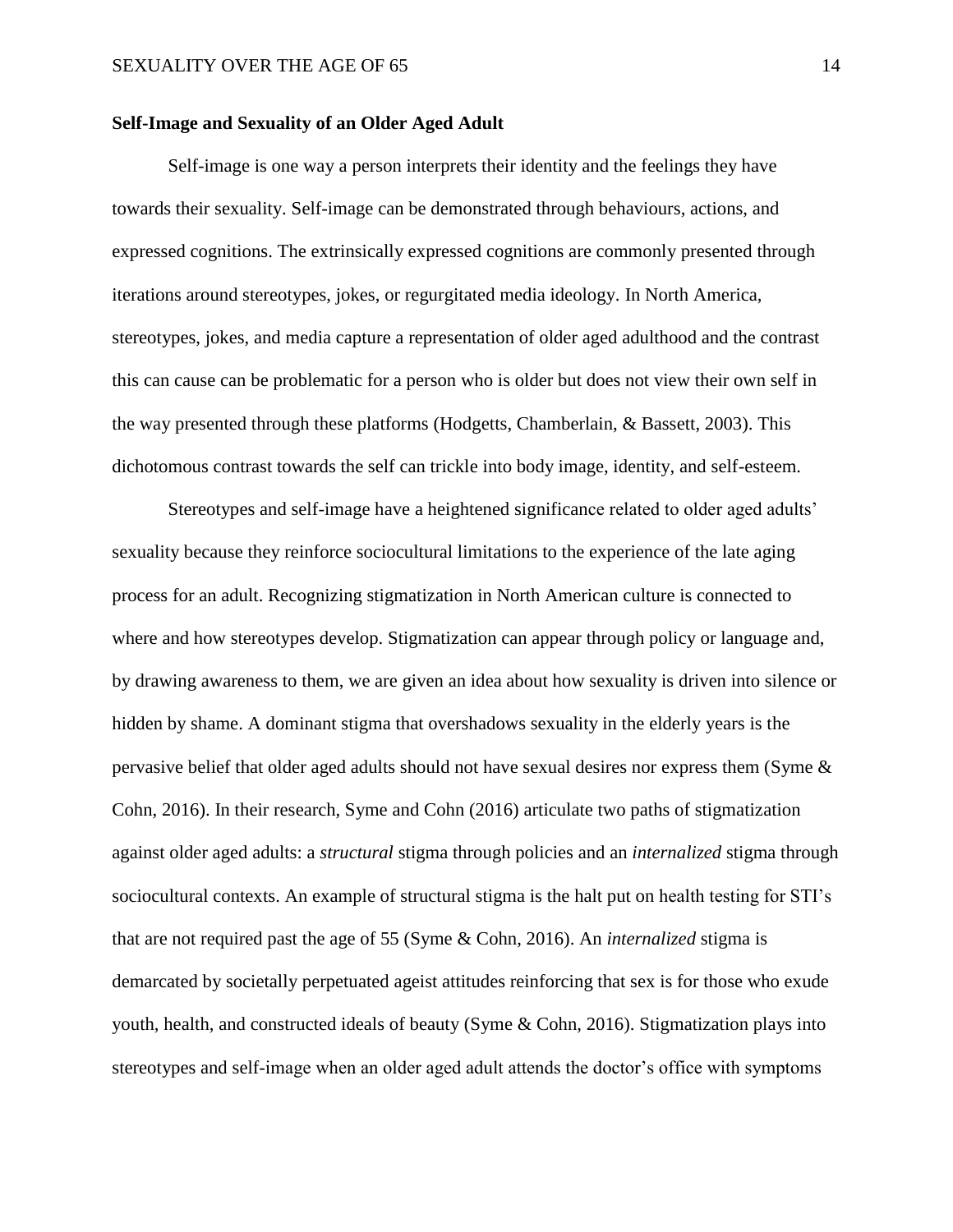and is not asked if they are practicing safe sex and, as they leave the doctor's office, they notice the magazine rack full of images that do not reflect acceptance of authentic body images.

Body image is highly connected to self-image and is heavily affected by stereotypes and stigmas. In his article, Bowd (2003) notes that one of the dominant stereotypes in the analyzed set of narrative jokes referred to a "supposed deterioration of sexual functioning" as well as a decline in sociocultural derived appearance (p. 32). In research on older adults and their body image, Roy and Payette (2012) found that older adult participants judged their body image the same way and with the same narratives as the younger population in the study. The difference was older aged adults put more emphasis on how competent their body was but remained judgmental of their physique according to similar descriptors as younger participants, such as body weight or physical features (Roy & Payette, 2012). Older aged adults and elderly adults are simply that – older versions of their adult selves; however, they are viewed differently than younger adult populations especially with regards to their sexuality though they may not feel differently within themselves. The dissonance between societal perspectives on older aged adult sexuality and the intrinsic self-image held by the adults in the over 65-age cohort could heighten a need to reconstruct identity and the sexual self. As a result, an older aged adult could experience an internalized self-image that deeply challenges their sexual expression despite that their sexual self-identity is simply a slightly older version of their younger self with a few more wrinkles.

Aside from feelings entrenched in one's self-image, sexuality may also be connected through one's perception of their gender as part of that identity. A connection between the mind and the body as the physical representation is inextricably intertwined with whom a person identifies as (Charmaz, 1995). As Charmaz (1995) puts it, "Mind and consciousness depend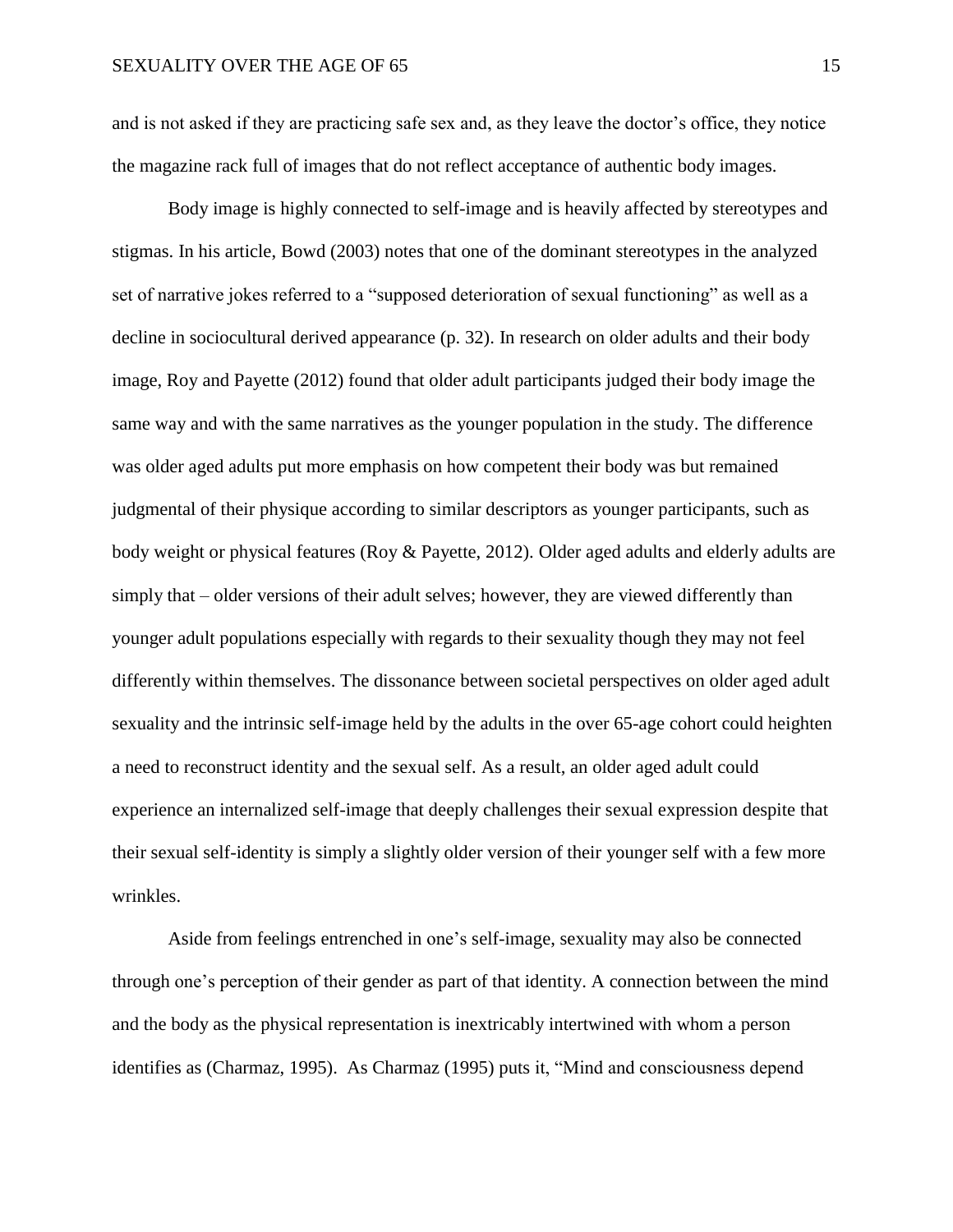upon being in a body. In turn, bodily feelings affect mind and consciousness," (p. 659). It is very common, in North American culture, for gender to be a critical component of how bodies are defined and minds move through the feelings of this connection between body and gender. In her research on gendered stereotypes from toddler to elderly, Koenig (2018) found that prescriptive and proscriptive gender stereotypes were weakest in the cohort over the age of 50 years for both male and female participants. The idea that older aged adults represent a more fluid version of male/female gender stereotypes can be interpreted as older aged adults becoming less representative of their perceived gender. Koenig (2018) found that participants had a lowered expectation for elderly males to be masculine and agentic and found that elderly women were not expected to appear overly feminine nor as communal by comparison to their younger counterparts. It is important to discern younger populations' view of older aged adults versus older aged adults view of their own cohort to get a sense of the impact that imposed gender fluidity has on one's self-image and, inherently, on sexuality.

Bodily changes, ailments, and impairments have a higher likelihood to occur in elderly adulthood. These changes can also force a shift in identity and self-image. Clarke, Griffin, and the PACC Research Team (2008) suggests that when a person perceives their body as failing them then they are put in a position to re-define their own self-concept (p.1084). In the case of aging and chronic illness as Clarke (2008) discusses in her article, this redefinition process "involves the negotiation of identity trade-off as individuals confront their physical losses, change their future goals, and surrender control" (p.1084). Charmaz (1995) articulates similar discourse when discussing illness and aging in the following excerpt:

Gadow argues that illness and aging result in loss of the original unity of body and self and provide the means of recovering it at a new level. She assumes that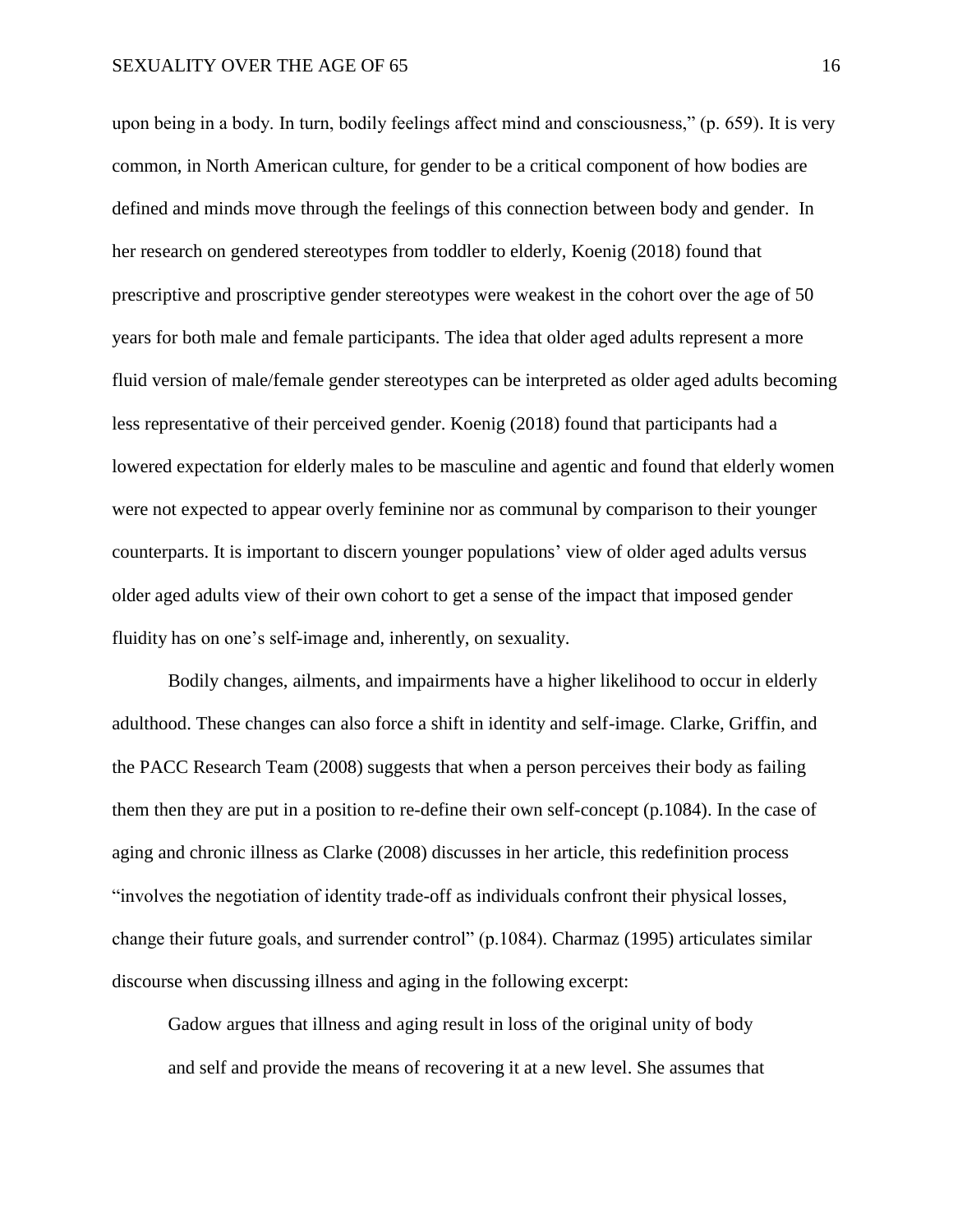an original unity existed and implies that loss and recovery of unity is a single process. However, what unity means can only be defined subjectively. Some people may not have defined themselves as having experienced such unity before illness, or as only having partially experienced it. Further, with each new and often unsuspected bodily impairment, people with chronic illnesses *repeatedly* experience loss of whatever unity between body and self they had previously defined or accepted. Thus, at each point when they suffer and define loss, identity questions and identity changes can emerge or reoccur. (p. 660)

Therefore, if sexuality is partially constructed by self-image, identity, and body awareness then older aged and elderly adults have a higher likelihood of experiencing direct tests to their sexuality. Older aged adults are challenged to deny the expression of their sexuality, the acceptance of their sexuality, and the mere existence of their sexuality.

Aging does not eliminate sexual discourse among the older adult population; however, the world does not accept their sexuality in the same way it does of younger cohorts. If stereotypes about older aged adults tend to be negative and, self-image is partially constructed out of stereotypes, then one's self-image will be adversely affected. Research on the view older aged adults have of their own sexuality include that they are uncomfortable discussing sexuality, that the public believes they do not have any sexual desire, that physical limitations prevent sexual expressiveness, and that their age group becomes asexual as they get older (Monteiro, et al., 2017). If stereotypes convey that older aged adults are viewed as asexual or non-sexual then one can imagine how sexuality and the sexual self is going to be abandoned, under-developed, or hidden by shame. As Charmaz (1995) states "bodily appearance affects social identifications and self-definitions and, therefore, how an individual experiences an altered body" (p. 659) and,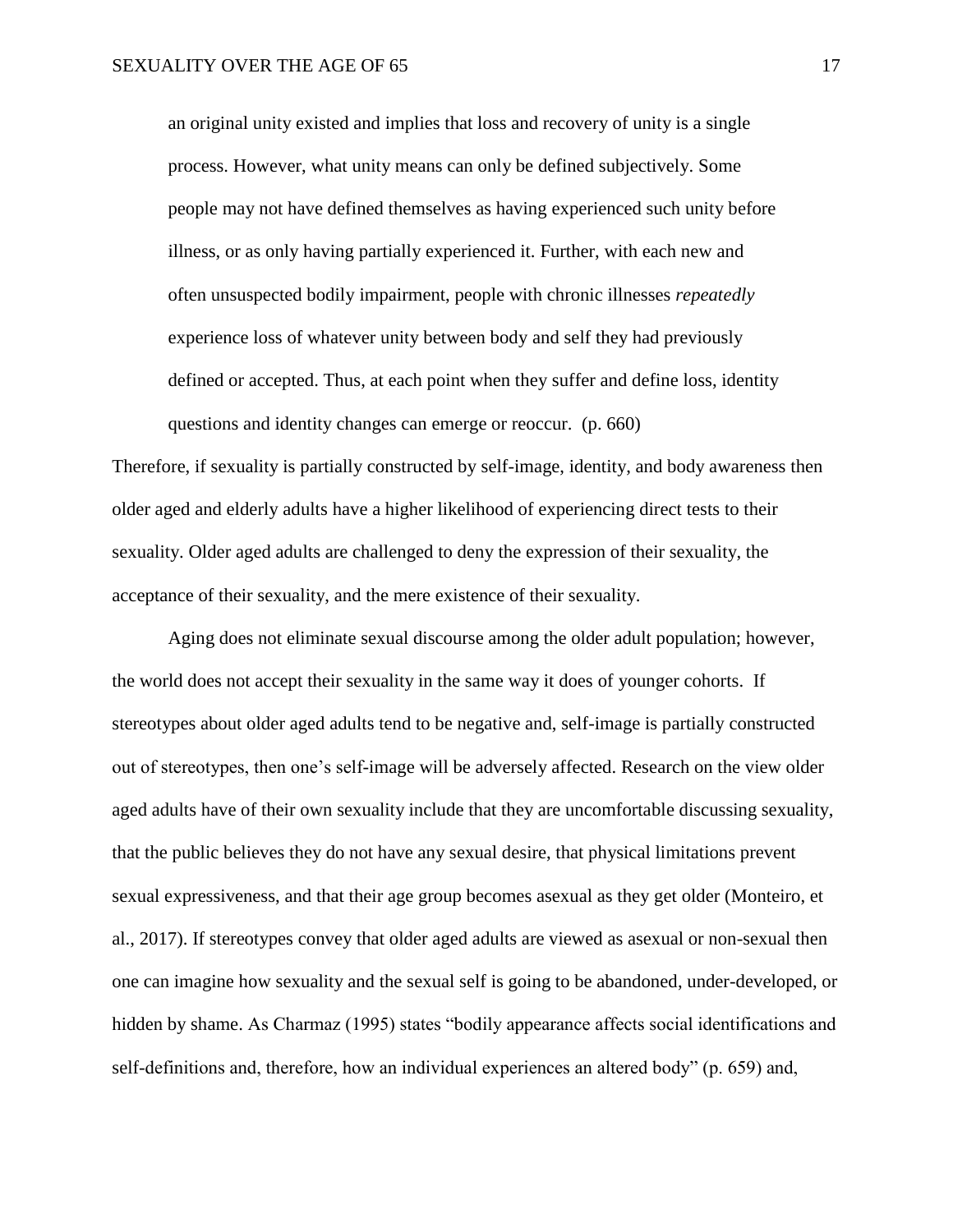although, sexuality is not always expressed through the body alone, the body is the dominant entity we use to experience sexuality. If our body changes then sexuality would naturally have to shift with it. If bodies change, our internal dialogue and identity is forced to process a reaction to those changes on some level and it is reasonable to believe sexuality and the sexual self would shift also.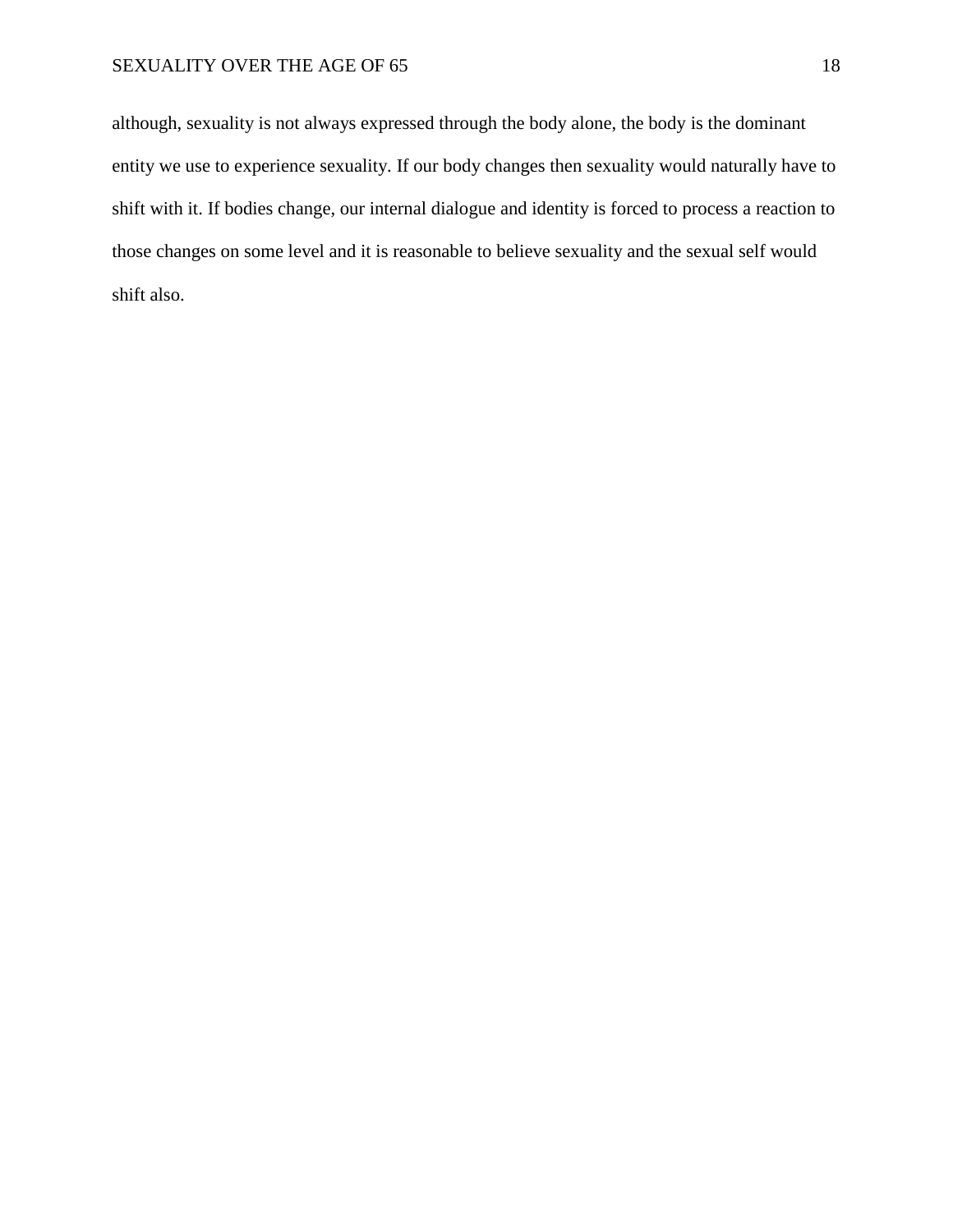#### **Chapter 3:**

# **The Expression of Sexuality in the Later Adult Years**

The aging process changes our bodily appearance, cognitions, and life experiences but the process of shifting sexuality is dependent on many realms and reactions. Despite stereotypes, jokes, and self-images, there are concrete reasons many older aged adults will experience their sexuality differently during the later stages of adulthood. Primarily, the reasons are related to adjusted physical capacities and cognitive developments. Some examples of changing physical capacities are the experiences of pain, limited mobility in the body, or physical impairment. Some examples of changing cognitive capacities may be fluidity of memory, emotional responses from hormone imbalances, or perhaps more severe developments, such as dementia or Alzheimer's disease. The reality is the human body ages and changes producing psychological reactions on varying levels including the expression and experience of sexuality.

Of all the themes appearing in the research on sexuality over the age of 65 years, health and gender are dominant throughout. As a cohort, the primary theme of health is addressed within the topics of physical changes. Physical changes due to the aging process add to the difficulty in sexuality in later adulthood. Some of the meaningful results from research on the topic of sexuality in later adulthood done by Tetley, Lee, Nazroo, and Hinchliff (2018) showed how the expression of sexuality is maintained successfully between partners when it can evolve away from penetrative sexual intercourse as the only form of sexual intimacy. The results explained how sexual expressions such as fondling, external stimulation, kissing, and cuddling can be just as suitable as penetrative intercourse for sexual interaction with a partner (Tetley, et al., 2018). Of the studies done on later adulthood sexuality, many concluded that expressing one's sexual self, in any capacity, garnered the experience of sexuality without being restricted to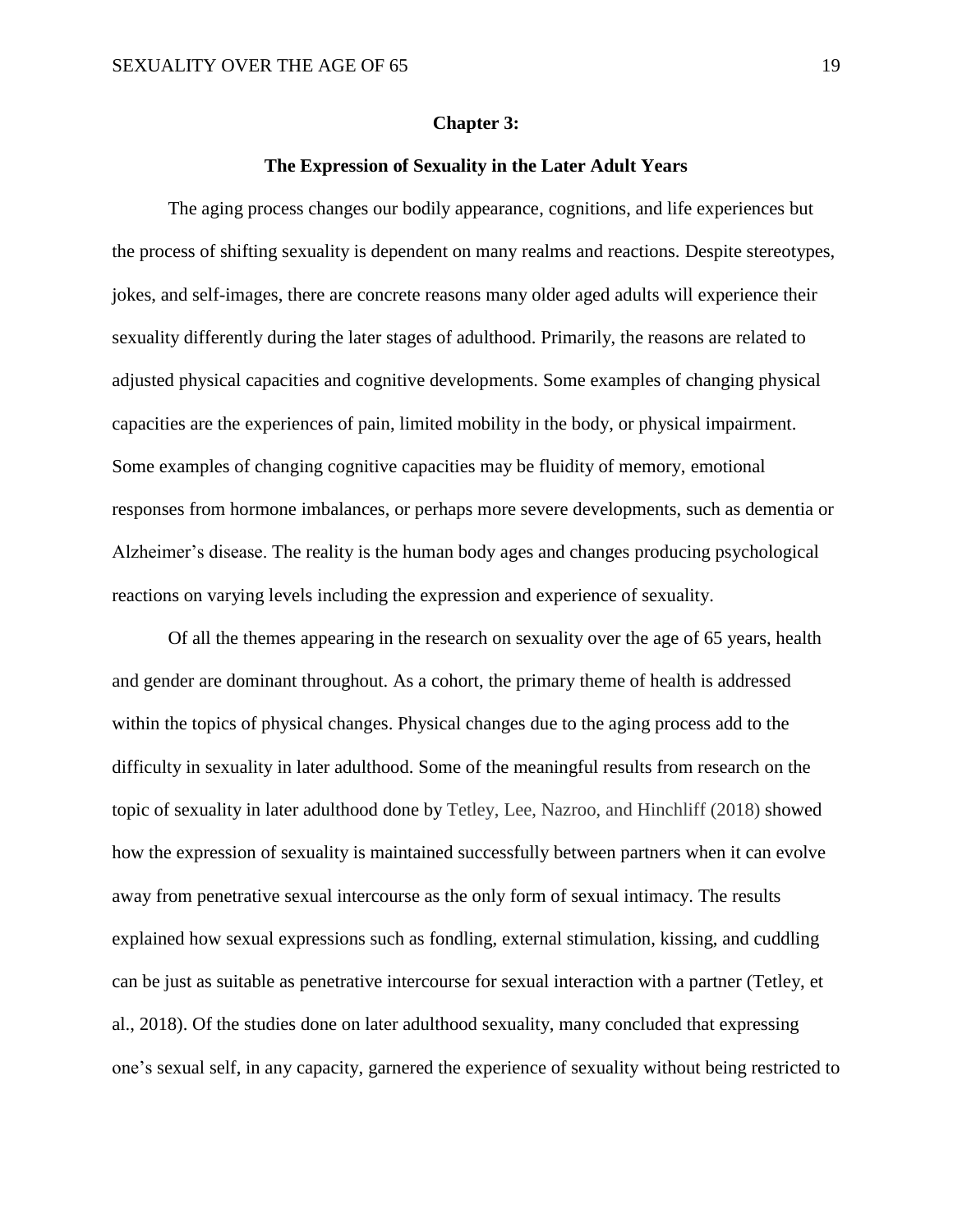intercourse. Expressing one's sexual self in the later adult years appears to show a variation of experiences based primarily on binary gender roles of male and female.

Gender roles and heteronormative views of sexuality may be a reflection of the age cohort and sociohistorical events. The current age group of 65 years and older generally ascribe to stereotypical gender characteristics and heterosexual normative sexuality despite that change is on the horizon. Examples of genderized responses to the discussion of sexuality is exhibited through male participants as more sexually driven and female participants as more concerned about being viewed as "promiscuous" (Olatayo, Kubwa, & Adekunle, 2015). Some of the laden assumptions about gender roles are also reinforced by research that found much of the sexual relationship in a heterosexual dyad is based on the male (Waite, Iveniuk, Laumann, & McClintock, 2017). One illustration of this was the connection between how often the husband was identified as having more positive characteristics (e.g.; charming demeanour) and increased sexual intimacy within the dyad (Waite et al., 2017). Other supporting results showed that when the husband in the couple had physical ailments that held back the sexual relationship, there were fewer instances of sexual encounters between the couple (Waite et al., 2017). Heteronormative and traditional gender roles reveal parts of the dominant themes that emerge in the research on sexuality and older aged adults. Addressing the health changes and gender role variations succinctly summarizes the research. The chapter ends by addressing non-binary gender perspectives emerging for the cohort of 65 years of age and older.

# **The Aging Body and Challenges to Sexuality**

The connection between the ways human bodies age and how the self experiences the changes critically relate to sexuality. The aging process varies for individuals with regards to physical and cognitive capacities waning over time. Physical capacities that are externally visible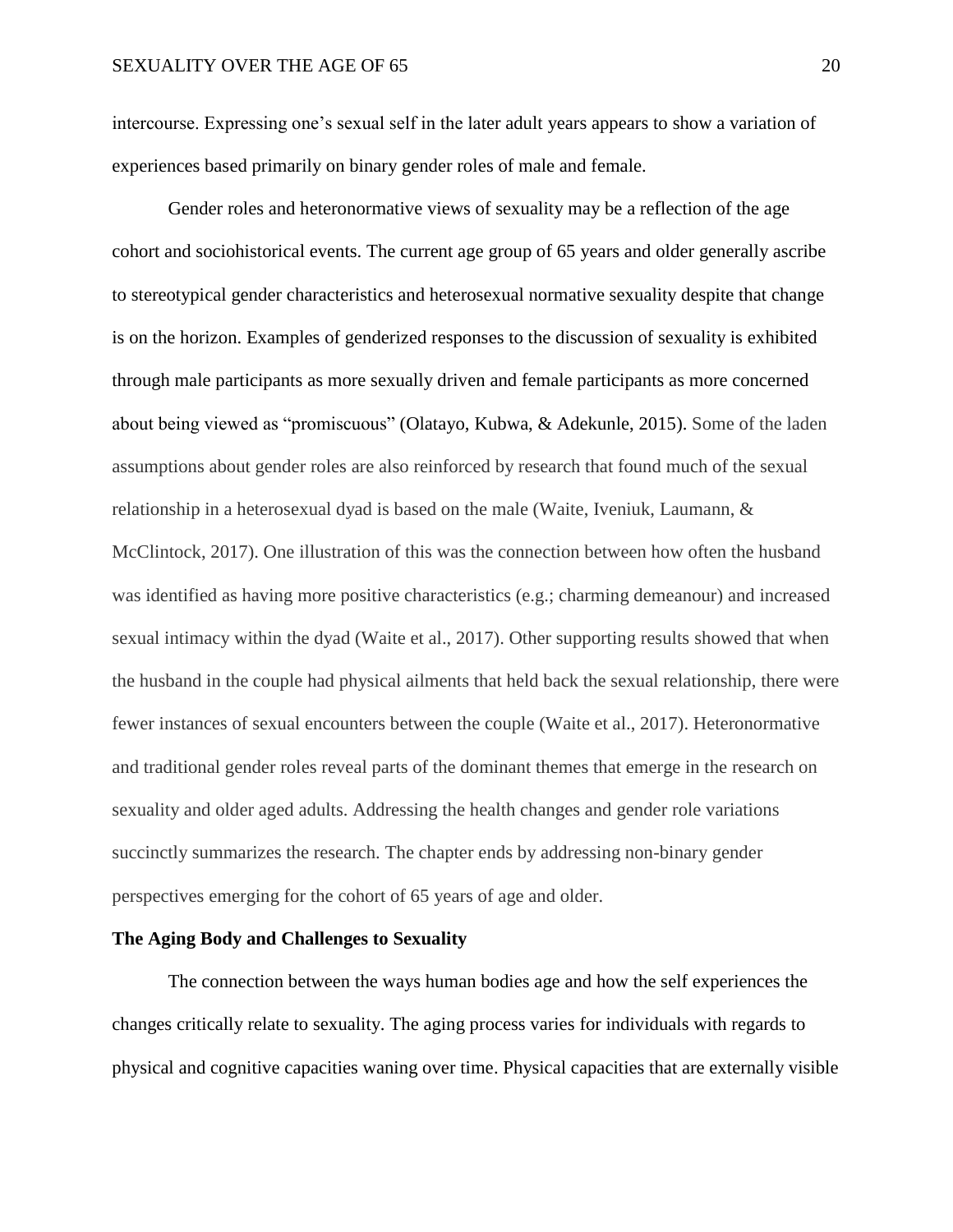are also experienced differently than ailments or cognitive developments that occur internally within the body and mind. Whether they are tangible changes or subconsciously processed, older aged adults are faced with similar identity struggles as a person who experiences chronic illness or impairment early in life.

In her article *The Body, Identity, and Self: Adapting to Impairment,* Charmaz (1995) states: "Bodily changes prompt changing identity goals" (p. 668) and goes on to convey that emotions and social relationships are as much to do with identity reconstruction as physical changes are. Regan and Berscheid, (1999) stated a concordant link between physical health and sexual desire. These authors stated decreased physical health meant a decline in sexual desire, while feeling physically healthy could mean an increase in sexual desire (Regan & Berscheid, 1999). These findings were confirmed by Kalra, Subramanyam, and Pinto (2011) where their results showed a decrease in sexual desire as age increased as well as increased activity levels in older aged adults meant a maintained or slightly increased sexual desire. Each of these studies shows a connection between the expression and experience of sexuality and bodily changes. The bodily changes might affect physical activity, which could adjust aspects of sexual desire. Bodily changes also force the sexual self to negotiate an alternative sexual identity. Naturally, this poses some sincere challenges to the older aged adult population.

There are a variety of interpretations of challenges to sexuality in the later adult years. Some of these challenges are seen through gender differences while others are expressed through societal perspectives, which enhance feelings of shame and guilt associated with the expression of sexuality (Kalra et al., 2011). Some of the research highlights that shifts from sexual intercourse to sexual "outercourse" (e.g., kissing, hugging, caressing, etc.) became highly important for older adults' experience of sexuality (Kalra, et al., 2011, p. 304). When it comes to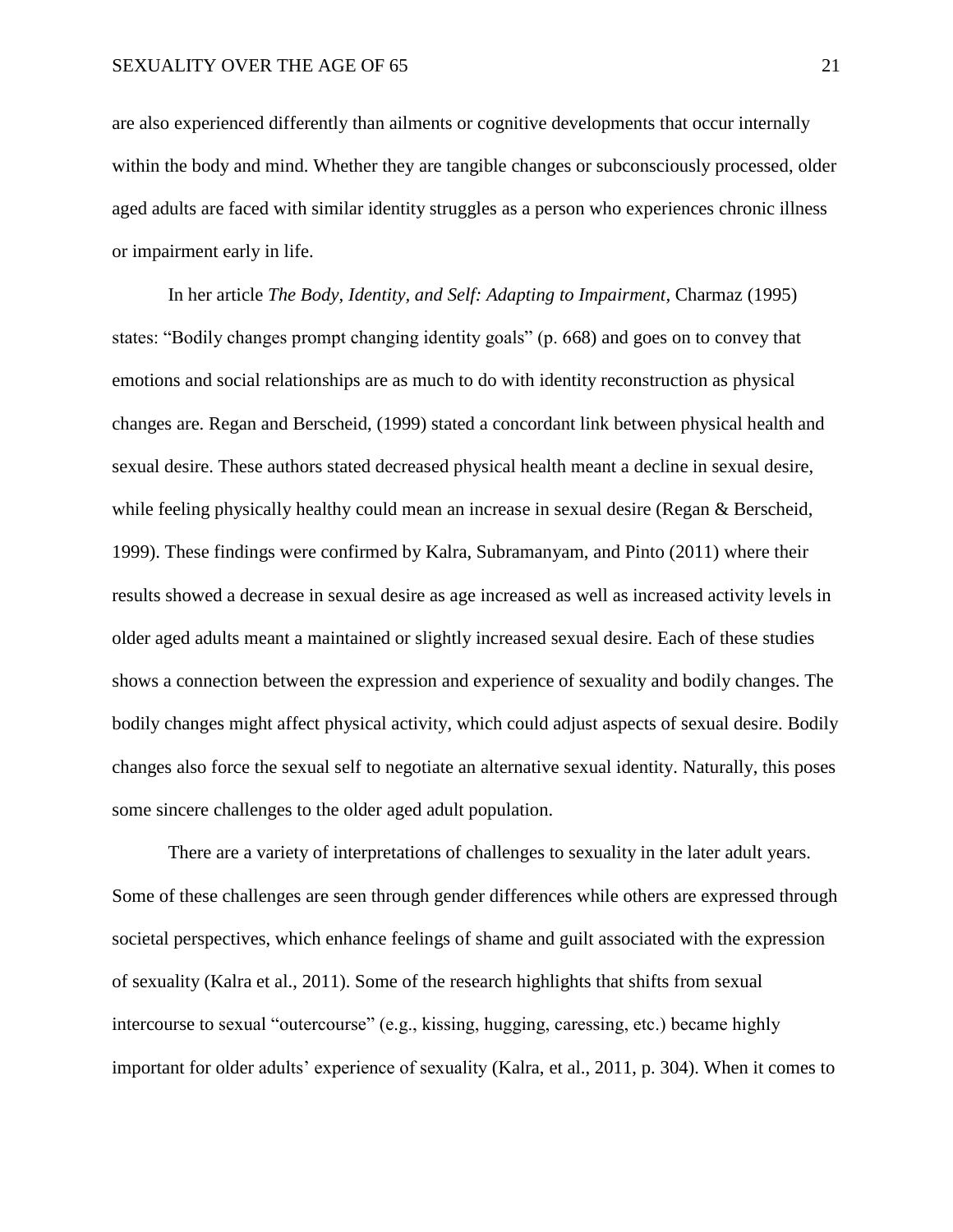sexual desire, research confirms that sexual desire rarely increases but either remains steady or decreases, regardless of gender (Regan & Berscheid, 1999). However, the many instances of gender differences with regards to sexuality and aging create necessary space to address how sociocultural norms have influenced males and females.

# **The Aging Female and Sexuality**

It is challenging to assert whether dissecting the male and female genders separately is respectful of the differences or further reinforces socioculturally constructed gender characteristics. From a purely biological standpoint, there are physical differences that warrant a script. It is a fine line to trot between honouring biological differences instead of deconstructing a historical narrative. Despite increasing values around gender fluidity, binary genders are still very relevant for the examination of the population of 65 years old and older in North American culture. The main message to take away about older aged adult sexuality and women is that we need to create more opportunities to share in open dialogue about the female experience.

For so long, female sexuality has been stifled or ignored and women have existed in that space because to do otherwise was unacceptable. It created an uncomfortable atmosphere to fight the deeply entrenched idea that women were merely bystanders of sexuality and only participants behind closed doors waiting for permission to express a sexual self. As is evident from much of the research, older aged women respond differently to the topic of sexuality. In much of the literature, females expressed feeling as though a higher sexual drive than males was abnormal, unbecoming, or perverted. Johnson Vickberg and Deaux (2005) reviewed terminology in the study of women's sexuality and found that negative schemas, encompassing the spectrum of embarrassment to conservatism, were used to describe female sexuality but no negative dimensions were mentioned for men. When the research will not provide adequate space for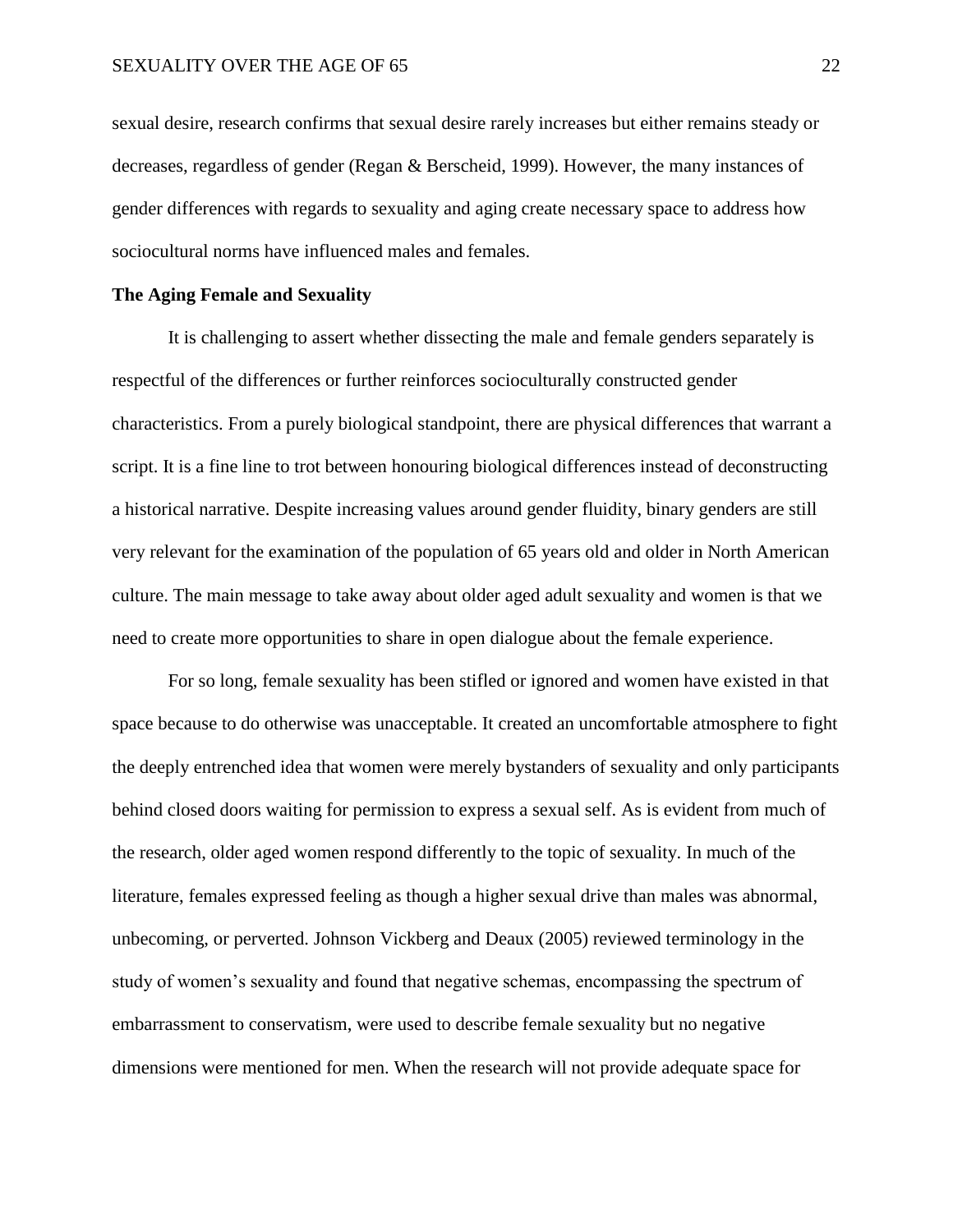voices then we are at a loss. Thankfully, Johnson Vickberg and Deaux (2005) did recognize this and, in their research, they created the Women's Sexual Self-Concept Scale (WSSCS) that included negative dimensions of sexuality framed around victimization rather than such constructs as embarrassment or conservatism. However, there still needs to be more research like this. Women may need to feel encouragement to claim space in the realm of sexuality and it is happening but is relatively new in a historical sense.

There is a need to explore the view older aged women hold about their sexuality in order to support claiming space of a sexual self. In her research, Vares (2009) identified and clarified an "aging double standard" that is purveyed throughout literature and media where older aged male bodies associated with acts of sexual intimacy were seen as more acceptable versus the "unwatchability" of older aged female bodies associated with acts of sexuality (Vares, 2009, p. 504). This double standard just happens to be specifically reinforced by older aged women using terms such as "disgust, self-disgust, and shame" (Vares, 2009, p. 521). These results speak to a need within the female population to shift the narrative around older aged females and sexuality. The dialogue that is needed must first provide space for processing the transition away from a sense of shame and disgust towards a more healthy sense of a sexual self. An understanding about the physical motions of aging on the female body would also assist the narrative shift we need to make around aging females and sexuality.

The current female experience of sexuality and aging is inclusive of hormones, health, body image, and partners. Men may experience these changes also but some issues are amplified for women. In particular, menopause is an aging process that is experienced by older females while males do not go through it. Hysterectomies and mastectomies are also unique to an aging female's experience of her body (Bernhard & Dan, 1986). Based on the limited research,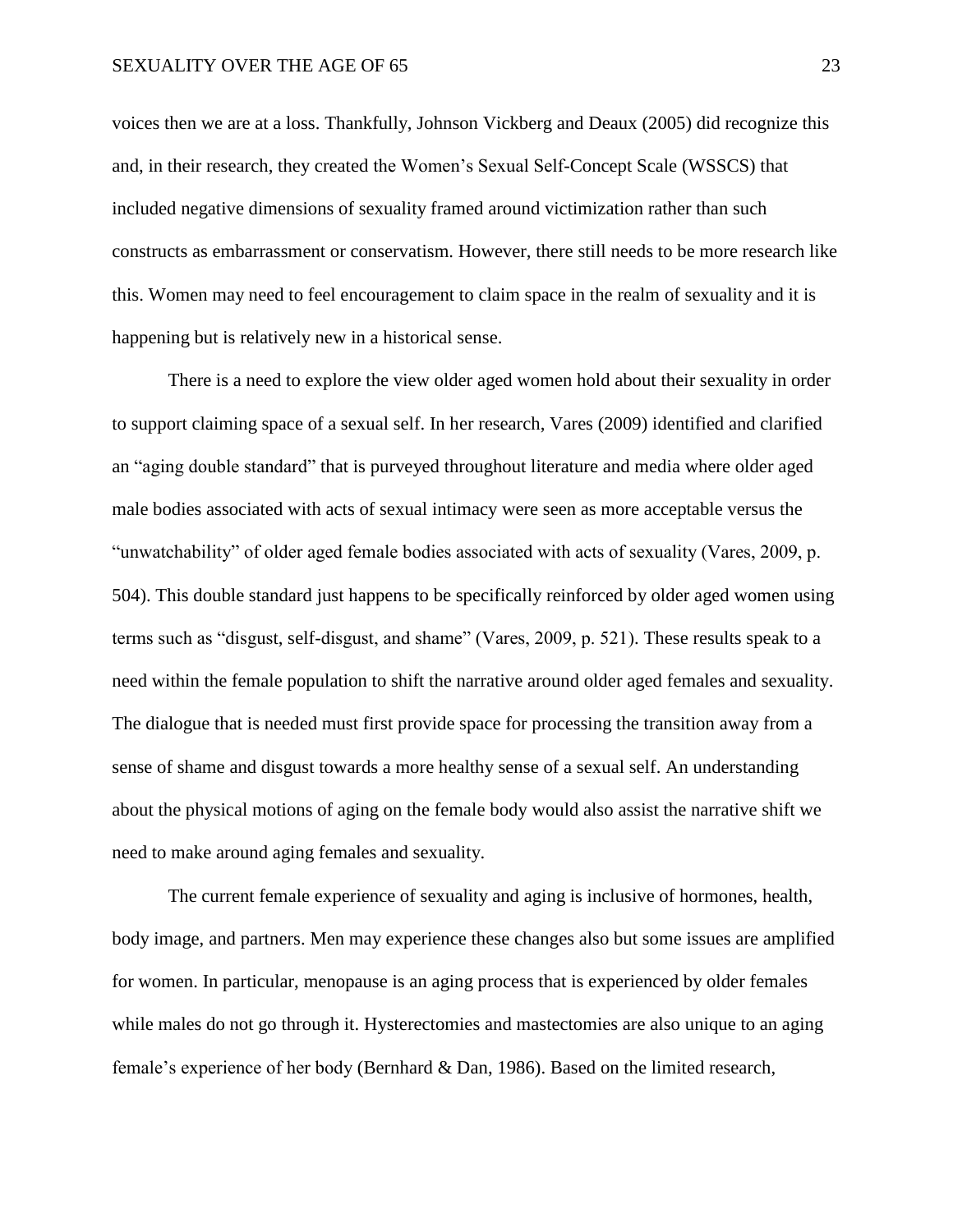menopause is the cause of a long list of associated ailments: hot flashes, vaginal changes, urinary issues, insomnia, depression, memory problems, high cholesterol, high blood pressure, as well as increased risk of osteoporosis, heart disease, and cancer (Daniluk, 1998). Hormone changes may inherently cause emotional disturbances; however, as Daniluk (1998) states, "it is difficult, however, to ascertain the degree to which emotional fluctuations are precipitated by the hormonal changes versus the largely negative social and cultural expectations and messages associated with menopause," (p. 244). Aside from menopause, women experience changes to their bone density, distribution of fat, skin elasticity, vaginal changes (i.e., dryness), energy levels, and visual acuity, among other things through the course of aging (Daniluk, 1998). All of these factors can cause ripple effects for the sexual self but none more than a female's changing body image.

One of the other main themes in the research on older aged women and sexuality is body image and simply that "appearance issues affect women more heavily than men" (Charmaz, 1995, p. 674). For older women, chronic disease and illness that produces visible maladies such as weight gain, contorted body structure, or physical frailty impact body image and perceived unattractiveness (Clarke, Griffin, & the PACC Research Team, 2008). Academic literature that has interpreted sexuality in women during mid-life and later adulthood acknowledge that physical aging changes the body and, as a result, can affect body image and sexual identity. For women in particular, the experience of the aging process and the ways their bodies changed resulted in varied outcomes. While some women had an increased sense of self-acceptance with bodily changes, others experienced heightened discomfort with their body image (Thomas, Hamm, Borrero, Hess, & Thurston, 2018). For the majority of women, any kind of bodily changes had an impact on their sexual experiences during mid-life (Thomas, et al., 2018).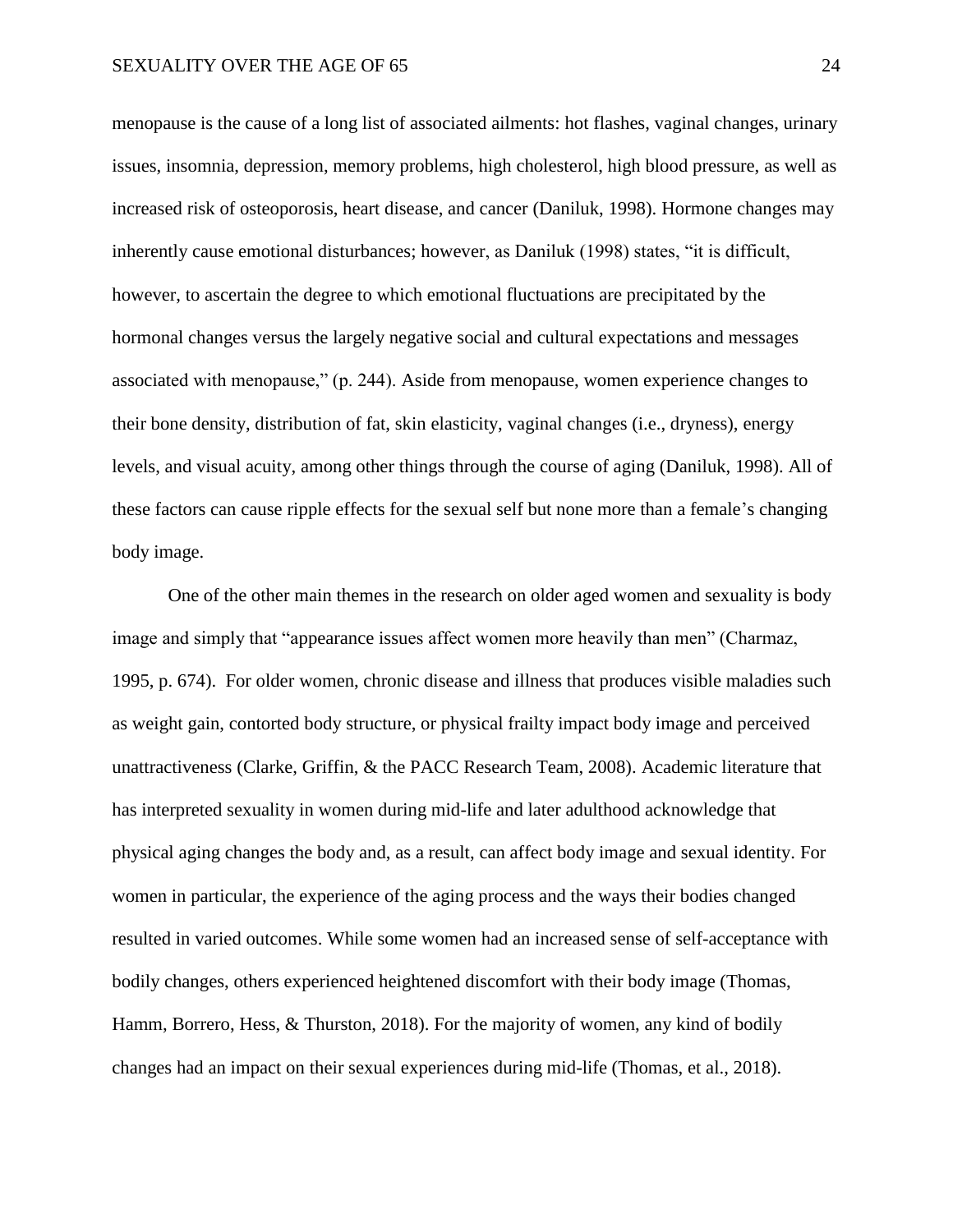It would be helpful to support aging females since there is awareness around the way the aging female population struggles to structure body image in a positive way. The authors of one study recommended that healthcare providers could support women by encouraging positive body image and self-confidence as they entered mid-life (Thomas et al., 2018). Sociocultural context was lightly taken into account in the study done by Thomas et al. (2018) by recognizing alternative cultural impacts on body image and confidence. However, as Sklar (2019) states in an article about the trajectory of aging and weight gain in current population data and how they both can prove to be a problem in the near future cohorts: "excessive weight and the process of aging can carry psychological consequences in developed societies that value thinness, youth, and physical attraction" (p. 7). Sklar (2019) goes on to note how mass media does not reflect reality and that "the ideals depicted are not akin to naturally occurring events and serve as a reinforcement for our societal maladjustment to our bodies, gravity, and time" (p. 7). Although the messages we inherently receive through mass media can have the propensity to encourage harsh internal dialogue about the self and the sexual self, there are other voices in each person's world too. For women, social support through friends and partners or spouses can also be the encouragement an older aged female needs as they critically assess their aging body image and sexual self. Although, the experience of an aging body image and sexuality through the sexual self is not incumbent on the presence of a partner, its relevance is significant.

When discussing heterosexual couples, females experience a myriad of challenges to manage as the woman in the relationship. One of the challenges to the expression of sexual desire and accessibility is loss of partner, which is significantly more impactful to older aged women than their male counterparts because women have tended to live longer and be partnered to someone older than their selves (Kalra, et al., 2011). Some of the challenges for women with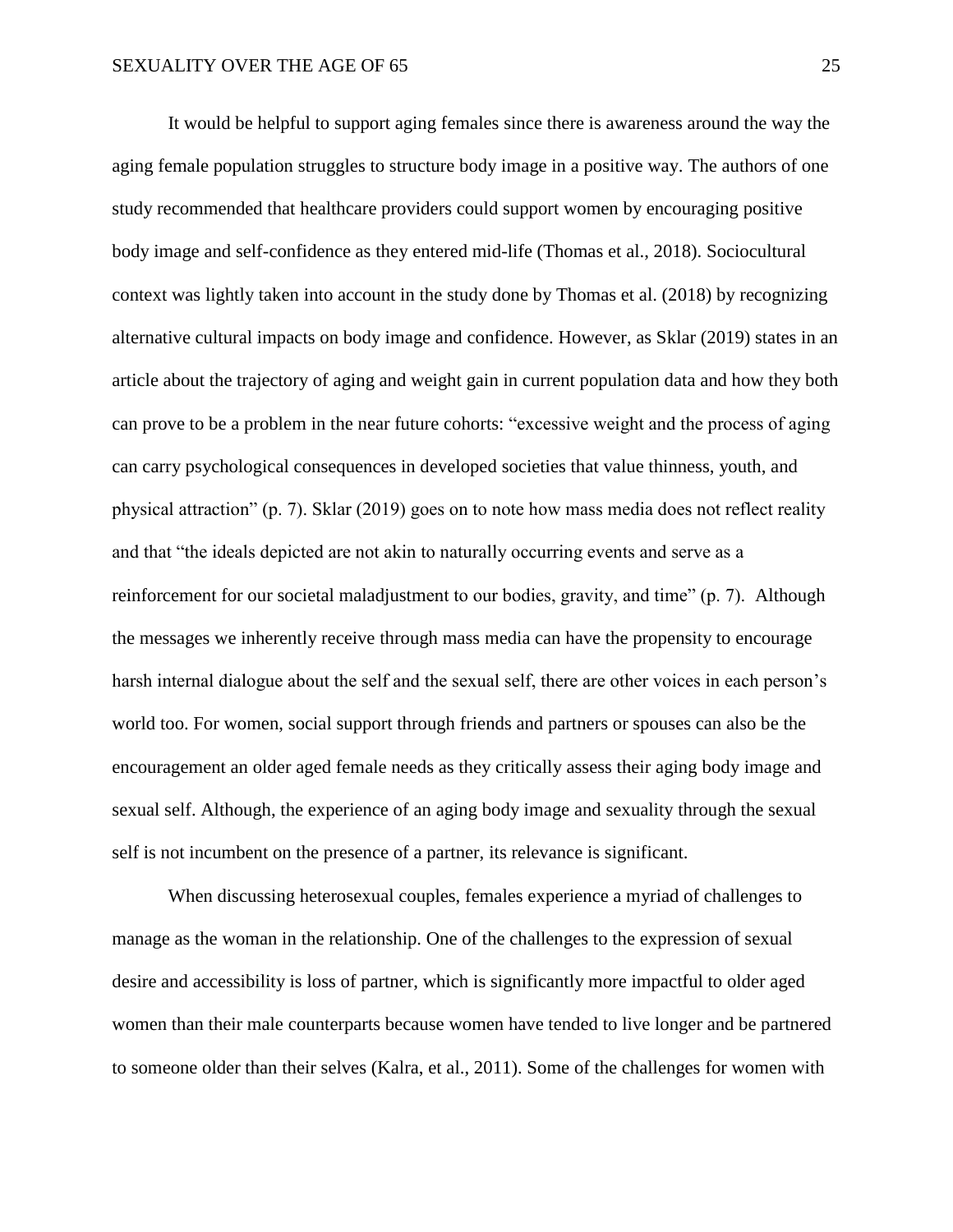their partners are a result of how their partners purportedly view them. In some of the literature, the male voice is drowned out by how others stereotype males and in ways that are derogatory towards women. An example is that men have the freedom to trade in their spouse in later years for a younger partner or that men have stronger desires for sexual activity than women do. The research results do not always explicitly confirm these narratives though. The irony is that the male voice in research needs an overhaul also. There is an encouraged openness happening for males, just as it has for females, that naturally presents itself through the movement towards gender fluidity. It is valuable to look at what is currently documented as the male voice in psychology forums before moving on to non-binary gender discussion.

# **The Aging Male and Sexuality**

The dominant narrative in men's sexuality could be described as theoretical rhetoric about sexual desire and needs in the later adult years. Tides are turning and what is being revealed is that we need to know more about men and their sexuality in the later years just as we do with women. What is out there, in theory, is not consistent and belies the truth about gender differences, aging, and sexuality. In physical and biological ways, the male sexual self does experience different aging challenges than women. When it comes to health, the male experience is around penile responses to arousal rather than what women obviously experience through vaginal responses. While for women it may be hormonal, for men it may be more about genderspecific expectations. Finally, the research shows that the older adult male body image undergoes transitions around the masculine identity in the North American community. Each of these areas come from the limited literature available and, further to this, speaks to sociocultural discourse proving there is a need for authentic male discourse in research on sexuality.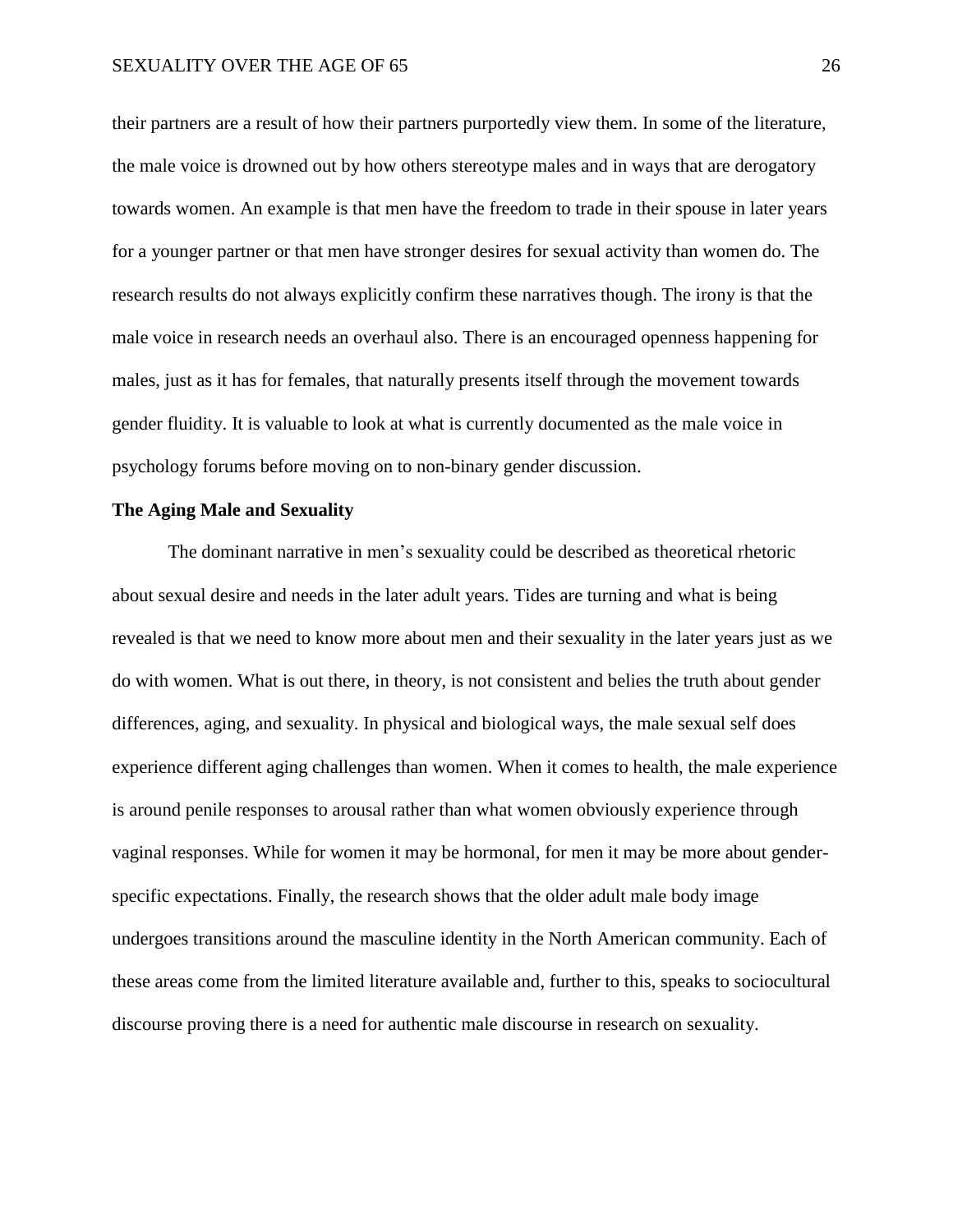In looking at the sexual aging process for males, Rossi (1994) references the Massachusetts Male Aging Study where a comprehensive cross-sectional research study was completed between January 1987 and February 1989 across communities in Massachusetts, U.S.A. Much of the results were significant and informative about male sexuality and the aging process because the researchers were discerning between sexual activity and behaviors (e.g., waking up with an erection) versus subjective phenomena (e.g., desires or interest) (Rossi, 1994, p. 270). To summarize parts of the conclusions in this study, Rossi (1994) states "different sexual events and behaviour evidence a clear, consistent, statistically significant association with age" (p. 271) while simultaneously concluding that subjective phenomena related to sexuality also saw a "significant decline with age in feeling desire, in sexual thoughts and dreams, and in the desired level of sexual activity" (p. 271). What was doubly significant was that the decline seen in both the sexual activity/behaviour results occurred in conjunction with the decline in sexual subjective phenomena (Rossi, 1994).

An additional indicative finding in the Massachusetts Male Aging Study was that, despite the decline in activity, behavior, and phenomena seen in the aging process of male sexuality, the satisfaction in their sex life in their sixties was equivalent to the satisfaction measured in the cohort of younger men in their forties (Rossi, 1994). What the authors concluded of this comparison in age and satisfaction was that expectations associated with sexual activity adjusts according to age and, perhaps, declines during the aging process also (Rossi, 1994). This study paints a picture of how the dominant narrative about male sexuality in later adult years is not entirely accurate. However, how men interpret their sexual self through masculine identity is challenged to manage the scope of the sociocultural view and the reality of the aging male body.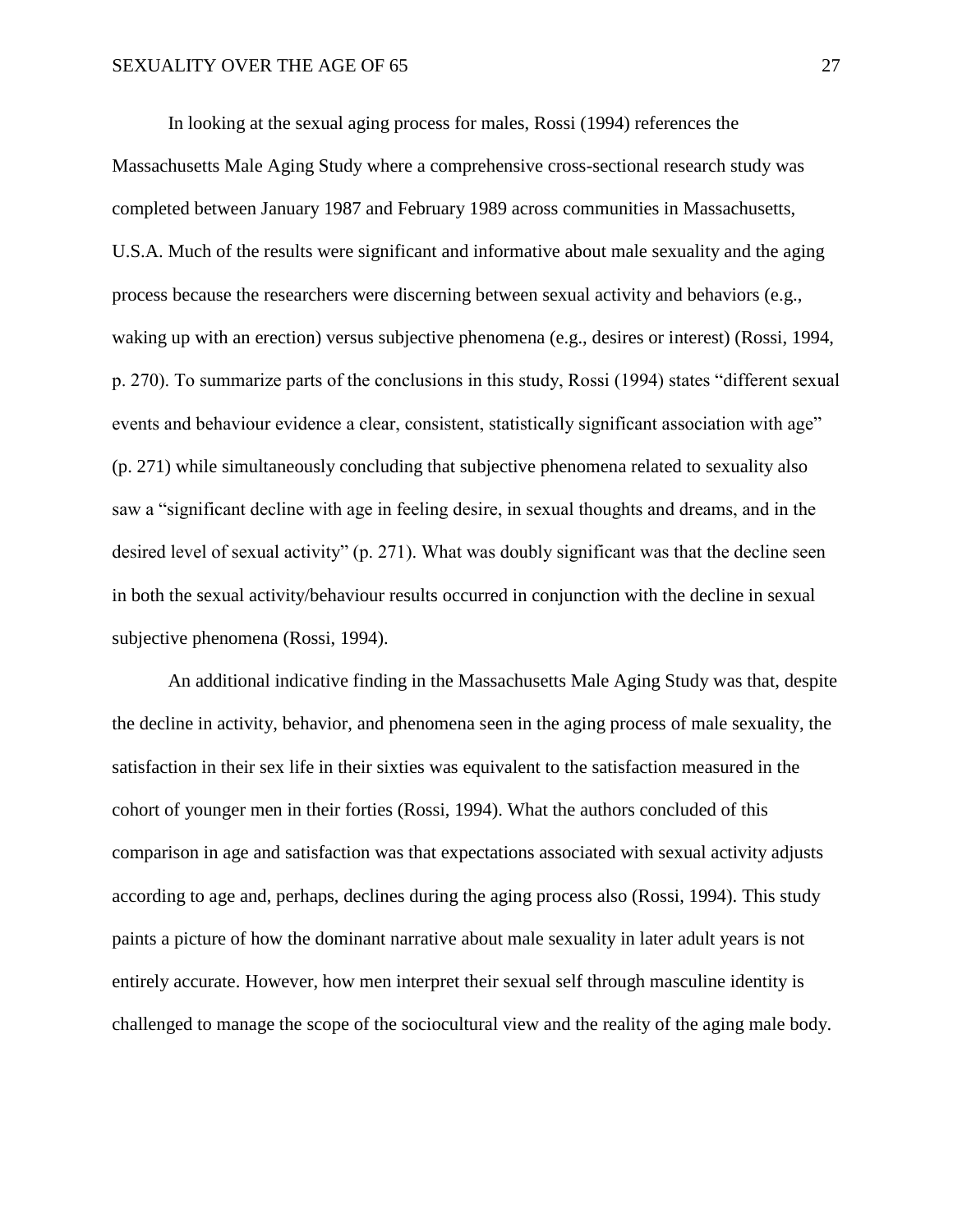In purely physical ways, men experience erectile function changes, physical pain from injury or stiffness, and the possibility of disease along with all the same aging processes women experience (weight redistribution, reduced skin elasticity, hair changes, hearing and visual losses, etc.). Men experience a reduction in sexual interest, similar to women, and also associate enjoyment with sexual encounters such as kissing, hugging, and fondling as women do (Kalra, et al., 2011). One study actually found the sexual experience for males was enhanced in the older age category "because men may gain greater voluntary control over ejaculation," (Liu, Waite, Shen, & Wang, 2016, p. 277). The challenge for men, unlike women, is manifesting acceptance of any loss of sexual prowess, which is something men tend to endear as a quality necessary for their masculinity (Kalra, et al., 2011). In her description of the aging process for men, Charmaz (1994) articulates that, "as young men grow older, their accommodations to uncertainty can form the foundation of their identities" (p. 275); and, Charmaz (1994) explains that "when sexual performance forms the foundation of their conception of masculinity, impotency undermines their identities as men" (p. 280). In other, similar findings, Clarke et al., (2008) states that for older men, the perception that their chronic disease or illness renders them weak or physically incapable enforces a need to identify ways they are still strong or independent in an attempt to evade a negative body image.

Issues around health and partnering are further complicated for men in the later adult years. Based on the societal expectation that, on the one hand, men are insatiable sexual beings, on the other hand, research shows how older aged men experience the stereotype that they are non-sexual. Bouman and Arcelus (2001) found that psychiatrists rarely took a sexual history with elderly aged male clients and, also, rarely referred them for sexual therapy despite that some of their presenting symptoms would indicate a need. Their research found ageist assumptions and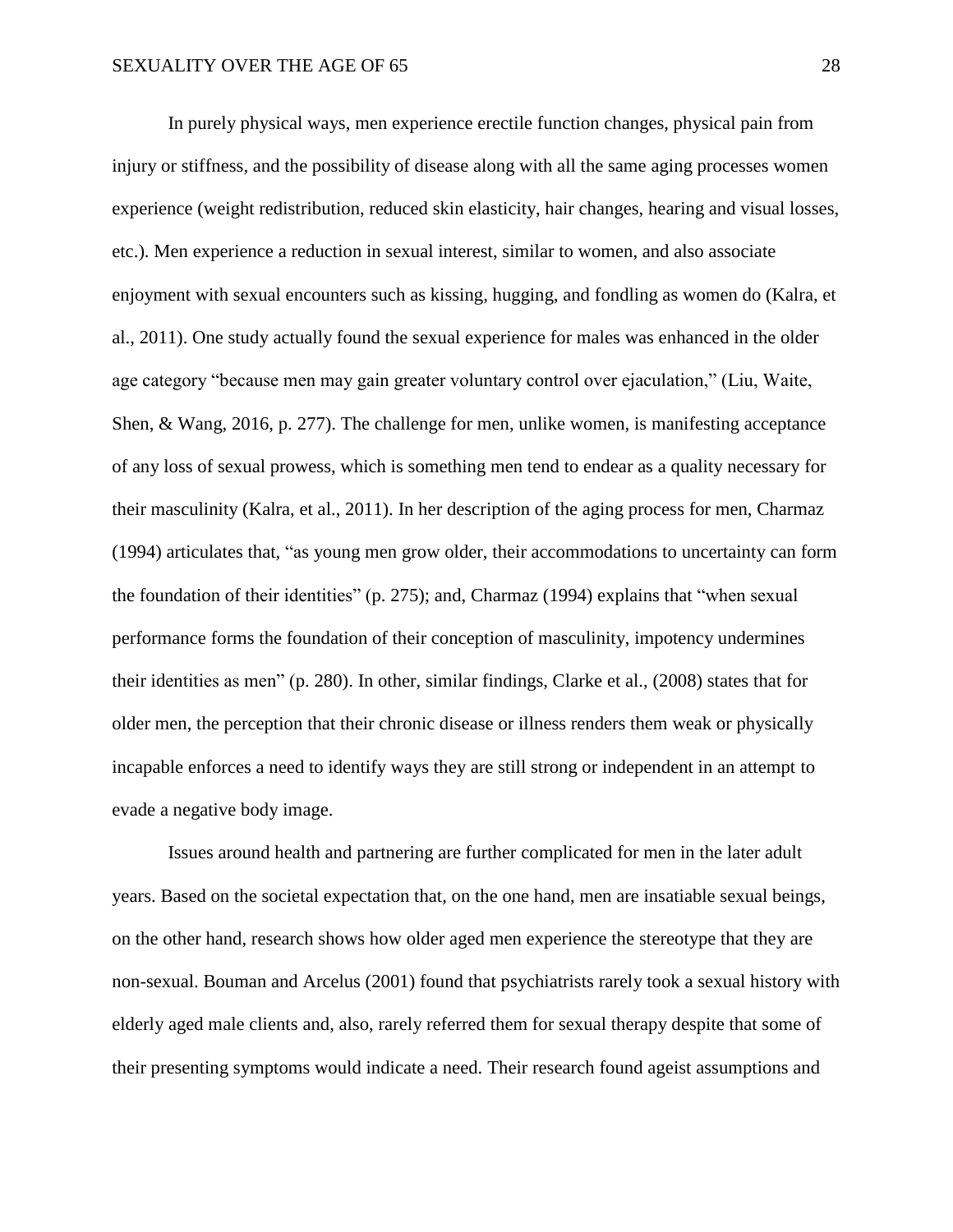stigmas may have prevented psychiatrists from asking more questions and providing a more appropriate diagnosis (Bouman & Arcelus, 2001). And, while older aged females may receive varying sexual experiences because of their male partners, male partners are impacted by their female partners responses to sexual intimacy. If we are presuming it is true that women tend to be more adversely affected by body image controversies and expectations from their sociocultural environment than men, we cannot make the assumption men are unaffected by this result. The males in these dyads must be coping with the ramifications of their female partners suffering from body image issues as a result of their aging process. The male companions would be experiencing a partner who is lacking self-worth, self-confidence, disinterest, and fostering distancing behaviours.

So often in the research and discussion around genderized responses, one stance competes with the other. The competition becomes who has it worse or is more victimized by media, culture, and society at large. The reality is that both sides feel the burn of stigmatization, stereotyping, and distorted interpretations. Where females struggle with body image, males do too in their own way. Where females experience health changes, males do also. A partner's lost sexual interest or the total loss of a partner are not restricted to a male or female experience but is an aging experience. Illness, disease, waning physical capacities, and deteriorating cognitive functioning is happening to all aging adults regardless of gender. When we remove the focus on gender differences, bias may disappear also. When we infuse non-binary genderization in a population who experiences presumptive gender fluidity then, we are afforded the opportunity to dissect sexuality in the later adult ages from a completely different perspective. The nonheterosexual and non-binary discussion of sexuality in the later adult years sets us on the path to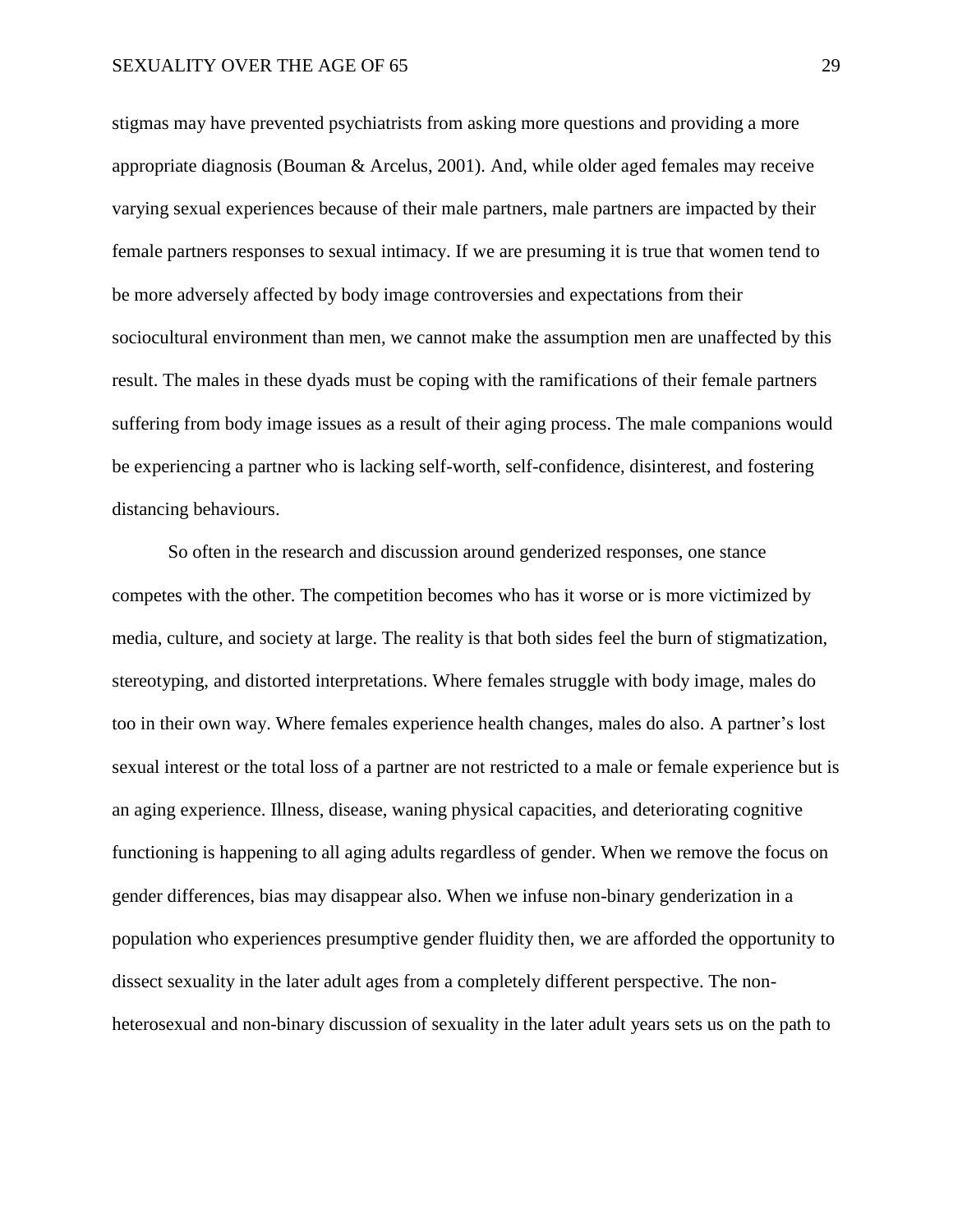uncover the shift that is happening in our North American society for the age group of 65 years of age and older.

# **Non-Heterosexual, Non-Binary Discourse on Sexuality and Aging**

Shining a light on the interplay of sexuality and aging is a reflection of Foucault's expressed desire to create open, public discourse about sex with awareness of power structures but with the intention to elevate truth from the shadows of opportunistic-endeavored, capitalist forums (Foucault, 1990). A discussion about non-heterosexual, non-binary states of sexuality honours the truth-seeking pedagogy Foucault believes is imperative for evolution and growth. Non-binary and non-hetero sexuality in the later adult years is an extension of the discourse wholly prevalent on non-binary and non-hetero sexuality in all of adulthood: it is limited in its scope of research and, when it is looked at, it is primarily homosexuality. Logically, it is a challenge to get information about non-binary and/or non-heterosexuality from a cohort accustomed to hiding or being unaware of varying expressions of sexuality.

In a study by Fredriksen-Goldsen and Kim (2015), the goal was to encourage the cohort of 65-70 year olds and older to discuss the topic of sexual orientations to help assess health factors and risks. The authors were concurrently aiming to exhibit that elderly adults might not be responding to survey questions about sexuality due to uncertainty about meaning, fear of discrimination, or lack of knowledge about sexual identities (Fredriksen-Goldsen & Kim, 2015). The results showed that response rates increased over time for this age group and the authors suggested this was due to social changes occurring (i.e.: legislation that passed during their study supporting LGB rights and same-sex marriage) as well as increased awareness of topics related to sexuality (Fredriksen-Goldsen & Kim, 2015). The themes found within the non-heterosexual, non-binary (NHNB) research related to aging and sexuality reflects the change slowly happening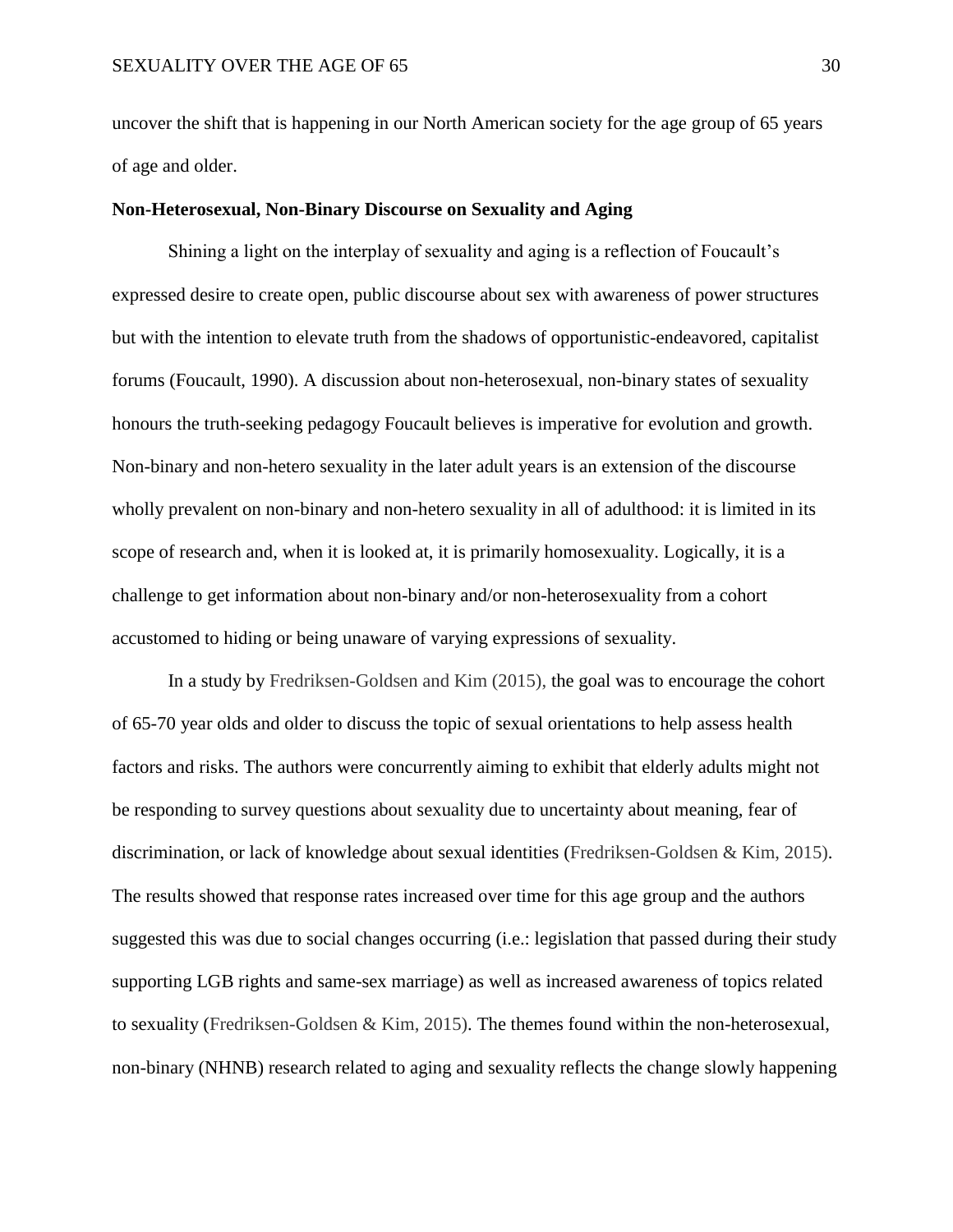among the age cohort of 65 years and older. The themes are heightened impositions of sociocultural sexual identity, inter-cohort ageism among non-heterosexual older aged adults, and intersectionality. These themes display how older aged adults may be elusive with their participation due to the cultural climate attached to sexuality in the later adult years. Final thoughts in this section include the shift that is happening and needs to happen as an extension of the inclusive narrative increasing momentum under the surface of North American values.

For older aged adults who identify within the realm of NHNB, the impositions of sociocultural context around sexuality are exacerbated for many reasons. The age cohort of 65 years and older hail from a generation that still deeply ascribes to binary genders and predominantly heterosexuality. The women were not raised to discuss their sexuality and still, perhaps, suffer from feelings of shame or negative associations with promiscuity if they were to discuss their sexuality (Simpson, Horne, Laura, Wilson, Dickinson, & Torkington, 2017). The men were raised to boast of their sexual prowess even if it is not how they feel (Regan & Berscheid,1999). Everyone else has not had a voice. Furthermore, as discussed earlier, elderly adults experience passively enforced asexuality and presumed androgyny from socioculturally constructed ideals about sexuality in the later years.

With the idea that older aged adults experience the socioculturally constructed deterioration of gender characteristics it makes sense to see that gender androgyny encourages older adults to explore non-binary sexuality (Rossi, 1994). One study articulated a positive outcome with how some older aged adults embraced the gender ambiguity and explained "their experience of gender identity involved continued movement between, around, and within gender polarities" (Diamond & Butterworth, 2008, p. 369). However, for older aged adults who identified as one of the binary genders and received acceptance might find the transition into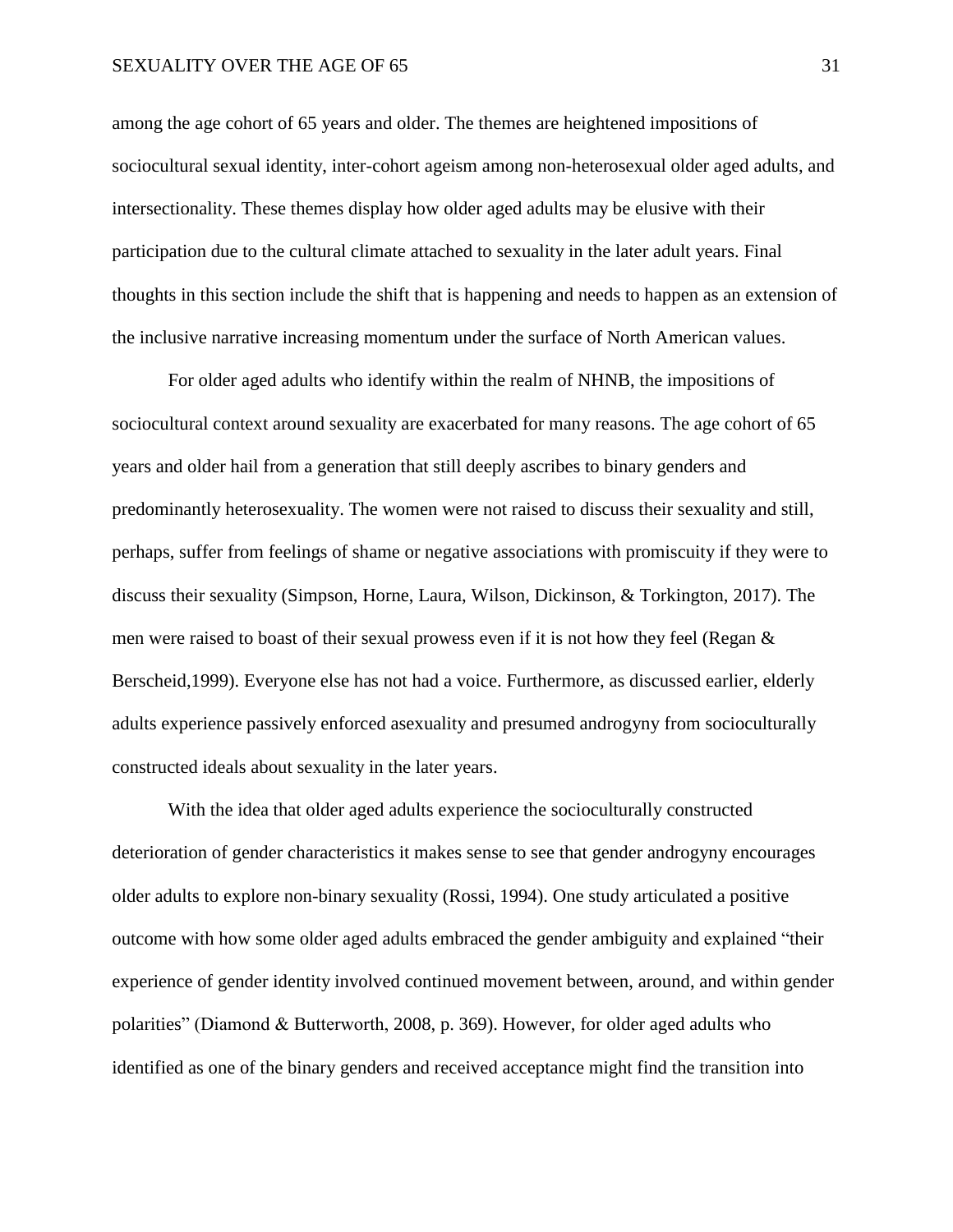androgyny somewhat tolerable. For a person who struggles in the zone where there has been little acceptance until recently, the experience might be much different. The mere lack of voice for NHNB causes harm. This point is best explained by Daniluk (1998) in this statement on lesbian relationships: "the absence of alternate discourses for guiding and understanding sexual feelings and interactions results in problems in communication for many women and the adoption of "traditional" male-female roles," (p. 221). When there is no voice for the NHNB sexuality, binary takes back over again in its own way. The lack of voice and societal impositions heightened for NHNB older aged adults highlight the need for socially constructed ideals to be less static and the need to create spaces to reduce the harm that rigid ideals can have on members of its population.

The voice that has been receiving more light and attention in the NHNB dialogue is within the homosexual communities. The research on homosexuality in the later adult years has seen an increase over the last decade or more. Much of the literature extends the narrative around body image in the later adult years but also, inter-cohort ageism where older aged adults acknowledge their age but do not associate with the older aged population despite their age. For these participants, age is truly nothing but a number; however, the feedback about their counterparts is strikingly negative. In an article on older gay male's own body talk Suen (2017) argues "that older gay men carry an "aging stigma" in the gay community that is youth-oriented and are subject to structural marginalization of an ageist discourse" (p. 401). In summing the findings, Suen (2017) found that "many older gay men found it difficult to escape the body standard set within the gay community that marginalizes the aging body" (p. 410) and, overall, the way older gay males' physical appearances were assessed as unattractive translated into lower sexual self-esteem and self-esteem in general.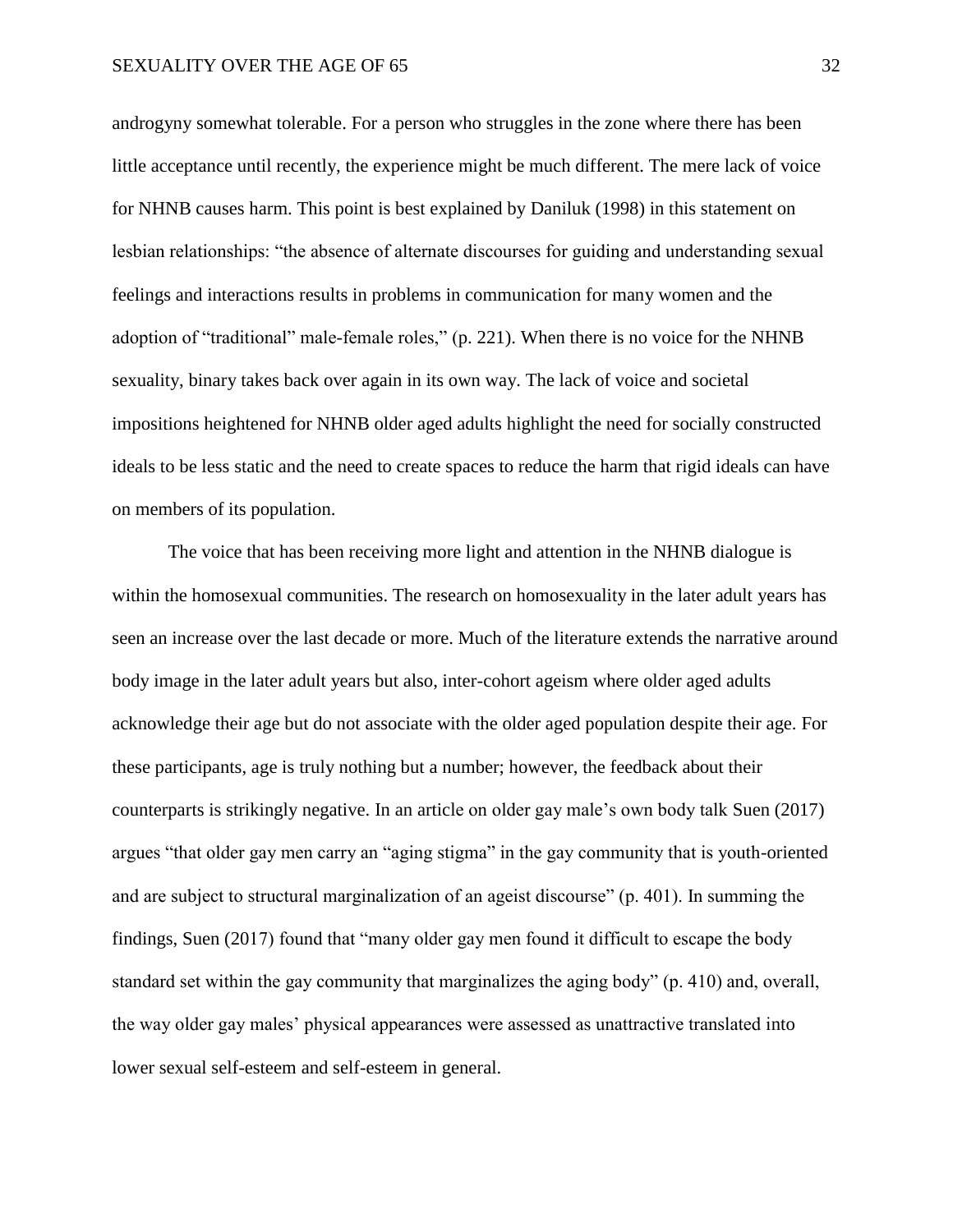The research on the experiences of older aged women who identify as lesbians stated that they experience body image issues just the same as heterosexual women do and experience a shift into deeper sexual intimacy seen in heterosexual couples also where intercourse is not the pinnacle outcome of a sexual exchange (Daniluk, 1998). Daniluk (1998) confers further that older aged lesbian women experience very similar transitions into later adulthood sexuality as heterosexual women except with an extra layer of oppression. This is where intersectionality becomes extremely prevalent to NHNB older aged adults and their sexuality. The theory of intersectionality introduces the idea that persons in any population who experiences oppression in more than one way can be struck by the setbacks of each oppressive state they experience magnifying the hardships of subjugation from multiple paths. For an older aged adult whom identifies as lesbian, gay, bisexual, transgender, or queer (LGBTQ) or NHNB will experience the oppression of aging stereotypes as well as the oppression associated with the LGBTQ or NHNB community.

Unsurprisingly, studies completed on LGBT older aged adults show they suffer tremendous anxiety leading into the adjustment of living in care homes due to the common presumption of heterosexuality on top of the hidden nature of sexuality in the later years (Simpson et al., 2017). In this same study, Simpson et al., (2017) describe how some elderly LGBT adults feel a sense of going "back into the closet" upon entering assisted living (p. 246). For older lesbian females, issues steeped in intersectionality theory, again, strike in three ways when including ageist values which can certainly take its toll on the mental and emotional well being of older aged females (Simpson et al., 2017). On the other hand, Diamond and Butterworth (2008) articulate the respect that a theoretical approach such as intersectionality can offer the topic of gender fluidity in ways that honour each person's subjective experience of their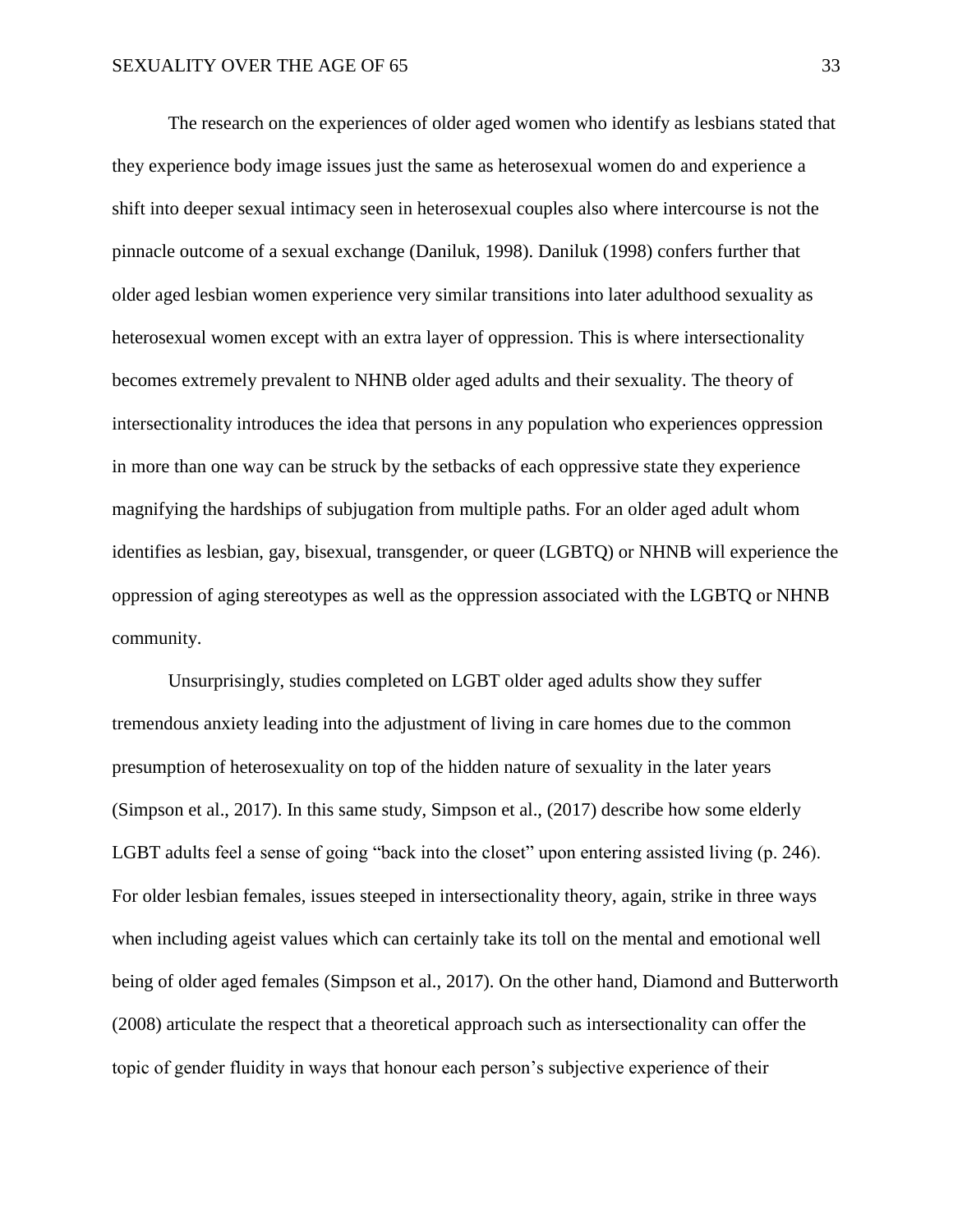sexuality and gender over the course of their life span. Intersectionality is offering the podium to NHNB older aged adults on the topic of sexuality. Getting older aged adult NHNB voices out there is critical to elevate and evolve the topic of inclusive sexuality in later adulthood.

The current summation of research on human aging and sexuality is that sexuality is still of paramount importance because it is a critical part of adulthood, including older aged adulthood. A hip needing replacement might mean sexual intercourse is performed in positions that accommodate the hip or it takes other forms of intercourse (or outercourse) in lieu of the missionary position, for example. Desire can shift but some research states that men will not experience this while women will experience this primarily because of menopause. The research is limited because, unlike other age cohorts, attrition, partner availability, and heightened belief in asexuality at older ages makes the results that are available less viable. However, just like the experience of pregnancy can represent that desire is there but not in the carefree, youthful way society proclaims it to be, sexuality in the later adult years is there in a transformed state of sexual self. The continuation of sexuality is critical, normal, and healthy in the later ages of adulthood in all forms of it. Sexuality that exists in the parts of the population that are not the stereotypically youthful, definitively physically desirable, and able-bodied require a consciousness with identity adjustment to the sociocultural expectations, self-image, and physical challenges one is faced with. Change that is happening in North American culture may not mean that there is riotous applause when people hear about older aged adults having sex, which is not the goal, per se. The goal is genuine acceptance and openness to sexuality that may not fit any particular normative expectation. This shift is happening.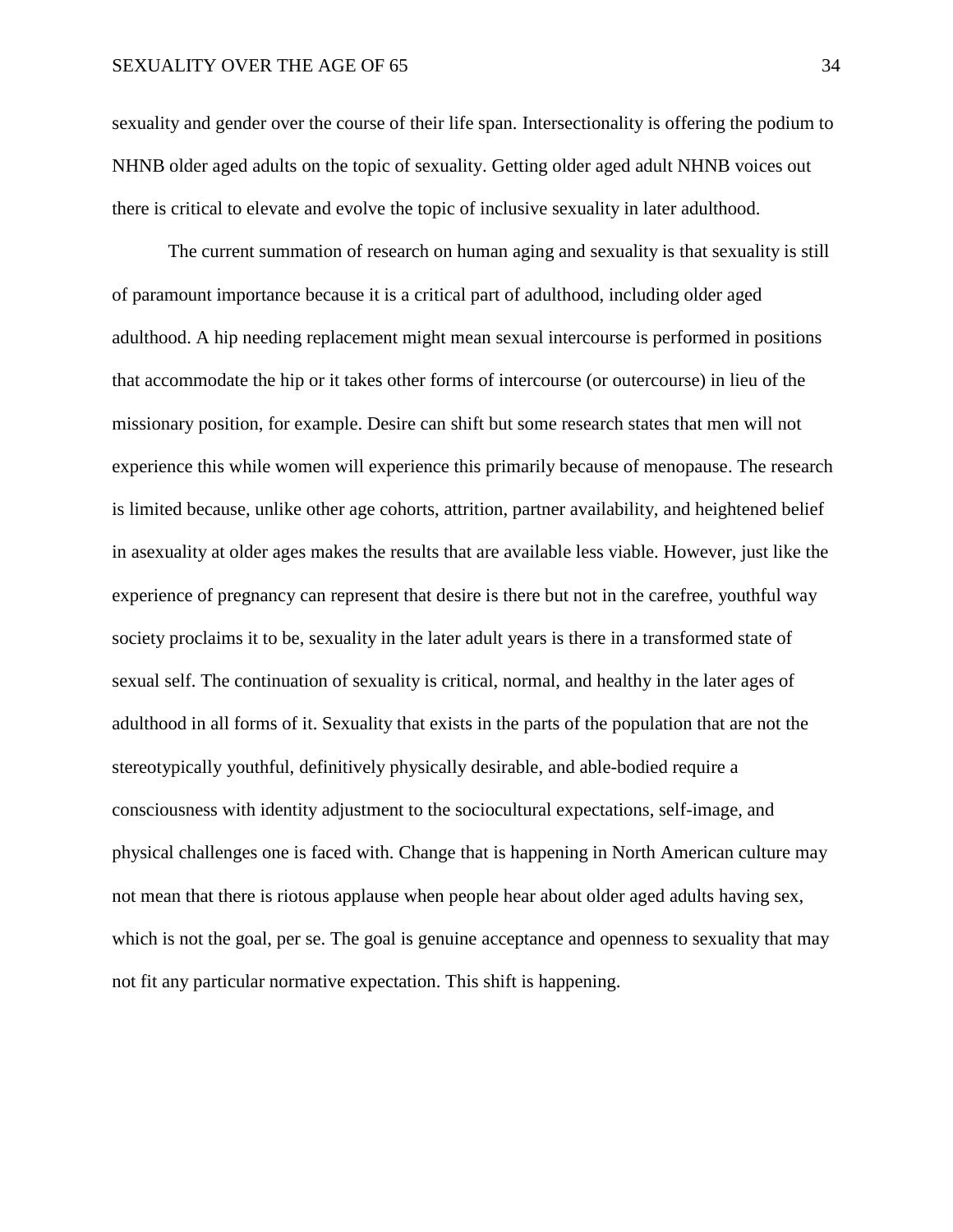#### **Chapter 4:**

# **The New Openness for Aging and Sexuality**

Becoming a mother meant purchasing diapers and, conveniently, the aisles at the local grocery store where baby diapers were located happened to be situated next to the aisles where adult protective undergarments were also located. From the time my eldest child was an infant through the time my youngest child was in diapers, changes began to occur within the marketing campaigns and packaging of adult protective undergarments. The adult undergarments went from plain-coloured packaging to packaging with more intention. The packages soon included pictures of the undergarments showing either the lacy detail added or the masculine colour/style options. More recently, the packaging includes pictures depicting a lower half of an adult body but the legs are toned, tanned, and emanating pride from their enhanced protection. The verbal content promises leak protection while being undetectable under clothing. These companies have adjusted for a reason. The lacy detail on the toned, feminine physique and the tan, muscular male legs in trendy grey are not a coincidence. They speak to a population that is creating a voice in this space.

It is a challenge to find this confirmed in research. However, there is research and then there is lived experience. When it comes to sexuality after the age of 65, the research states how physical changes or stereotypes will impact an older aged adults' experience of sexuality. However, creating space for the lived experience of each aging individual means there is room for the unique interpretation of how the mind processes what an individual is going through. One gentleman (aged 80-90 years), on the topic of sexuality in aging adulthood, exclaimed: "Don't forget: the mind is still in its 20s even when you get old" (Tetley et al., 2018, p. 511). The shift happening towards openness on the topic of aging and sexuality is a transition away from shame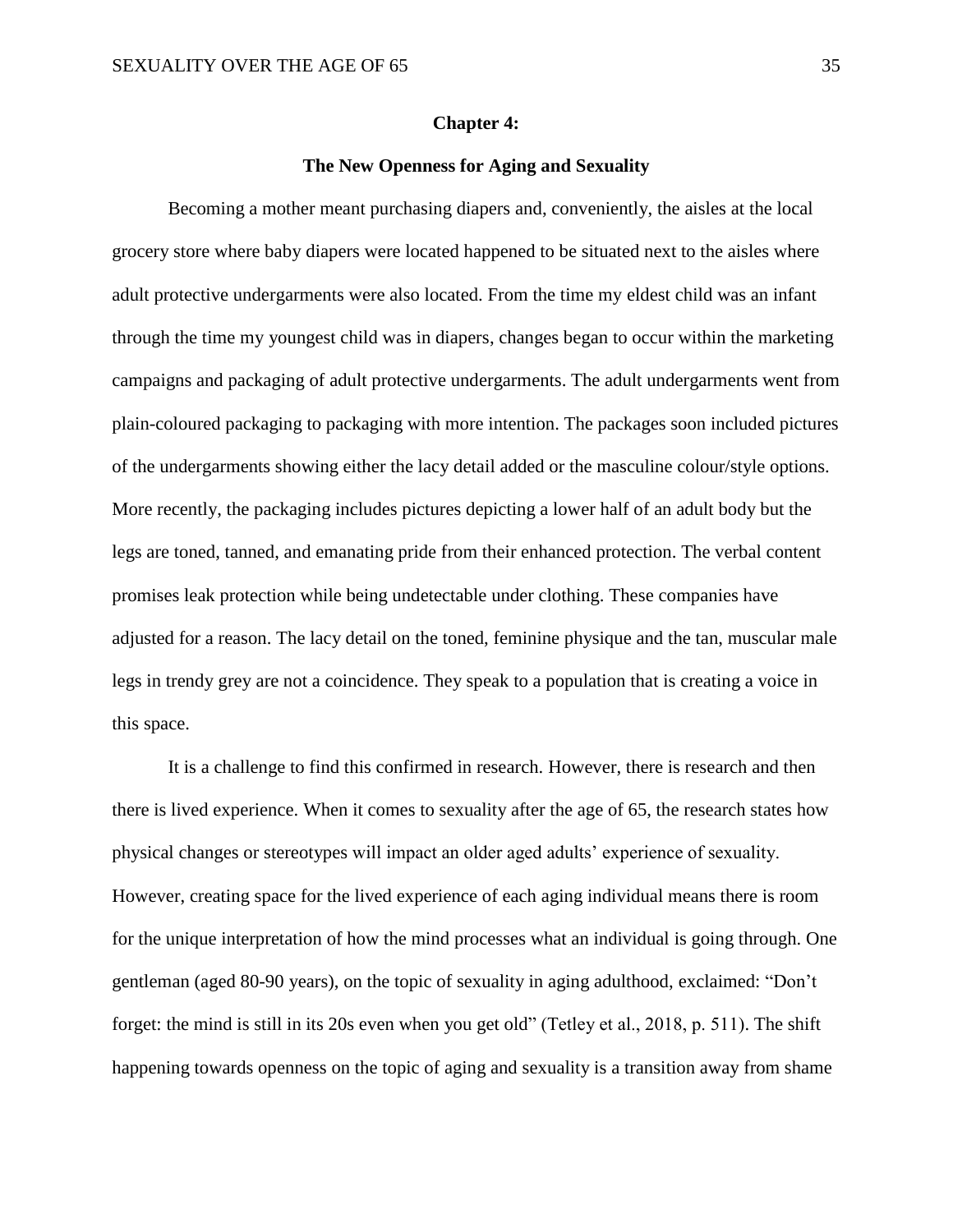and is being carried by voices that value the significance of being seen. The passage of time and sustained health make it a privilege to age but it is a right to do so with dignity. The proclamation of sexuality in later adult years is changing within this current over 65-year-old cohort.

There are a few reasons why this shift is happening. One reason is the size of the aging population. The cohort of 65 years of age and older are situated to be the largest portion of the human population on our planet. According to a publication on World Population Aging, the United Nations reports that by 2050 the population of 60 years of age and older are expected to double (UN, 2017). Statistically, this means that 1 in 8 people on Earth currently are aged 60 years of age or older and by 2050 that number rises to 1 in 5 (UN, 2017). There is strength in numbers especially when corporations are seeking to maximize the buying power of an aging baby boom population A second reason is the collective movements that older aged adults experienced during their upbringing and early- to mid-adulthood around the topic of sexuality. These movements spanned from the Sexual Revolution and the Women's Movement to present day #MeToo and continued LGBTQ awareness. Voices are being raised and getting louder about individuals' rights to their bodies, experiences, and expression of sexual self. A third reason for the shift that is happening around sexuality after 65 years of age is the evolution in healthcare for older aged adults. Senior and elderly healthcare is expanding its notion of wellness to be inclusive of needs in the realms of agency and connection regardless of cognitive or physical capacity. Through the work of agencies and health care staff, the adverse effects of stereotyping persons who identify as older aged, senior, elderly, or other over the age of 65 years can be eliminated with a focus on varying, individual experiences.

As was outlined in Chapter 1, stereotyping of self or from other can morph into selfstereotyping which impacts an internalized, negative self-image and the expression of self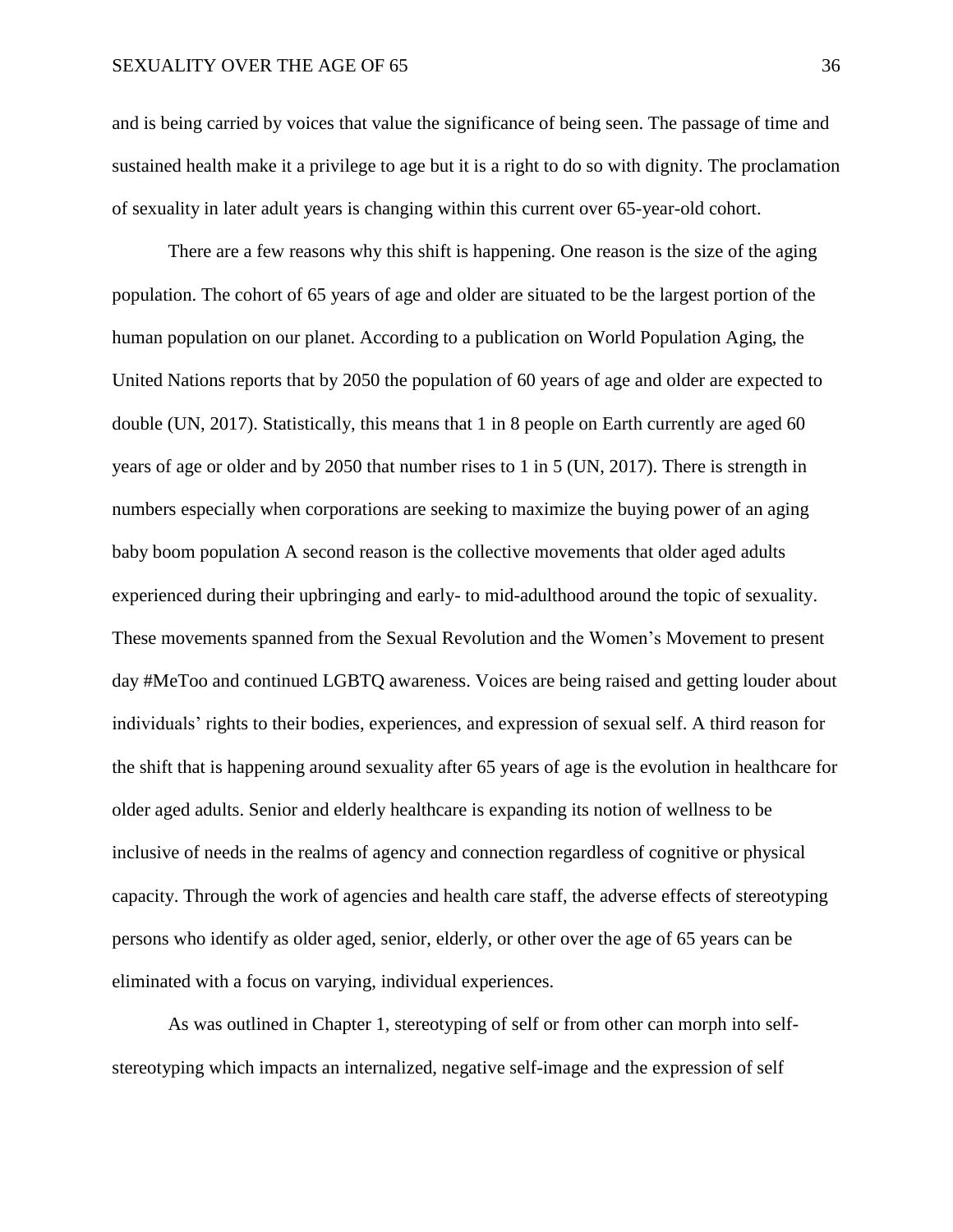through sexuality. The belief in how negative self-stereotypes often become internalized as negative self-images leaves little room for human cognitive experience to work its magic in positive ways. An adult transitioning into later adulthood experiences the wisdom of their lifetime and critical thinking turns into an alternative interpretation of the stereotypes they witnessed or held within themselves. Some older aged adults will acknowledge that negative stereotypes were, perhaps, their own young interpretation of aging or were part of being a younger population unaware of the actual experience of aging. This is true for pregnancy and parenthood in that many make judgments or have opinions about pregnant women and parents, which shift after people have experienced these life stages themselves. As an example, it is reasonable to believe that an adult in their 30's might view sexual intimacy as non-existent in their later adult years if vaginal or penile function changes; however, as discussed in Chapter 2, this same 30-year-old could reach the age of 70 and feel content to use something like pharmaceuticals (e.g., lubrication, hormone replacements, Viagra **®**, etc.) to overcome challenges for the sake of being able to maintain acts of sexual intimacy. For every stereotypic limitation, there may be malleability applied to the quirks and changes of aging, which encourages sexuality to evolve with it. Looking into the shift happening now within the cohort of 65 years and older in Chapter 3, the amassed stereotypic expectation that older aged adults do not have a marketable and desirable body image, and therefore, are not sexual beings can annihilate any positive body image and self-confidence. However, this may be another part of why a shift is occurring. Marketing ploys suggest that profitable possibilities now lie within the aging population that is increasingly healthy, active, and engaged, more so than in prior generations. Historical events have evolved this age group. Health care policy is striving to accommodate the rising clientele. We may not be witnessing a sociocultural shift that heralds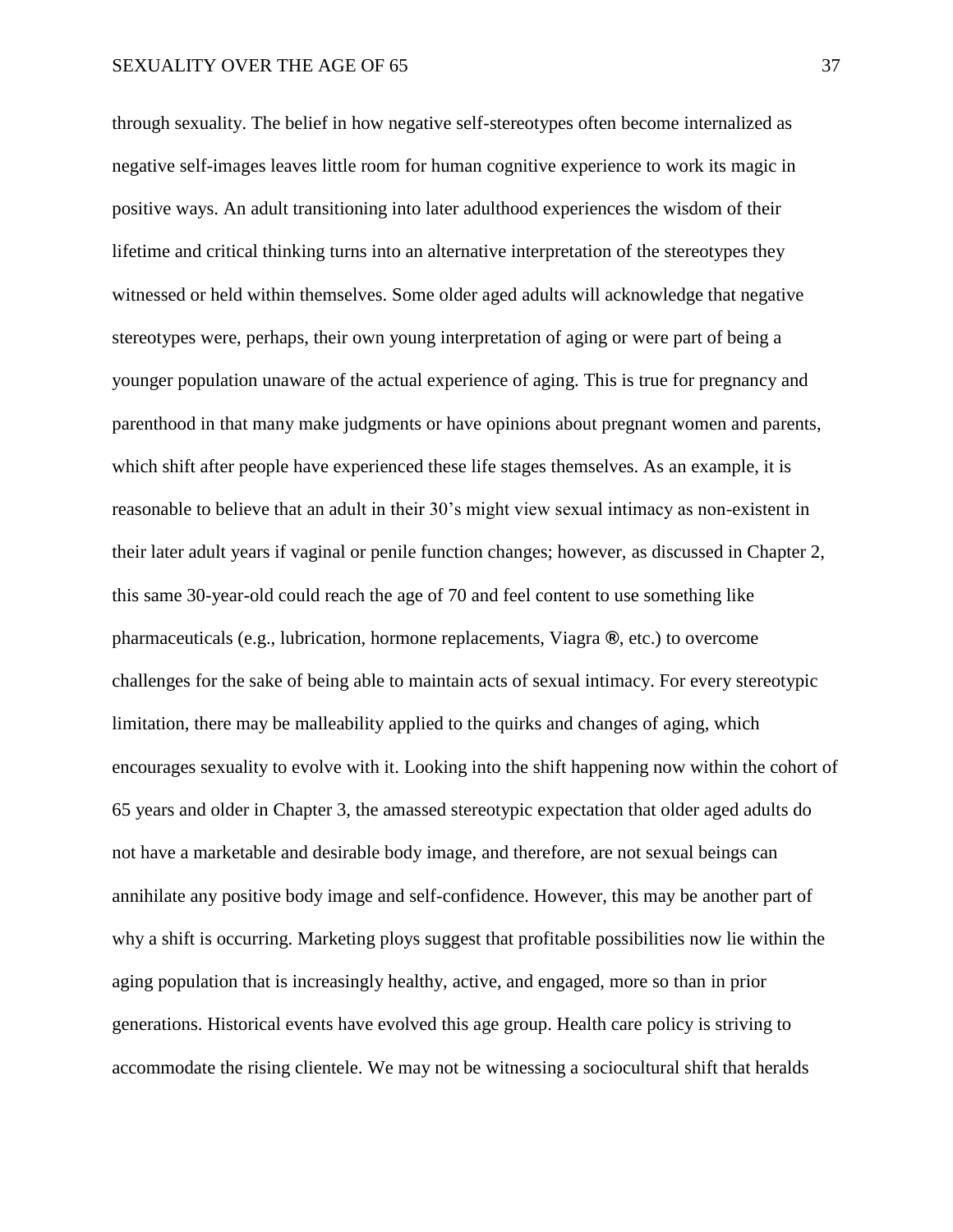aging bodies as the sexually ideal image but we may be bearing witness to a shift that embraces the aging process as an extension of adulthood rather than an aging transversal back into an alternative stage of a child-like existence.

# **The Silver Generation: a Burgeoning Cohort Evolves**

The baby boomers have been a statistical topic since the day they were born. Once this population began aging, entrepreneurs took notice and began adjusting their product to meet needs (Kohlbacher, Herstatt, & Levsen, 2015). The entrepreneurial opportunity within *the silver market* – the term used for the buying power behind the baby boomer cohort (Kohlbacher et al., 2015, p. 74) – co-evolved with social systems that have subtly emerged and influenced each other (Kohlbacher et al., 2015). The adult protective undergarments industry is a prime example. These products have morphed from one standardized offering to several different products, which are tailored towards gender and, finally, adding details which maintained youthfulness through tanned, toned legs or lace. The silver market is coveted capital to gain, which gives power to a population who are delving into what it means to age successfully. When applying the economic notion that 'sex sells'*,* the outcome thus far has been anti-wrinkle creams and trendy protective undergarments. There is much to interpret about the buying power behind an aging population with spending stamina. Here lies a closer look at what the themes are within the silver market cohort and how they tie into the interpretation of sexuality over the age of 65 years.

There are several dynamics aiding and abetting entrepreneurial go-getters who are aiming for the silver market. Several of these dynamics have the propensity to induce fear in people, young or older aged, which opportunistic individuals may use to their advantage. The two most prominent ideals at play are our youth-obsessed culture in North America and the subtle perception that there is a way to age successfully. The incessant focus and adoration for youth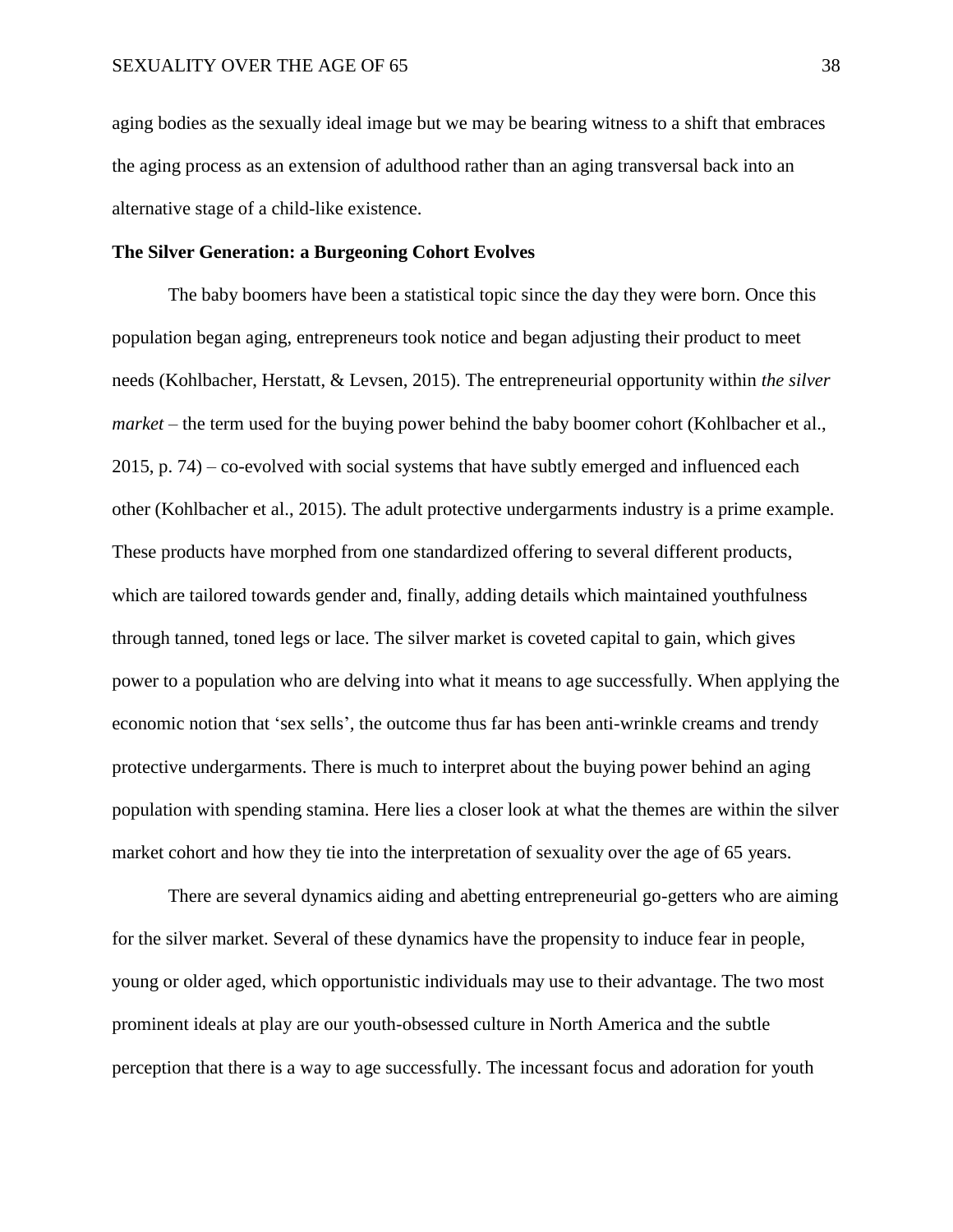culture within the sociocultural narrative in North America has an alarming impact on aging and sexuality. The surface level of this youth-focused narrative hovers around depictions of ideal body types and wrinkle-free images. The proof of this is substantiated by the images for older aged adult products featuring people who have as few wrinkles as possible, are thin, and appear vibrantly active.

The depth of the youth themes in our culture lies in the presumptive language embedded in media, popular culture, research, and policy. These sociocultural messages can be blatant or nuanced but regardless; they become internalized and make up parts of sexual self-identity construction. The dominant theme around sexuality in our popular culture is that sex belongs to the crowd around the ages of 20-30 years old. It is in the fibers of these messages where a fear of aging begins to unhinge elements in the sexual self. Alternatively, it is also in this space where proclaiming sexuality as its own evolution in the aging process can be powerful. The significance of the silver market buying power is that older aged adults can redefine what aging and sexuality can mean by progressing away from youthful ambitions and deconstructing what it means to age successfully.

Seeking the fountain of youth has been only one part of the aging themes in North American sociocultural dialogue over the past few decades (Blazer, 2006). With the over-65 population increasing, the research and marketing opportunities associated with this increase has translated into alternative areas, which support positive aging. The idea of how to age successfully has been deliberated for several decades now. This area of study has spanned its focus over declining cognitive function to avoiding disease or physical incapacity to maintaining independence. The debate has been consistent in how to include individual interpretations of success as well as social factors that influence the success of aging (Blazer, 2006). Research on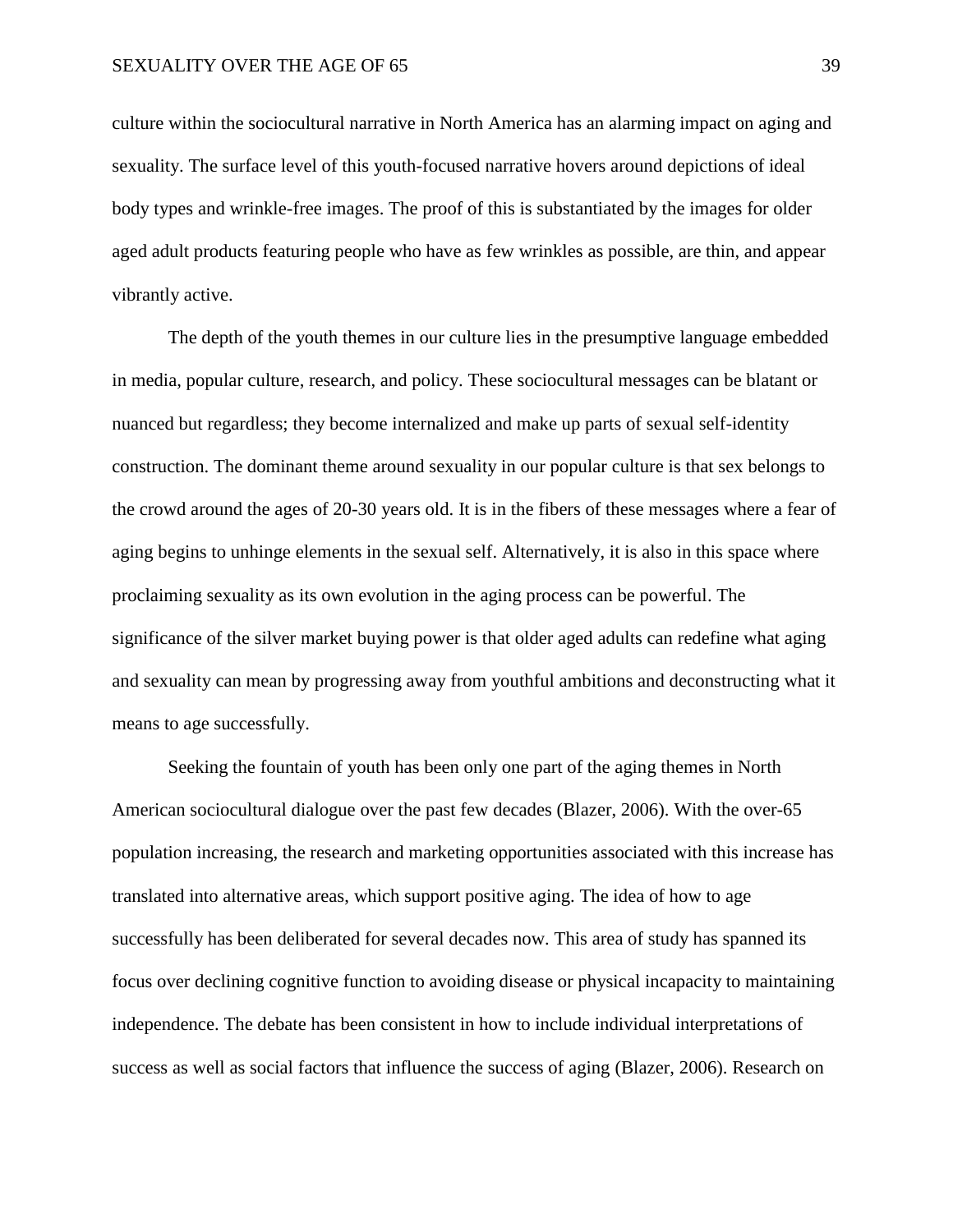successful aging can be summarized with what Warner and Sierra (2009) call the *Longevity Dividend,* which is the concept that "by addressing the basic biological causes of aging, humans could live longer productive lives" (p. 393). Further to this, Holstein and Minkler (2003) surmise that the popular definition of successful aging as healthy, fit, able-bodied, and ailment-free inherently informs aging adults that they are less than if they experience ill health, are not fit or able-bodied, and have ailments.

Rowe and Kahn (2015) clarified a plethora of ways to interpret and define successful aging combining health (physical, psychological, emotional) with social factors including "race, gender, sexual orientation, and socioeconomic status", "interpersonal environment, such as family structure and friendships", and macrosocial influences (economic conditions, access to health care, transportation, urban design) (p. 594). Building further on the ways to age successfully, Rowe and Kahn (2015) add the need for productive engagement, intergenerational cohesion, demographic supports, resiliency, and sustainable capacity. The list of ways to age successfully demarks how varied and individual the path can be. Blazer (2006) introduces the notion that going beyond cognitive and emphasizing each person's internal interpretation of their aging experience is of worth especially when older aged adults are encouraged to embrace the wealth of their wisdom.

A spotlight on the wisdom one naturally ages into creates space for the interpretation of youthful qualities through a lens of life experience. Wisdom, in the context of Erikson's psychosocial developmental stages, is how "sense of self or ego identity is formed based on the impact of social experiences" (Giblin, 2011, p. 24). Sexuality woven with wisdom may not be marketable; however, it is key for the sexual self that emerges in later adulthood. One possible path of the aging sexual self is the development of a quiet knowledge that sexuality can evolve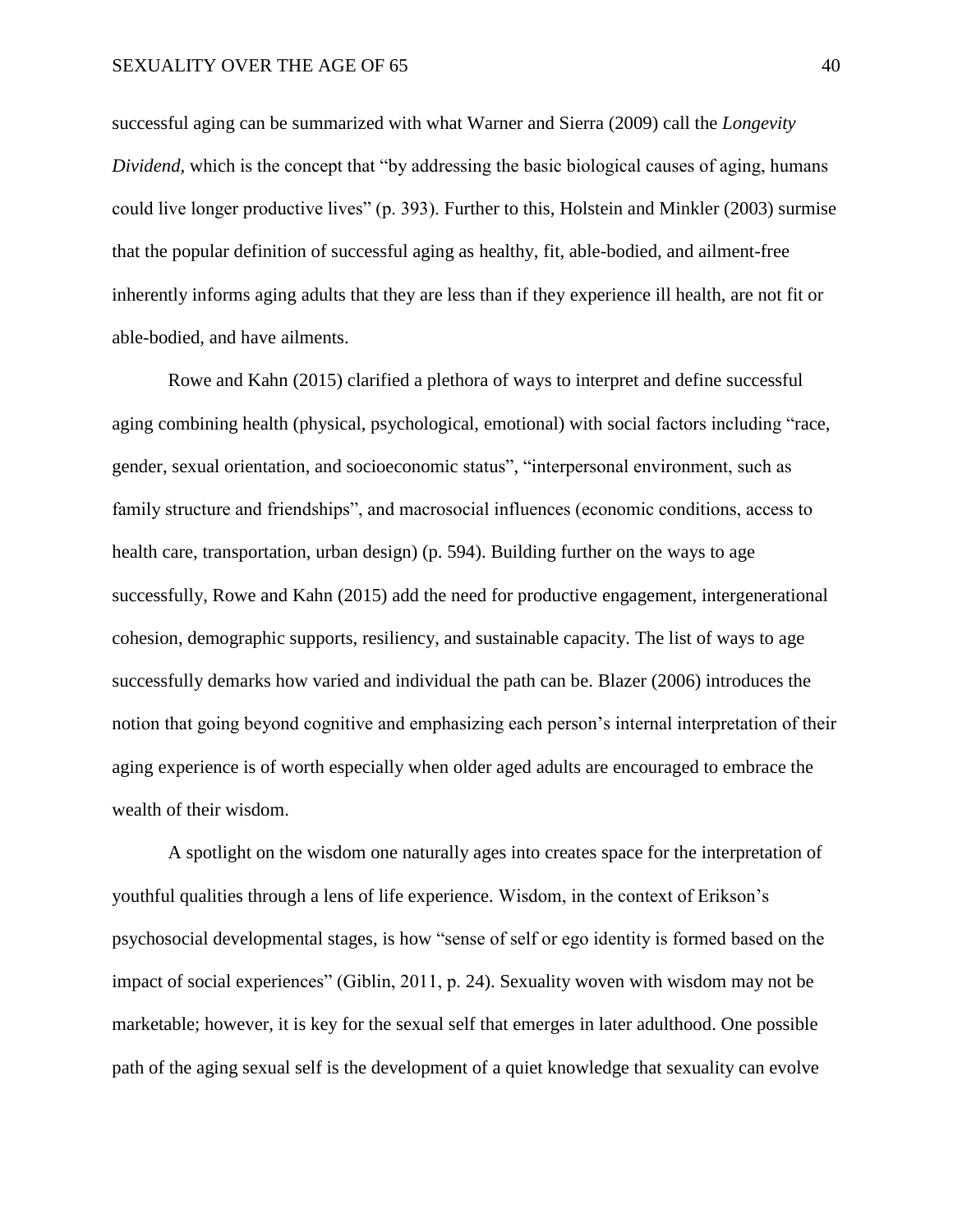away from the strictly physical appearances of youth culture into a meaningful intimacy based on connection inherent in successful aging. This quiet wisdom might need a megaphone because, with the growth of the population in the over 65 year age bracket, claiming space and giving voice to sexuality in later years are supported by sheer numbers. The message is a good one for the masses also. This older aged adult generation should be accustomed to using a megaphone considering the historical movements they have driven forward. A look at the historical transitions this cohort has witnessed will help build an additional layer for the shift and openness happening for aging adults and sexuality.

# **Post- Sexual Revolution, the Women's Movement, & Me Too: Sexuality Openness In Late Adulthood**

The growing silver market is the aging baby boomer population who have watched and participated in many historical movements that have influenced and amplified a sense of sexual self regardless of age. The Sexual Revolution and the Women's Movement have had lasting impressions on North American society. The didactic nature of these two movements were parts of the foundation giving cogency to LGBTQ awareness and the #MeToo movement. Looking at the most recent historical evolution of sexuality in thematic perspectives sheds light on how the wave of openness is happening now. Each of these events that have happened or are happening reveal a population that is grappling with notions of sexuality and sexual identity. The direction of these movements towards openness speaks to each cohort's determination to support the evolution of identity and sexuality. Taking stock of what each movement has meant aids in deconstructing the depth of change happening as well as the possibilities that lie ahead.

The articulation of historical events can capture how openness around sexuality has burgeoned. Specifically, the timing of the Women's Movement and Sexual Revolution in our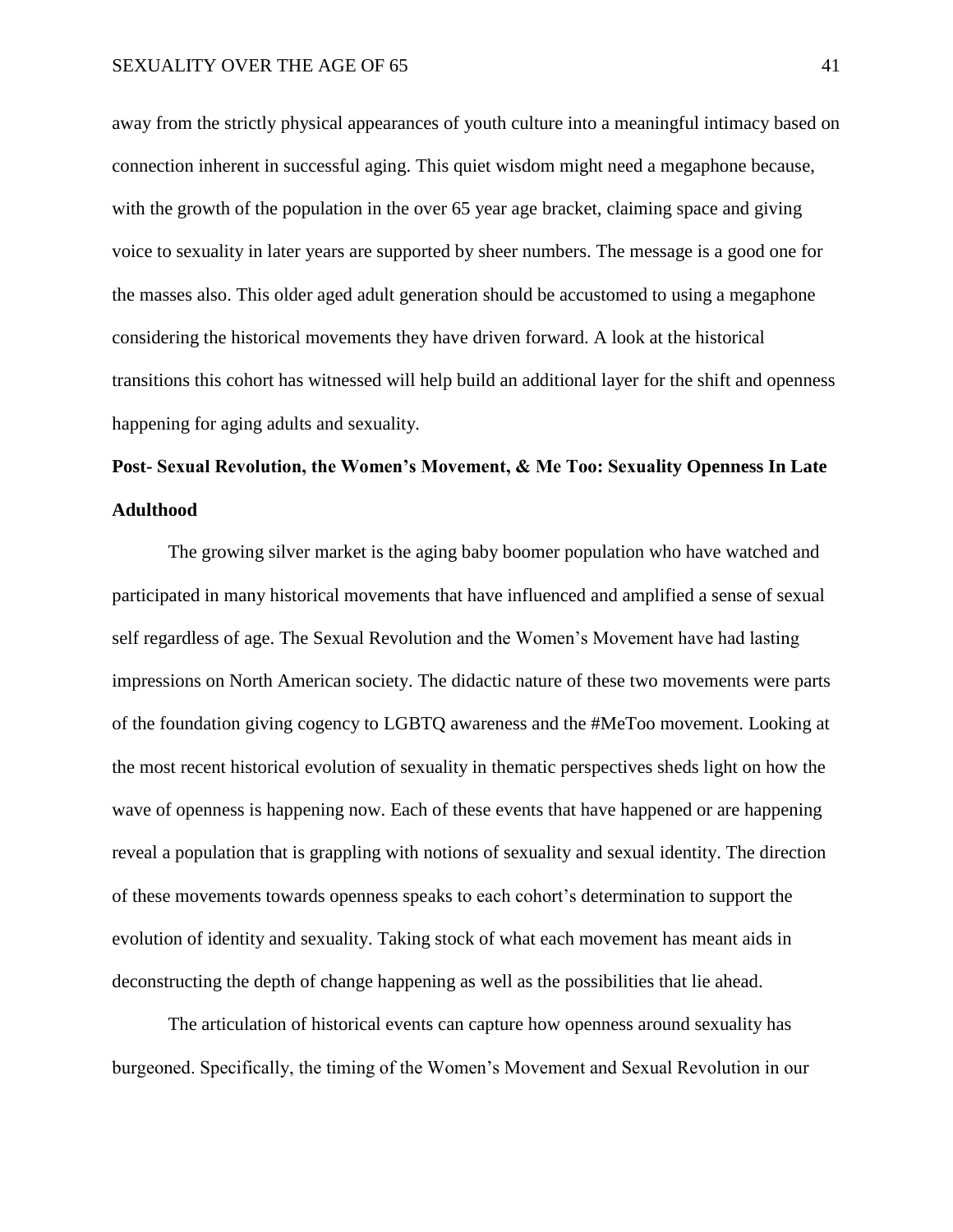recent North American history had a significant impact on the cohort growing up during these events. The Women's Movement was comprised of many movements beginning in the 1960's and more prominently in the 1970's with the UN Decade for Women (Antrobus, 2013). The characteristics of the Women's Movement included elements of feminist politics based on the recognition of gender inequalities, patriarchal power imbalances, and "the consciousness of sexism and sexist oppression" (Antrobus, 2013, p. 16). The Women's Movement laid the groundwork for the Sexual Revolution where fighting against sexual oppression turned into fighting for sexual rights. The Sexual Revolution occurred during the twentieth century evolving most acutely around the technology and availability of the birth control pill and the legalization of abortion during the 1960's. (Greenwood & Guner, 2010). Societal shifts coincided with various contraceptive options (e.g., latex condoms, diaphragms, intrauterine devices) spanning from the 1950's until 2000's changing the landscape of family planning, pre-marital intimacy, and sexual hegemony (Greenwood & Guner, 2010).

Both of these movements have paved the path in LGBTQ communities and through the #MeToo crusade. LGBTQ communities have been fighting for the right to construct sexual self without consequences. The uprising of the #MeToo voice is the empowered confrontation against the experience of sexual violence. These more recent movements appear connected to the Women's Movement and the Sexual Revolution because, out of gender equality and birth control availability, minority collectives gained knowledge and strength to claim powerful spaces around the sexual self. With each of these battles, openness around sexuality has unfolded. This openness is not shared throughout the population of older aged adults but can be seen in the latter half of the baby boomer cohort.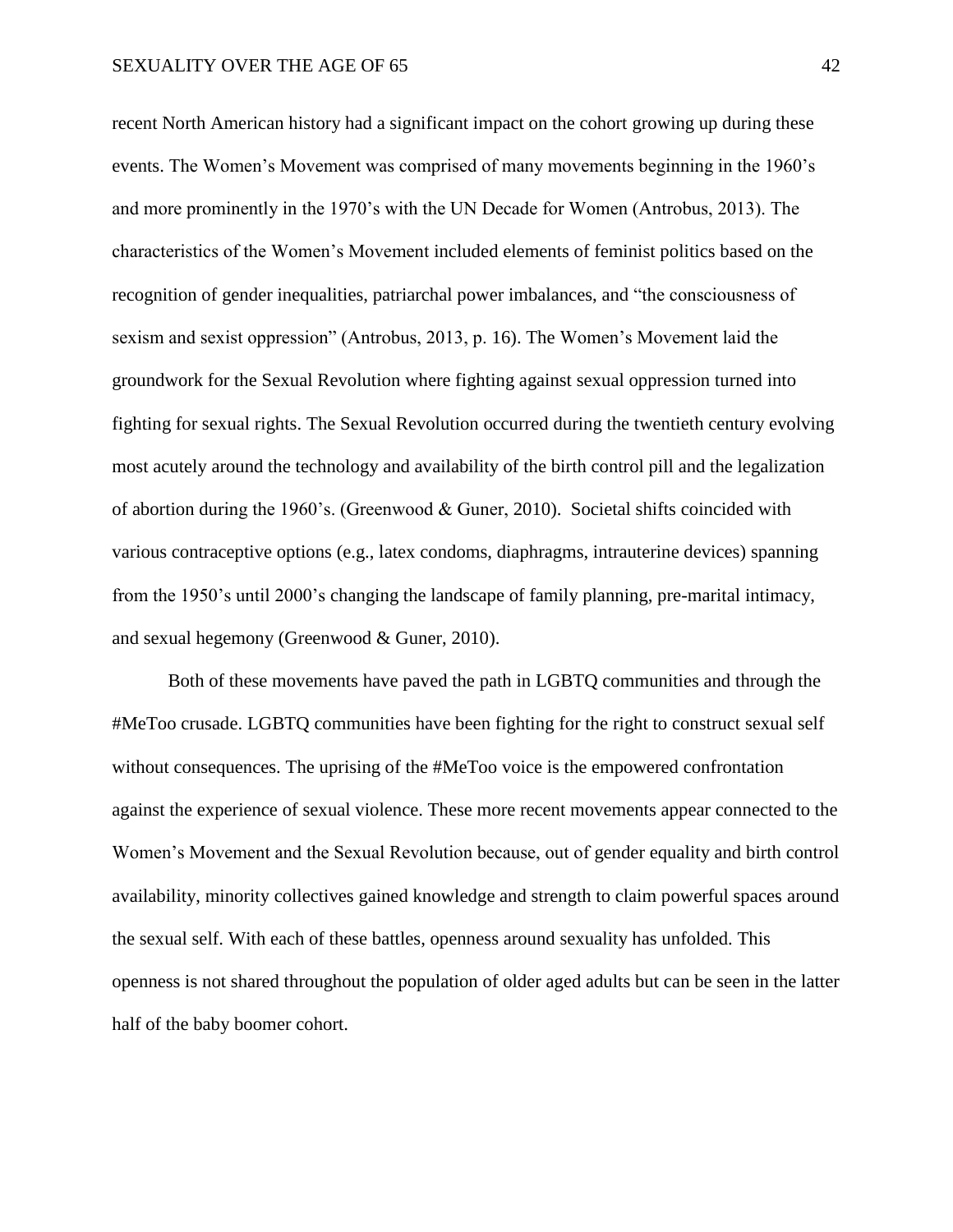The present day population of 65 years and older has within it two distinctive groups that have experienced historical contexts at varying ages – the traditionalists and the baby boomers (WMFC, 2000). The outcome of these historical events on the traditionalists and the baby boomer populations illustrates how trepidation around sexuality has been decreasing. There are characteristics of these two groups reflected in the movements and the openness that has been increasing over the past few decades. The traditionalists, spanning birth years between 1900- 1945, were exposed to the experiences of World War II, the Korean War, and the Great Depression (WMFC, 2000). These world events instilled values such as: conformity, sacrifice, respect for authority, and duty before pleasure (WMFC, 2000). Meanwhile, the baby boomers, spanning birth years between 1946-1964, witnessed Vietnam War, Cold War, Civil Rights Movement, Women's Movement, and the Sexual Revolution (WMFC, 2000). These experiences instilled values such as: anti-war/anti-government, equal rights/opportunities, optimism, and personal gratification (WMFC, 2000). It easy to see how these historical events helped shape values and morals in North America over the past 100 years or more. These events are also just part of a snapshot and are excluding many other influential developments such as advances in technology and education. Historical events, technology, media, and education all have had tremendous impacts on aging and sexuality.

Education has been strongly correlated with sexual behaviours and attitudes over several age cohorts (Mercer, Tanton, Prah, Erens, Sonnenberg, Clifton, Macdowall, Lewis, Field, Datta, Copas, Phelps, & Johnson, 2013). This strong correlation may posit that, with more education, there is an increased capacity to dissect, deconstruct, and reconstruct values around sexuality. With this growing awareness of sexual identity and the sexual self through the voices in the Women's Movement, the Sexual Revolution, the LGBTQ community and the #MeToo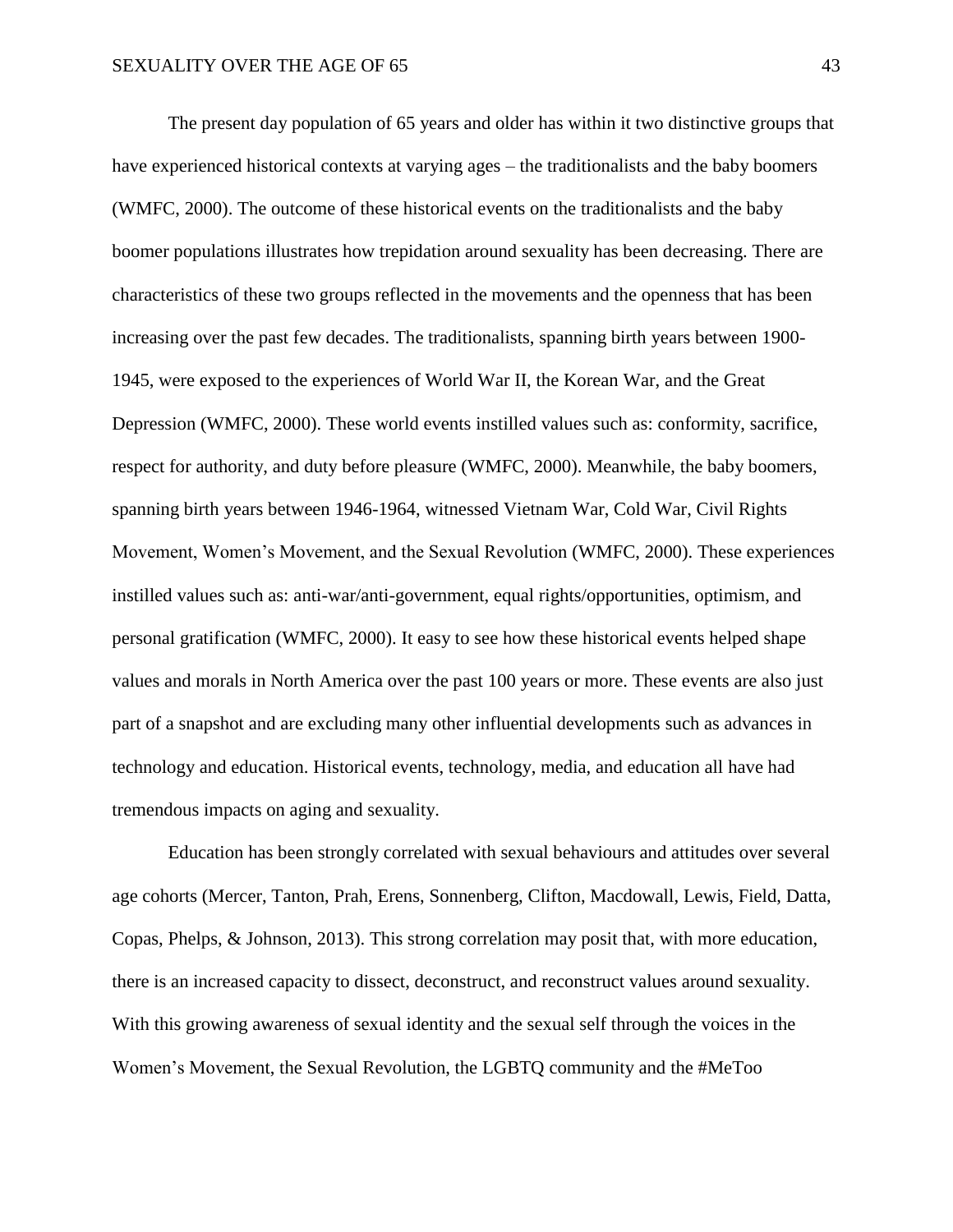community, there is a forum for older aged adults to declare their right to being seen. For traditionalists, perhaps it is more challenging to converse about sexuality or the sexual self. Meanwhile, the baby boomers embrace the emerging discourse slightly more than their older counterparts. Whether through historical experience or the present day climate of sexual openness, the baby boomer cohort has the venerable capacity to keep one eye on where they came from while seeing the potential in future possibilities. We are able to maximize hindsight when we look towards the future for aging adults and care around the sexual self.

#### **The Re-Education of Support Systems for Aging Adults**

A re-education of support systems for aging adults and sexuality is to inform people that the population over age 65 needs connection. They need flexibility in the language that describes the experiences of an aging adult. They need strong socio-community bonds. They need to know we recognize the challenges that come with aging and, also, that we do not know all of the challenges. It is in not knowing but asking the questions where we are able to honour older aged adults and their experiences. Individuals over the age of 65 are moving into a revered space of adulthood but where sexuality still exists as part of identity also. The sexual self needs permission to exist without shame and it is the support system that can help with this. The portion of the older aged adult population, who may identify with the description of the traditionalists, might need gentler tones and respect for privacy with regards to their sexuality. The older aged individuals who identify as part of the baby boomer cohort would benefit from a sense of confidence instilled in this new phase of their sexual self.

There are several dominant themes to embolden re-education around aging adulthood and sexuality. The first topic highlights who makes up the support systems with older aged adults and sexuality. The second area of discussion is an expansion on the idea of successful aging to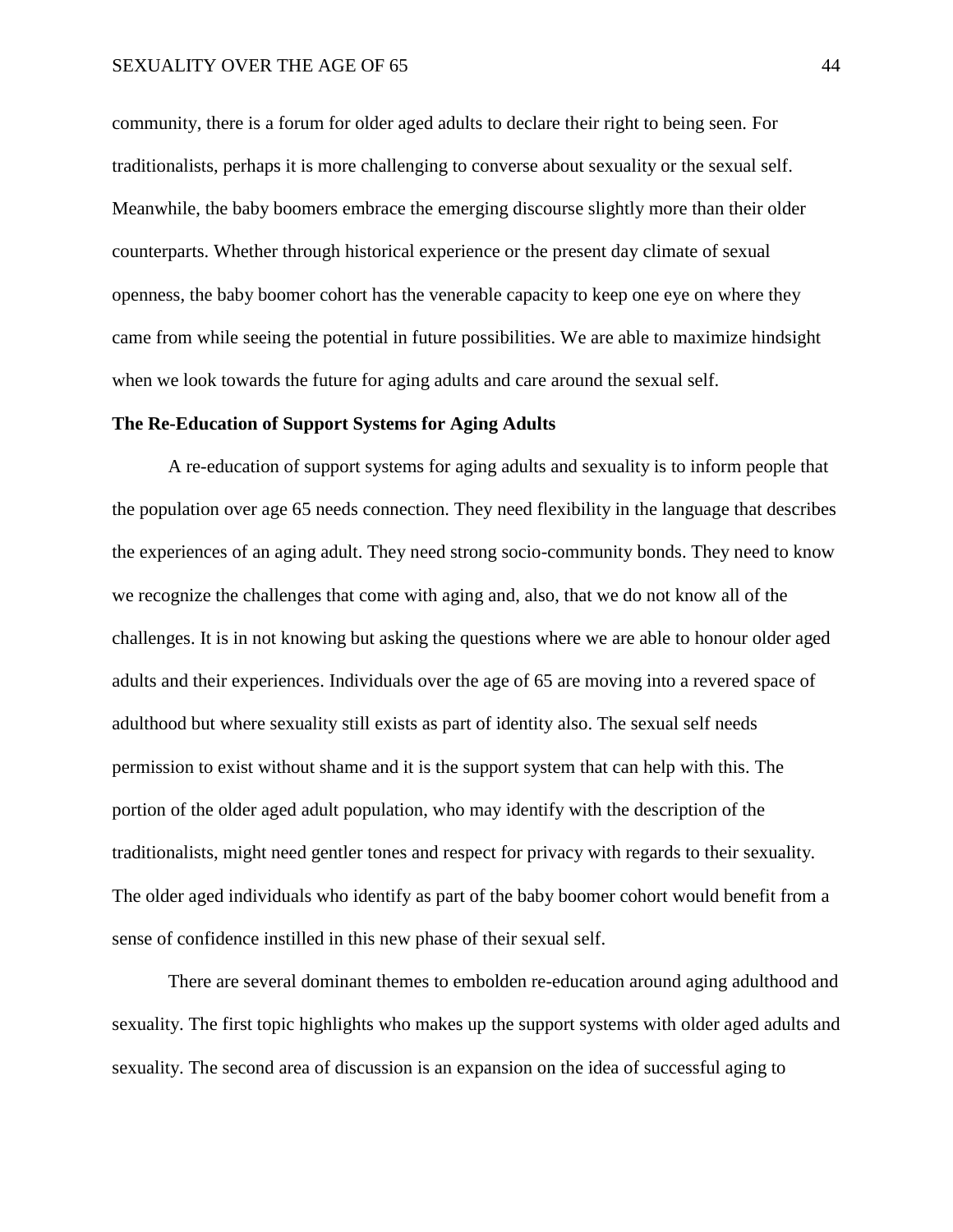include life satisfaction. Creating overlap of these two concepts provide a framework for what it means to support the aging sexual self. Lastly, the third theme is a call for why re-education around later adulthood and sexuality is important. The most critical purpose of this section is to hearten an in-depth look at what socio-community can do to support and increase consciousness around later adulthood sexuality and the aging sexual self.

The support systems around older aged adults are the family members, friends, community support workers, nurses, and doctors. They are also the local community at the recreation centres, libraries, malls, and grocery stores. Media can play a pivotal role with aging adulthood and sexuality (Hodgetts, Chamberlain, & Bassett, 2003). Each person is in a position to participate in shifting the stereotypical narrative around aging adulthood. However, shifting the narrative around aging adulthood and sexuality might be reserved for only the support systems who are comfortable with validating a sexual self in the later adult years. Then, there are some support systems that might just need to get comfortable with sexuality in the older aged adult population. Medical, health, and wellness support systems need to be advocates for sexuality in the later adult years. Doctors and nurses need to be asking the questions and not presuming asexuality or returned celibacy for individuals over the age of 65 years. Medical staff are in a unique position to participate in this shifted narrative by asking the questions, supporting safety, and instilling confidence around sexuality as a normal part of aging (Giblin, 2011). Counsellors are in a unique position also to support openness around the topic of sexuality and setting a tone of emotional safety within the therapeutic context. With specific regards to aging adulthood, Mercer et al. (2013) wrote how all public health programs "need to embrace the evidence of change" and "promote informed, consensual, safe, respectful, and pleasurable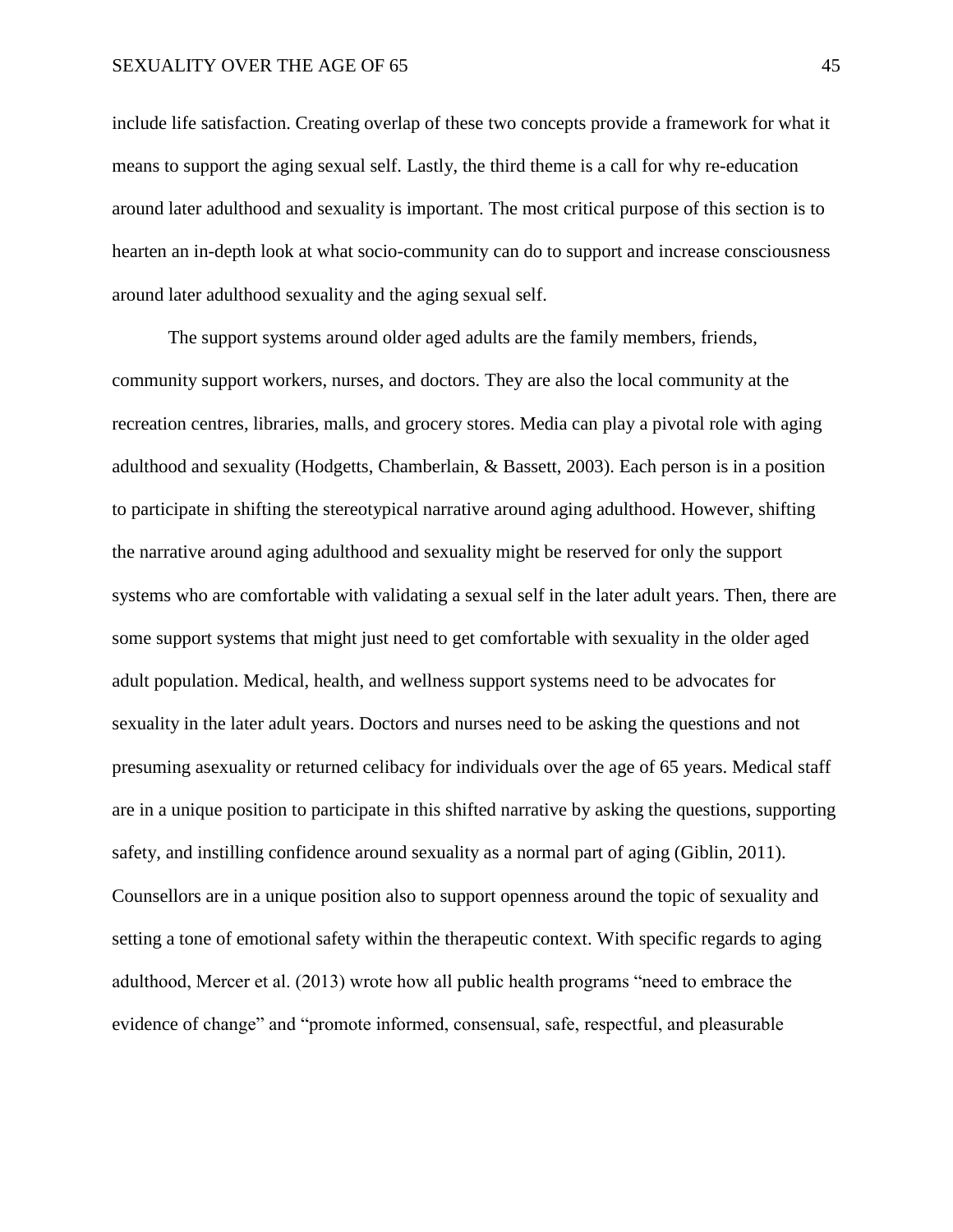relationships; and that their aims are consistent with a broader definition of sexual wellbeing" (p. 1792).

Aside from the health and wellness sphere, media has the opportunity to resist the propagation of stereotypical messages about older adulthood and sexuality. Instead of representing aging adulthood and sexuality as nonexistent, funny, or shameful, media could promote a wide range of older aged adults. Some examples of the range of older aged adult representations in media could be elderly persons with physical immobility in a romantic relationship or older aged individuals struggling to cope with the loss of sexual connection after losing a spouse. Media has its own exceptional capacity to portray aging in all its complexity (Hodegetts et al., 2003). With the population increasing as baby boomers age into later adulthood, media will be naturally inclined to provide content that reflect North American sociocultural aging experiences.

The concept of successful aging is built around themes such as ailment-free health status, consistent physical mobility, and unchanged cognitive capacity. Aging becomes an avoidance of illness through medical science and assumes individuals can be in control of any of it (Hodgetts et al., 2003). When aging is seen as preventable then we are "reducing the complex biological and social process of ageing to individual choice, such representations contribute to the continuing stigmatization of elderly people" (Hodgetts et al., 2003, p.434). Furthermore, these notions of successful aging are essentially about sustaining youthfulness into the later adult years. There is nothing necessarily wrong with sustaining youthfulness if that feels comfortable for the aging adult. However, at some point in later adulthood, sustaining youthfulness likens to sustaining a childfree independence after becoming a parent: the road is far gentler when one can embrace their lived experience versus a socially constructed one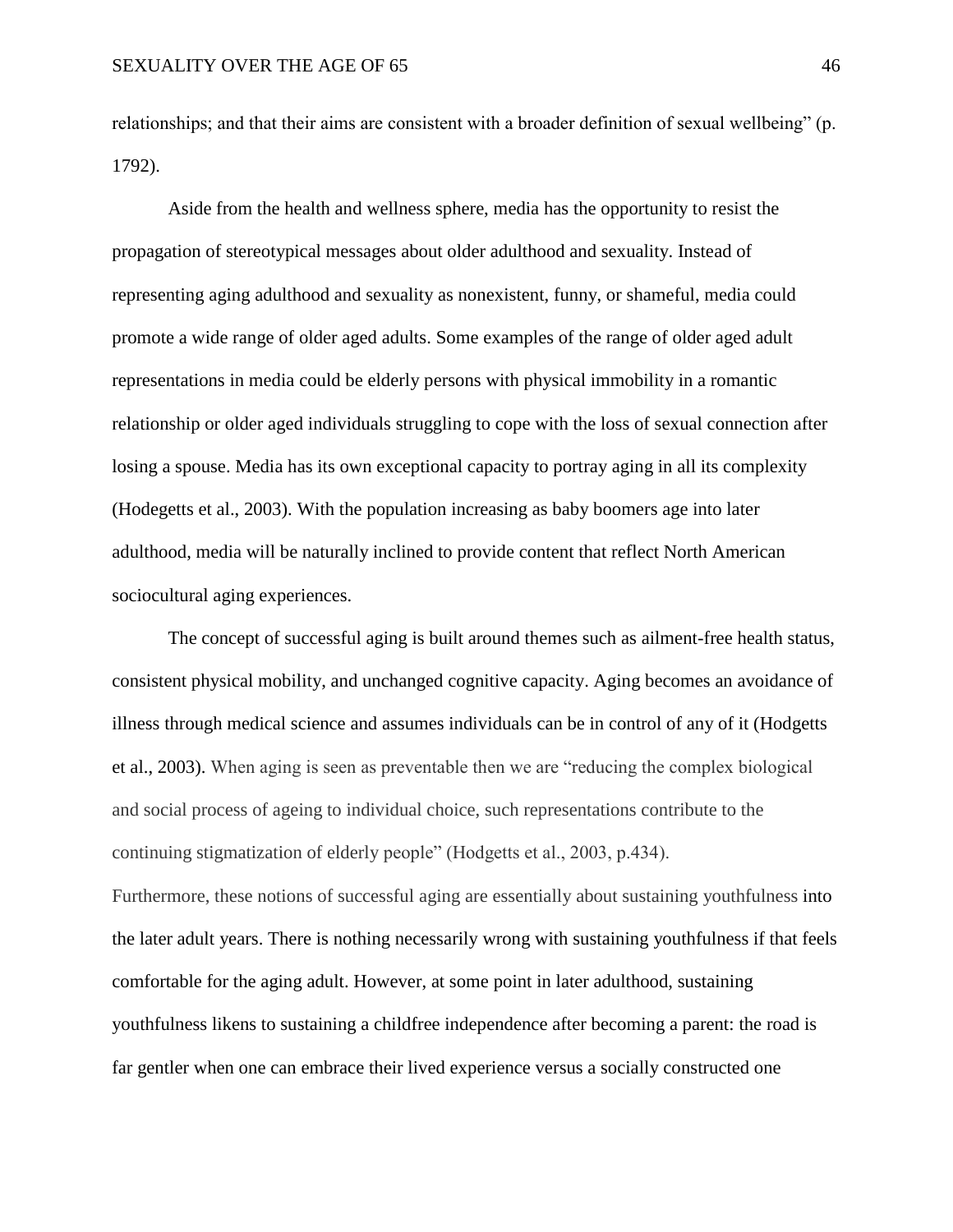(Bernhard & Dan, 1986). By looking closer at the concepts of successful aging and life satisfaction, we can deduce how to participate as an empowered support system.

When Rowe & Kahn (2015) cultivated their movement towards successful aging their cogent message was that aging successfully is about healthy lifestyle choices and awareness. Alternatively, *life satisfaction* is intertwined with subjective well-being and is cognitively comprised of "high levels of positive affect (e.g., happy, pleased, joy), and lack of negative affect (e.g., angry, depressed)," (Gana, Bailly, Saada, Joulain, & Alaphilippe, 2013, p. 540). The construct of *subjective well-being* "refers to individuals' global evaluation of their own lives," (Gana et al., 2013, p. 540) which provides depth and understanding to one's lived experience. The problem with successful aging is that it does not necessarily promote life satisfaction when there is little room for acceptance of the lived experience. Getting older and all that comes with it does not decrease life satisfaction or happiness (Gana et al., 2013).

A sense of life satisfaction decreases when one's lived experience is ignored while successful aging is haphazardly promoted. What can increase life satisfaction is paying attention to an individual's lived experience while providing the spaces for social connection and building resiliency within the environments of older aged adults (Cohen & Kadowaki, 2017). Creating community and support systems to provide opportunities for building resilience and maintaining social connections throughout the life span honours what humans may need to align subjective well-being with life satisfaction. Increasing subjective well-being gives individuals the fighting chance against identifying self, and the sexual self, with socially constructed versions of what an older aged adult should be. Discarding socially constructed stereotypes of older aged adults for the sake of increasing life satisfaction can translate into an aging adult experiencing comfortable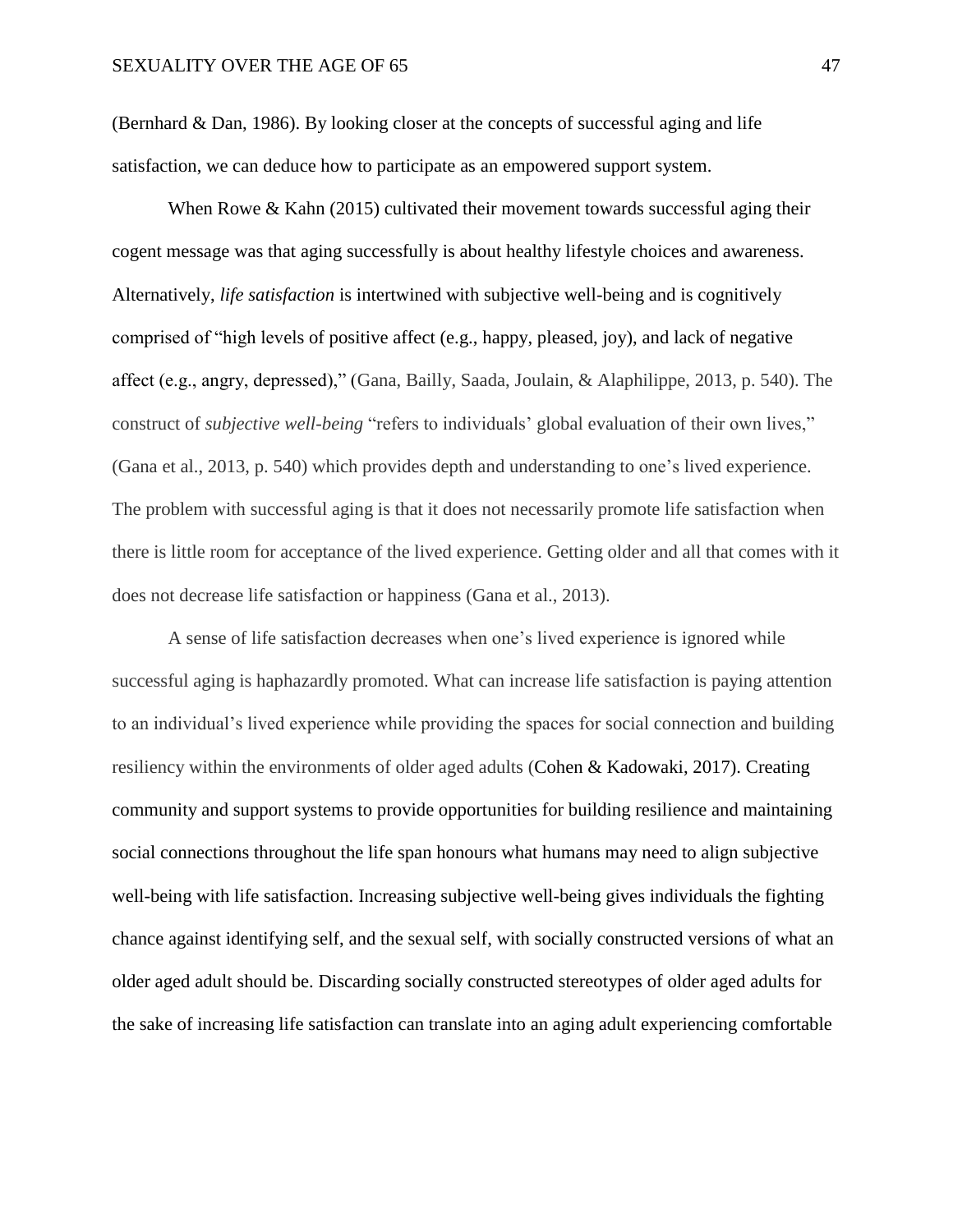levels of sexuality without feeling like the "dirty old man", "dirty old woman" or "old maid" (Saporta, 1991). It takes the surrounding sociocultural community to support this.

A re-education is required for support systems around older aged adults to acknowledge research and the shift that is happening now. The large majority of research around adulthood and aging comment on the need for social connection and the detrimental impact social isolation can have. Social isolation is linked with increased risk of Alzheimer's disease, depression, being physically inactive, and can "disrupt sleep, raise blood pressure, lower immunity, and increase the stress hormone cortisol" (Cohen & Kadowaki, 2017, p. 21). Naturally, social connection can have the opposite impact of all these areas but, more importantly, social connection builds resiliency (Cohen & Kadowaki, 2017).

Resiliency is about highlighting strengths within one's self, seeking out the positive in an adverse situation, and the ability to keep going when life feels especially challenging (Cohen & Kadowaki, 2017). For individuals in a cohort who are statistically more likely to be affected by chronic pain, illness, and physical immobility, combating social isolation, participating in social connections, and enhancing resiliency is key. Physical mobility is a critical theme when considering the impact it can have on social isolation when social connection is so deeply valuable. Research that draws a picture of this shows how aging adults who experience their individual physicality to its fullest capacity expressed increased enjoyment of life (Steptoe, de Oliveira, Demakakos, & Zaninotto, 2014).

Although there is minimal research on older aged adulthood and sexuality, what has been collected shows that the sexual self remains important throughout the life span but that priorities and partner availability change (Gott & Hinchliff, 2003). Sexual intimacy with a partner renders the act of sexuality less important after the loss of a spouse or long-term partner in most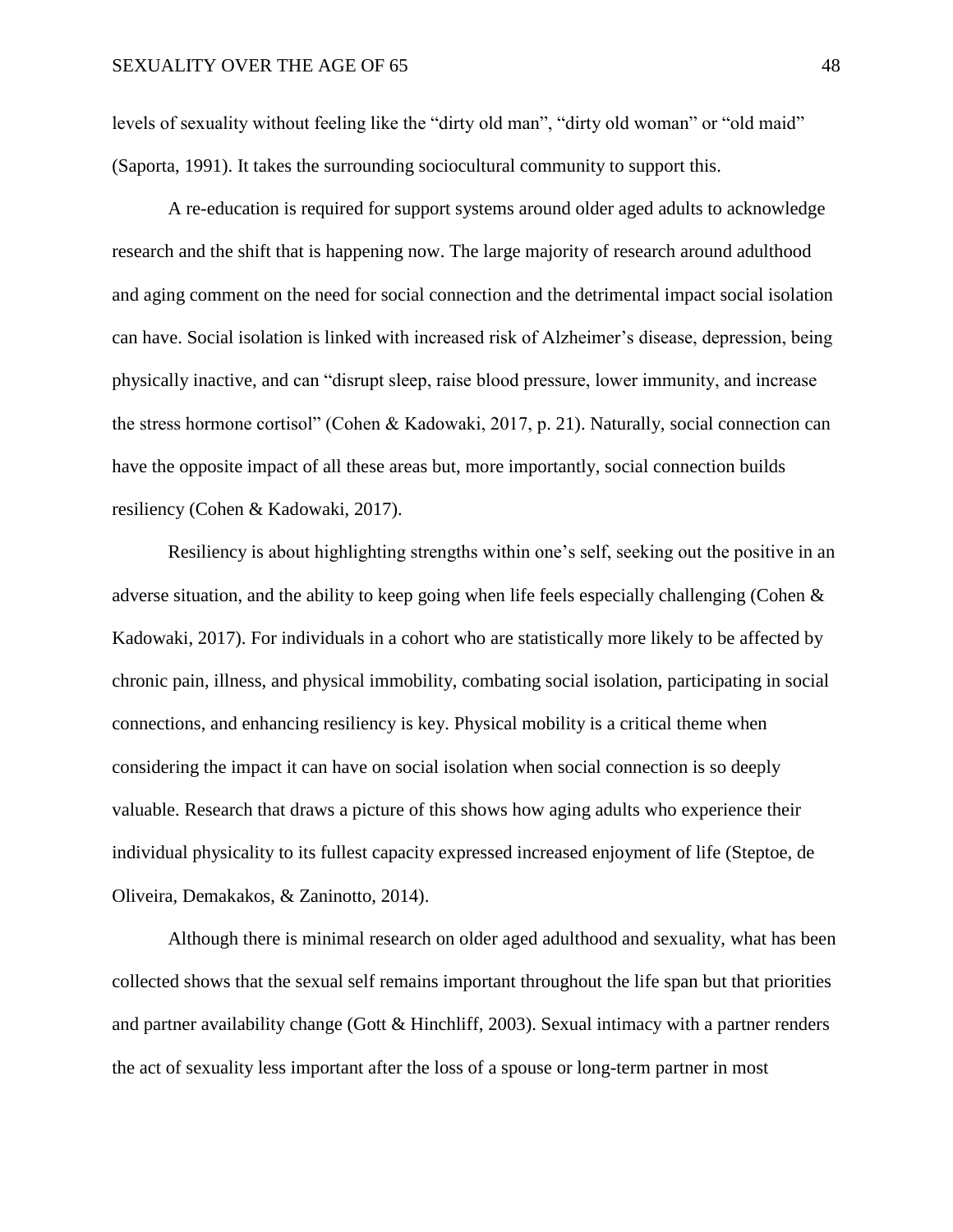heterosexual relationships (Gott & Hinchliff, 2003). Mercer et al. (2013) reports, "most adults at all ages are sexually active, but sexual frequency and the range of practices reported reduces with age," (p. 1790). While Gott & Hinchliff (2003) found that older aged adults redefine what 'sex' means to them by stating that "maintaining physical intimacy through cuddling and 'touching' appears central to well-being when penetrative sex is no longer possible" (p. 1626). Sexuality is no less important for older aged adults and support systems need to be aware of this.

Sexual contact with a partner in an emotionally safe space is up to older aged adults to construct for themselves based on their needs and desires. However, our socio-community has no right to claim that it does not exist because of how critical social connection is to everyone but becomes dominantly denied to aging adults. With the knowledge we have about the way social isolation effects all people, but specifically older adults, we have to be aware of our choices and how we engage and participate in this sphere. Social connection, fostered resiliency, and maintained physicality are the ways support systems are able to enhance the experience of older aged adults. Providing safe spaces to discuss or express sexuality, the sexual self, and levels of intimacy may not be the way the masses can support older aged adults, but health and wellness providers should most certainly be aware of their presence on these topics with older aged clients.

What we currently know about older aged adults and sexuality is that, despite stereotypes and common media images, sexual intimacy and the sexual self still exist beyond young and middle adulthood. The need for any type of re-education around later adulthood and sexuality is to address the shift within the older aged adult cohort happening now. Embracing this shift towards a greater sense of acceptance and openness about sexuality in later adulthood is to recognize the sexual self that does not just magically disappear with age. So much of the identity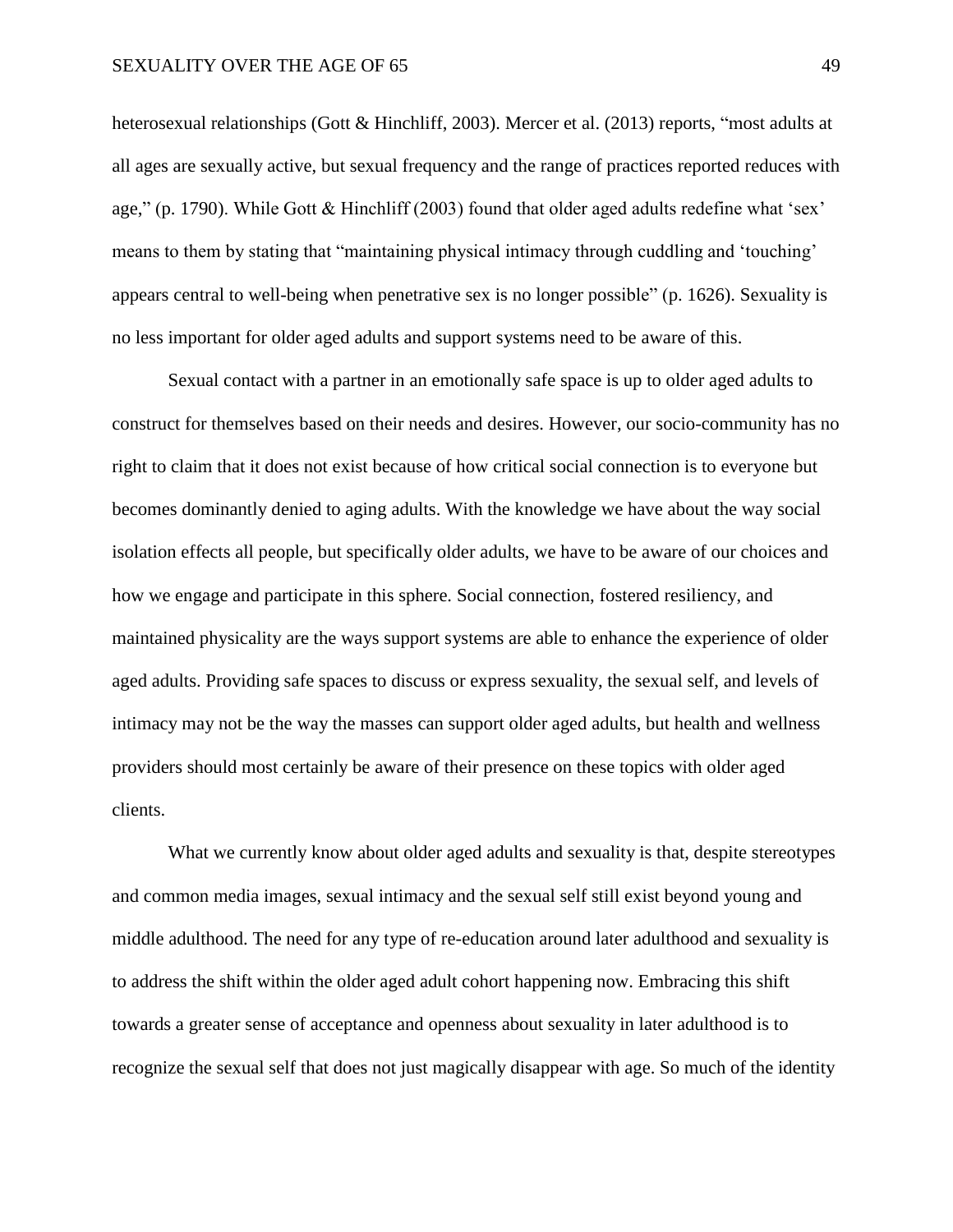#### SEXUALITY OVER THE AGE OF 65 50 500 SEXUALITY OVER THE AGE OF 65

we construct during early adulthood is around sexuality. Consumerism and media enhance this sexual identity. With the population of individuals over the age of 65 growing to an all-time high in the history of humanity, this cohort will own a substantial part of the market. Further than that, they have aged during a time where their experiences include moral transitions with the women's movement, sexual revolution, LGBTQ rights, and #MeToo.

Although the research is still striving to seek knowledge around the topic of sexuality, in general, what we do know is how essential it is to the experience of adulthood. Over the age of 65, it is no different when it comes to the sexual self and the way individuals identify as adults. Connection is invaluable throughout the life span of human beings, in particular social connection. For the population of 65 years old and older, there is a shift towards being accepted and seen as a cohort who is heading into later adulthood with their sexual self intact. The global community and local support systems all need to see this and critically consider how they will participate in it.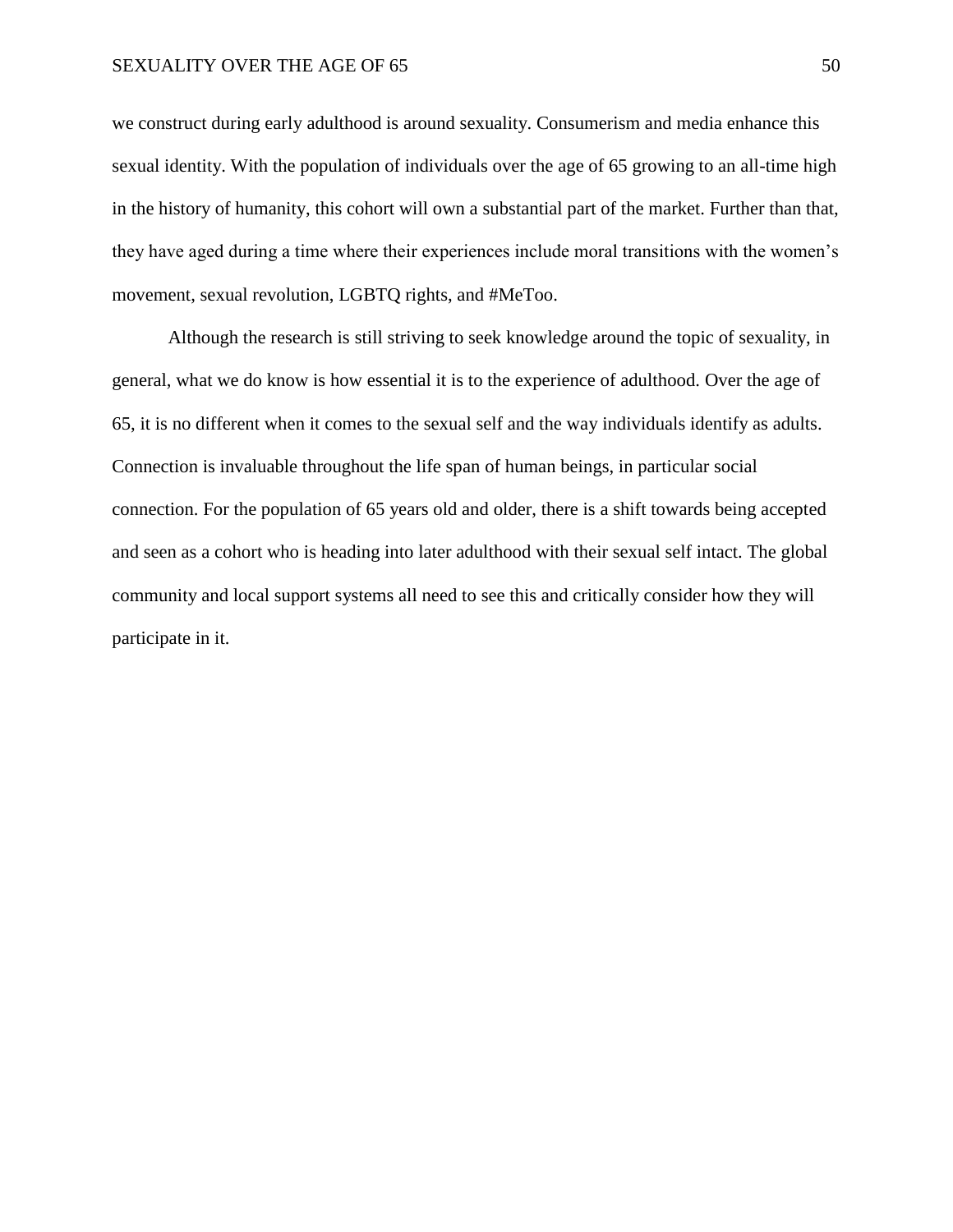# **Chapter 5: Conclusion**

Sexuality over the age of 65 years is an underserved area of discussion in North American culture. Sexuality in later adulthood is ignored, stereotyped, stigmatized, presumed, and shamed. This topic is important for discussion because sexuality is part of humanity and is integrated in identity from youth and into later adult years. However, in recent decades, sexual identity and sexuality in the later adult years has been assumed to be non-existent or has been shamed into hiding. Sexuality in the later adult years has also been infantilized in ways that express aging as a reversal of time to a second childhood. Our current sociocultural climate is witnessing a new openness to sexuality though, and as a result, older aged adults may be finding their voice in a space that was previously reserved for young to middle adulthood only. The importance of this topic comes from the recognition that a shift is happening but our awareness of this shift needs to increase to support and empower it. As stereotypes, stigmas, and subtle sociocultural cues inform the structure of our self-image and sexual self, so too must our lived experiences and wisdom so that everyone is able to age and still belong, be heard, and be seen.

Pregnancy was a very diverse and complex experience as a female in North America. The physicality of a changing body and the lack of control over this taught me reverence of self that was separate from sociocultural definitions of being attractive. My morphing pregnant body also taught me that I was still myself despite the changes. The struggle I experienced was allowing myself to feel permitted to participate in sexual spaces despite that I no longer fit my definition of permissible sexuality. This interpretation of a life experience centered around sexuality probably deserves many layers of deconstruction; however, my experience became a connection to what I imagined it would be like to age in North American culture. Pregnancy became an existence where sexuality remained intact but my sexual self in the physical representation was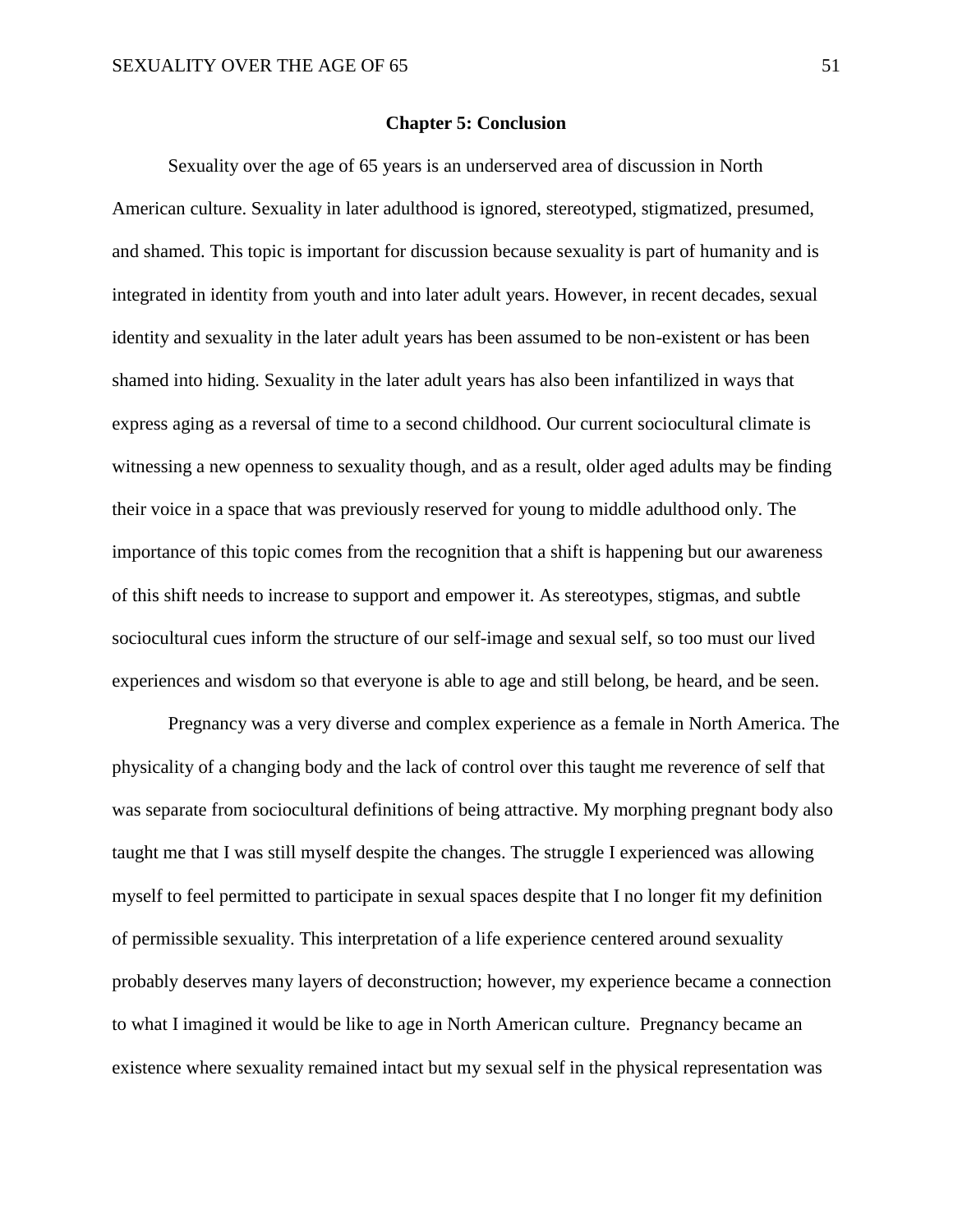no longer imitable with what I understood was ideal. I was no longer an image of youth and vibrancy and becoming a mother was an extension of these reminders. Motherhood became equated with exhaustion and undesirability. The query now revolved around how to identify with a new sexual identity because it still deserved to exist. What I discovered was a freedom from the societal restrictions placed on sexuality. I accepted my body, the changes, and uncertainty of how I would look in the future. I observed my health and admired my ability to become someone new. I found a way to honour my needs for connection with my spouse and stopped limiting myself to the physical aspects of sexuality. When my body was leaking milk and my eyes were leaking tears, sexual connection became about intimacy that did not have to include intercourse. Thank goodness for sexual self that is malleable and thank goodness for the openness that is cultivated around redefining sexuality. Thank goodness for social connection. Thank goodness for resiliency. Thank goodness for perspective and wisdom. Pregnancy and motherhood, just like aging, increases life satisfaction with the help of all these elements.

Wisdom is one of the greatest gifts of aging and life experiences. Wisdom is attributable to how sexuality and aging have evolved thus far ahead of the support of sociocultural views. It is a necessary component of a counter-narrative around aging despite the stereotypes and stigmas perpetuating a negative self-image. While North American culture, media, policy, research, and literature told the jokes, advertised anti-wrinkle creams, suggested retirement ages, failed to ask the questions, and avoided the topic, evolution around aging and sexuality kept moving. The Women's Movement and Sexual Revolution paved a path for LGBTQ awareness and the #MeToo movement. Foucault (1990) describes the sexual revolution as "antirepressive" and "a tactical shift and reversal in the great deployment of sexuality" (p. 131) drawing the line between such a cultural shift and its ties to economy and politics. This sentiment around power and less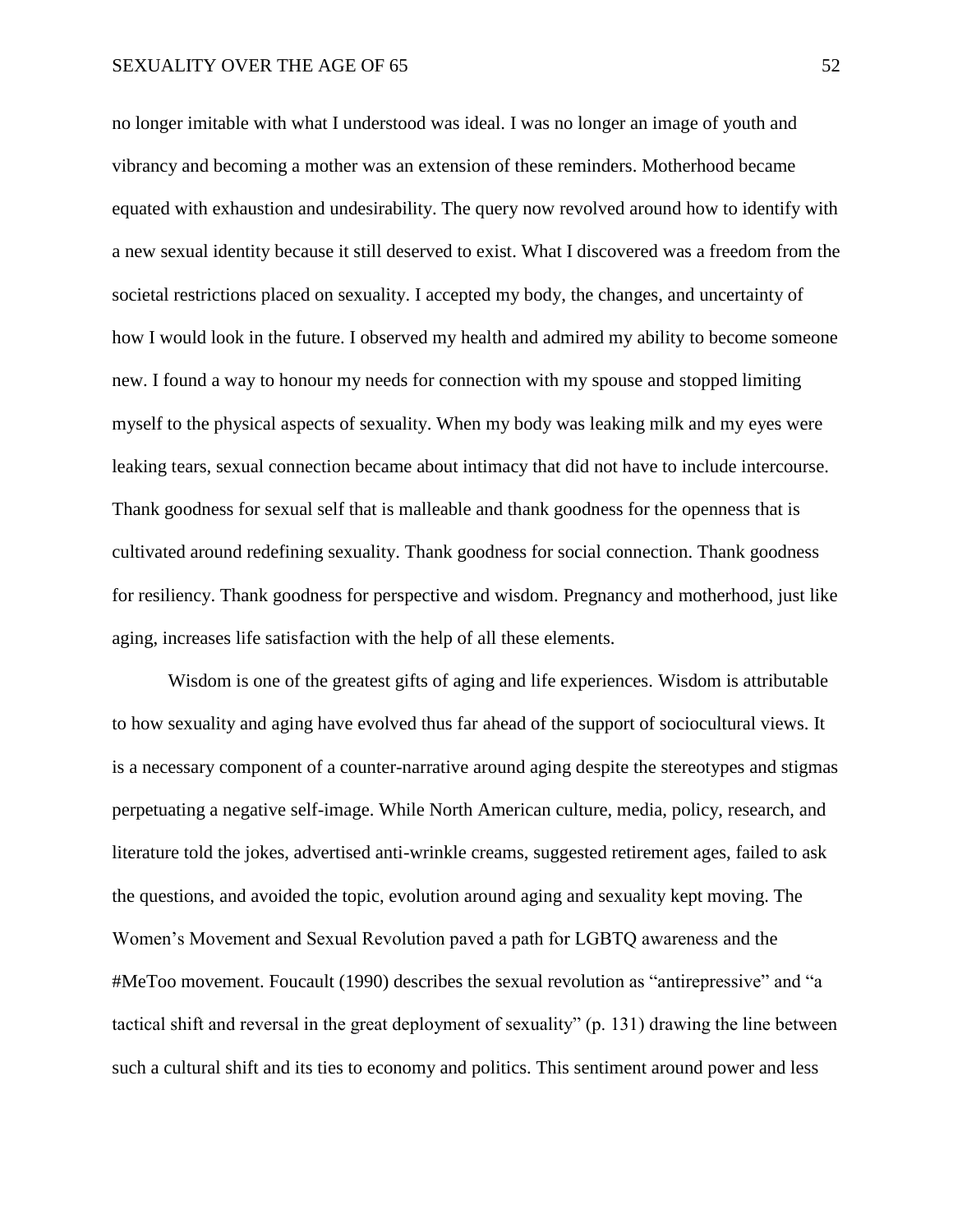oppressive sexual discourse is echoed in Godbeer (2002) who refers to how "the judicial system's shift in priorities led not to the deregulation of sex but to the metamorphosis of sexual regulation" (p. 228). Societal movements are entangled in economy as much as they are representative of overcoming oppression (Greenwood & Guner, 2010); therefore, it is a worthwhile endeavor to critically assess how consumerism may also contribute to increased openness of sexuality in later adult years.

These movements started the conversations that turned into research. Although there is limited research on the topic of older adulthood and sexuality, there is still enough literature to claim there is indeed a voice there and it is getting louder. The voice drew attention to defining what it means to age and to do so successfully. Even aging successfully has been critiqued and life satisfaction and the lived experience clarify the goals of the over 65 aging population. Physical changes, hormones, and cognitive challenges do not change how important it is to provide the aging population with social connection and space for sexual identity. With wisdom as the undercurrent, the necessity for aging models to include subjective well-being, life satisfaction, social connection, and resiliency is recognized. These factors all play an important role in sustaining the sexual self throughout the aging process. The support systems around aging adults must have an awareness and understanding of the power inherent in sexual spaces. It is an awareness of this power that empowers change.

Foucault (1990) describes how sexuality is not merely a drive but a vestige of power and control in society. Foucault (1990) states: "It appears rather as an especially dense transfer point for relations of power: between men and women, young people and old people, parents and offspring, teachers and students, priests and laity, an administration and a population" (p. 103) and, in conjunction with the pedagogy and internalizing of culturally-derived perspectives of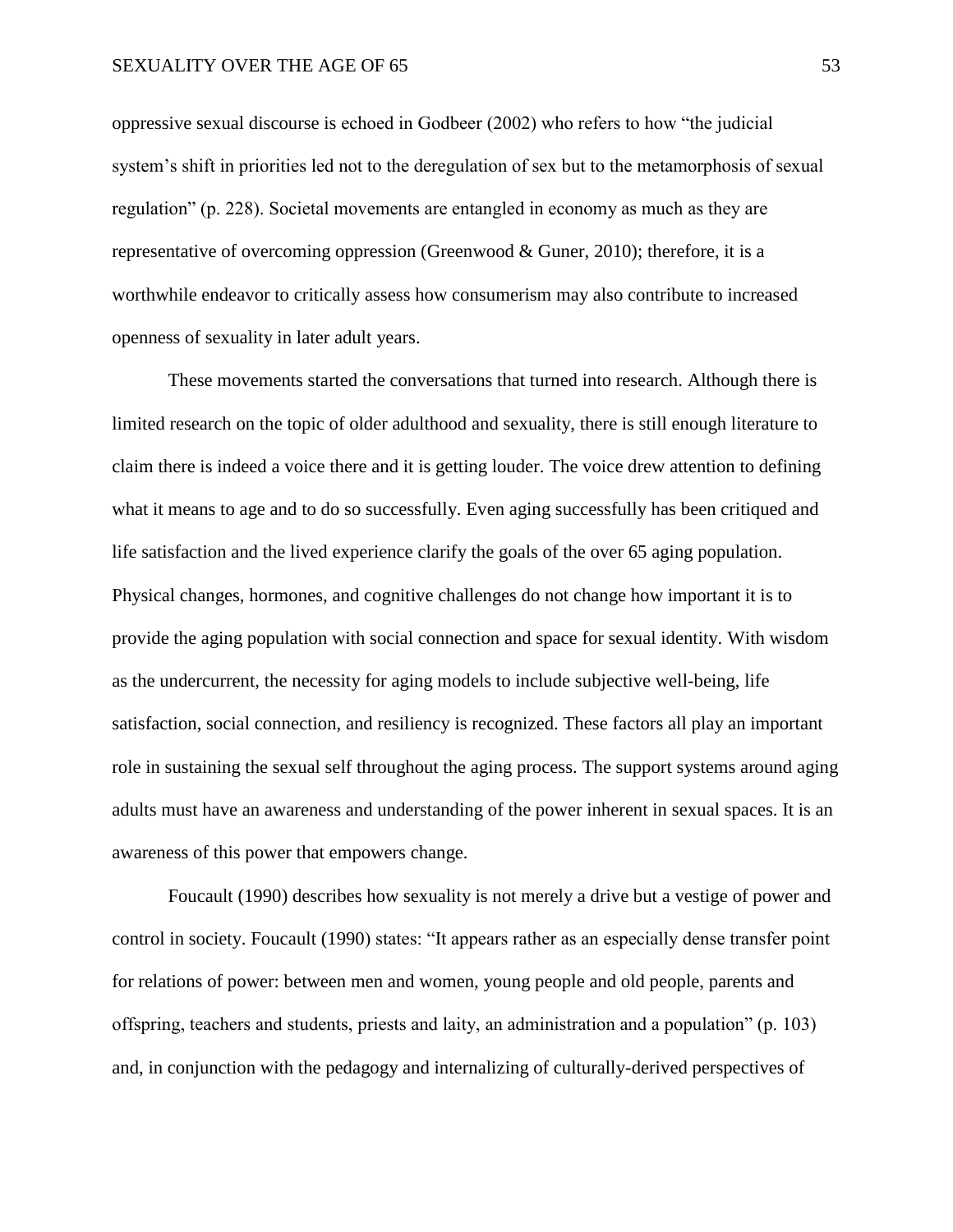aging processes and sexuality, there is a motivation to support aging and sexuality openness. A relevant quote by Unger and Crawford (1992) is, "like sex, age has social meanings that transcend biology. Like gender, age is a social classification system…a system that organizes access to resources: age is connected to differences in power, prestige, and opportunities," (as cited in Daniluk, 1998, p. 295) which details these thematic ideas around aging, sex, and power existing in our North American culture.

Recognizing how power is connected to sexuality is relevant for this topic because, as a support system, we must build awareness of how we oppress others by denying sexuality. When we recognize how the ethos of power can play into the shift towards open acceptance of sexuality and sexual identity, we are given the capacity to ethically construct this openness together. This co-construction would include the voices from the over 65 cohort within the spaces that support is available and being provided. The support systems for older aged adults in North America are the family, friends, medical professionals, health and wellness providers, and community members. There are so many ways for each of these supporters to help older aged adults experience being seen and heard. To be seen and heard as an aging adult includes the aging sexual self without the conversation having to be about sex. In this regard, it is about social connection, building resiliency, and empowerment.

The individuals in North America who have the most influential position to empower later adulthood and sexuality are the doctors, nurses, wellness staff members, and counsellors. Besides friends in the life of an older aged adult, professionals in fields who have contact with older aged adults are the ones who are able to support and empower sexuality in the later adult years. Doctors and nurses asking questions about an older adult's sexual activity is showing respect that their sex life should still exist. Health and wellness providers such as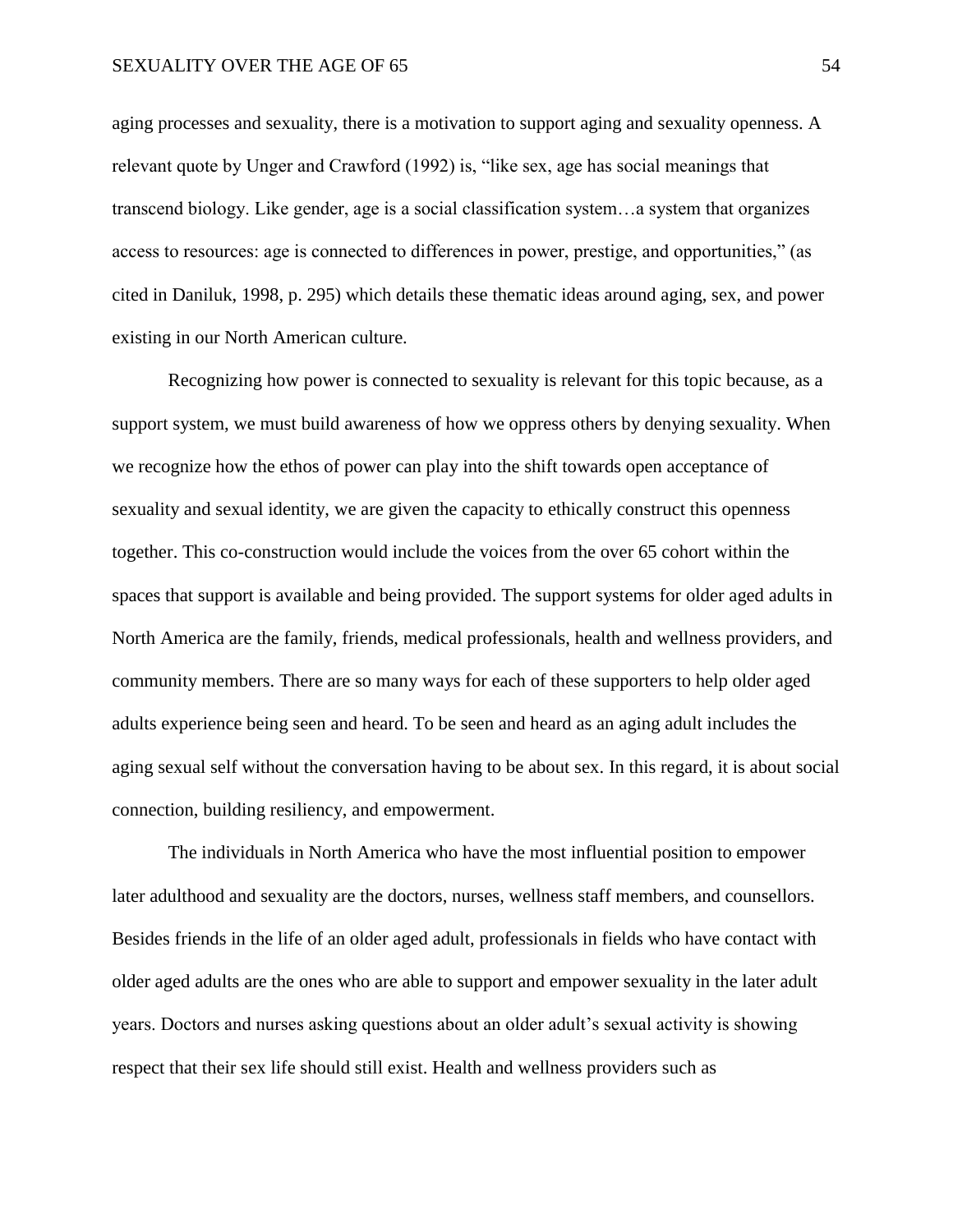physiotherapists, massage therapists, assisted living staff, recreation centre organizers are encouraged not to shy away from topics around sexuality if it is pertinent to their practice and information gathering. A comfort level with these conversations is key. Finally, counsellors, therapists, psychologists, and psychiatrists would be in a valuable position to empower older aged adults to claim their right to a sexual identity in the later adult years. Providing safe space to explore sexuality with older aged adults maintains the dignity one should expect when aging into later adulthood. If social connection, resilience, and wisdom enhance the life satisfaction of older aged adults then these are the areas in which to involve the therapeutic professionals. However, the priority is about understanding the lived experience of aging clients and really hearing their subjective reality that includes the aging sexual self.

Research has spanned the decades and while not entirely breezing over sexuality in the later adult years, the results have not provided a full picture either. What we know is that sexuality and sexual identity continues right into later adulthood. Sexual identity changes and acts of sexual intimacy adjust also. When looking strictly at binary genders and heterosexual relations, we have learned that men and women have differing experiences of sexuality as they age. Relationships and sexual intimacy change with partner losses, physical mobility issues, and cognitive aging processes. More research is needed on non-binary gendered sexuality aging experiences and non-hetereosexual relationships in the later adult years. We need further research on how baby boomers experience the aging sexual self as they age and sociocultural movements to continue to impact policies. We will need to research how millenials will experience the aging sexual self. Nevertheless, the shift towards more openness around aging and sexuality is happening and the over 65-year old cohort is participating in it.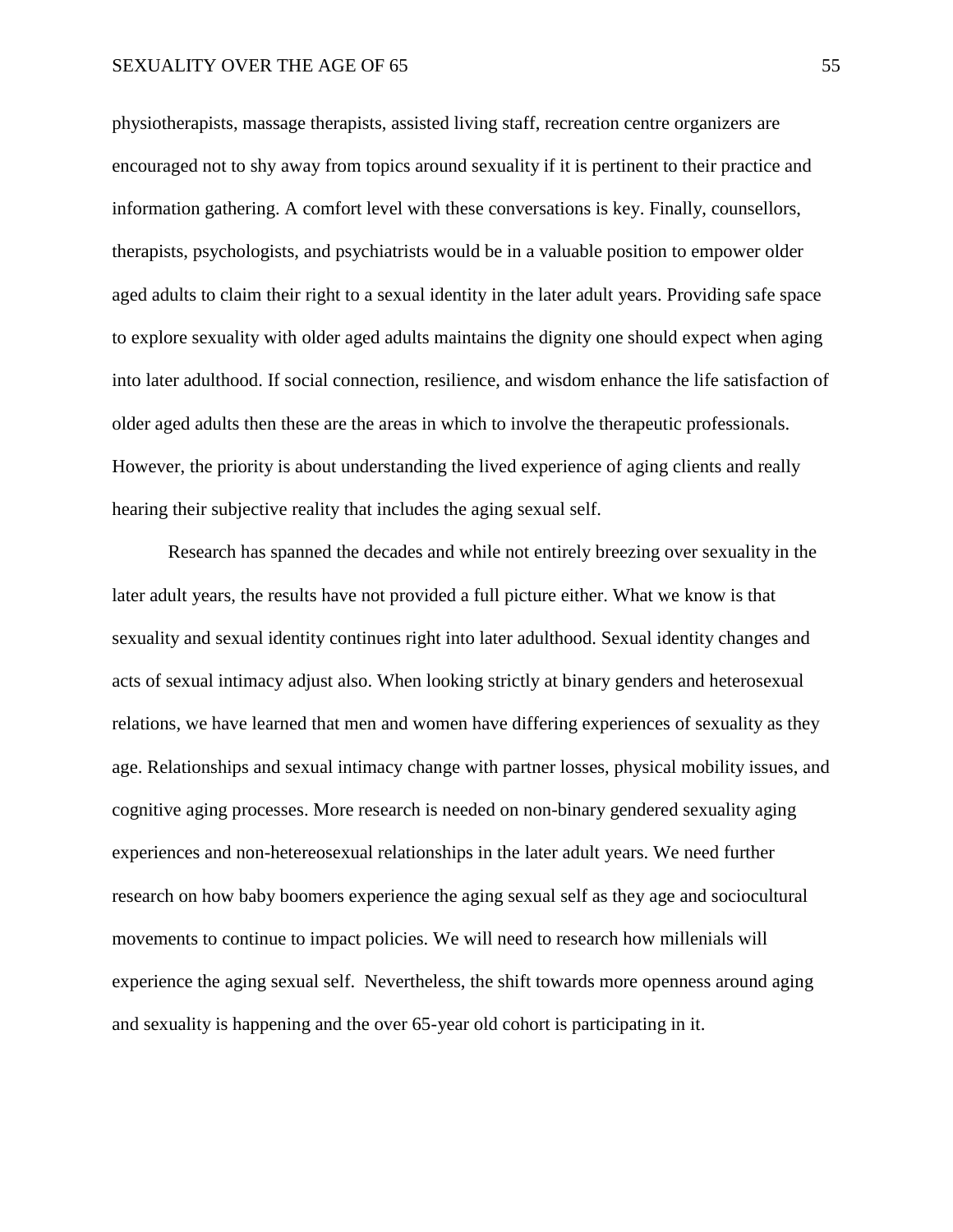# References

- Antrobus, P. (2013). *The global women's movement: Origins, issues and strategies.* New York; Black Point.
- Badea, C., & Sherman, D.K. (2019). Self-affirmation and prejudice reduction: When and why? *Current Directions in Psychological Science, 28*(1), 40-46. doi: 10.1177/0963721418807705
- Bernhard, L. & Dan, A. (1986). Redefining sexuality from women's own experiences. *Nursing Clinics of North America, 21*(1), 125-136. Retrieved from <https://www.ncbi.nlm.nih.gov/pubmed/2937019>
- Blazer, D. G. (2006). Successful aging. *The American Journal of Geriatric Psychiatry, 14*(1), 2- 5. Retrieved from https://www.ncbi.nlm.nih.gov/pubmed/16407576
- Bouman, W.P., & Arcelus, J. (2001). Are psychiatrists guilty of 'ageism' when it comes to taking a sexual history? *International Journal of Geriatric Psychiatry, 16,* 27-31. Retrieved from https://www.ncbi.nlm.nih.gov/pubmed/11180482
- Bowd, A. D. (2003). Stereotypes of elderly persons in narrative jokes. *Research on Aging, 25*(1), 3-21. doi:10.1177/0164027502238341
- Charmaz, K. (1994). Identity dilemmas of chronically ill men. *The Sociological Quarterly, 35*(2), 269-288. doi:10.13140/RG.2.1.4396.4966
- Charmaz, K. (1995). The body, identity, and self: Adapting to impairment. *Sociological Quarterly, 36*(4), 657-680. doi: 10.1111/j.1533-8525.1995.tb00459.x
- Clarke, L. H., Griffin, M., & The PACC Research Team. (2008). Failing bodies: Body image and multiple chronic conditions in later life. *Qualitative Health Research, 18*(8), 1084-1095. doi:10.1177/1049732308320113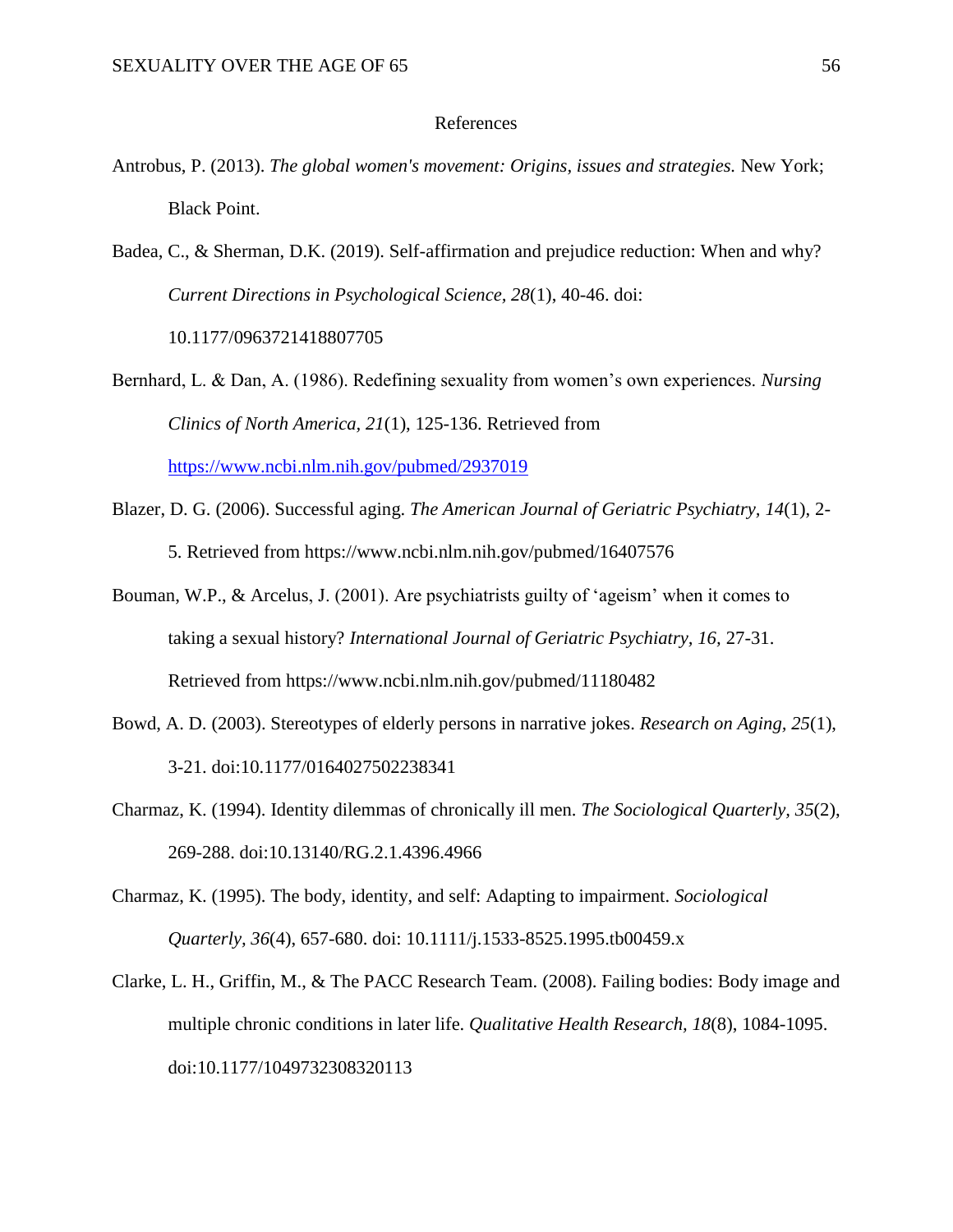- Cohen, M. & Kadowaki, L. (2017). *Raising the profile of the community-based seniors' services sector in B.C.: a review of the literature*. Retrieved from Raising the Profile Project website: [http://www.seniorsraisingtheprofile.ca/wp-content/uploads/2017/06/RPP-](http://www.seniorsraisingtheprofile.ca/wp-content/uploads/2017/06/RPP-Literature-Review.pdf)[Literature-Review.pdf](http://www.seniorsraisingtheprofile.ca/wp-content/uploads/2017/06/RPP-Literature-Review.pdf)
- Daniluk, J.C. (1998). *Women's sexuality across the life span: challenging myths, creating meanings*. New York, NY: The Guilford Press.
- Diamond, L. M., & Butterworth, M. (2008). Questioning gender and sexual identity: Dynamic links over time. *Sex Roles, 59*(5-6), 365-376. doi:http://dx.doi.org.proxy.cityu.edu/10.1007/s11199-008-9425-3
- Fredriksen-Goldsen, K. I., & Kim, H. (2015). Count me in: Response to sexual orientation measures among older adults. *Research on Aging, 37*(5), 464-480. doi:10.1177/0164027514542109
- Foucault, M. (1990). *The history of sexuality: volume 1: An Introduction (R, Hurley, Trans.).*  New York, U.S.A.: Random House Books. (Original work published 1976).
- Foucault, M. (1988). *The care of the self: volume 3 of the history of sexuality*. *(R, Hurley, Trans.).* New York, U.S.A.: Random House Books. (Original work published 1984).
- Gana, K., Bailly, N., Saada, Y., Joulain, M., & Alaphilippe, D. (2013). Does life satisfaction change in old age: Results from an 8-year longitudinal study. *The Journals of Gerontology, 68*(4), 540-552. doi:10.1093/geronb/gbs093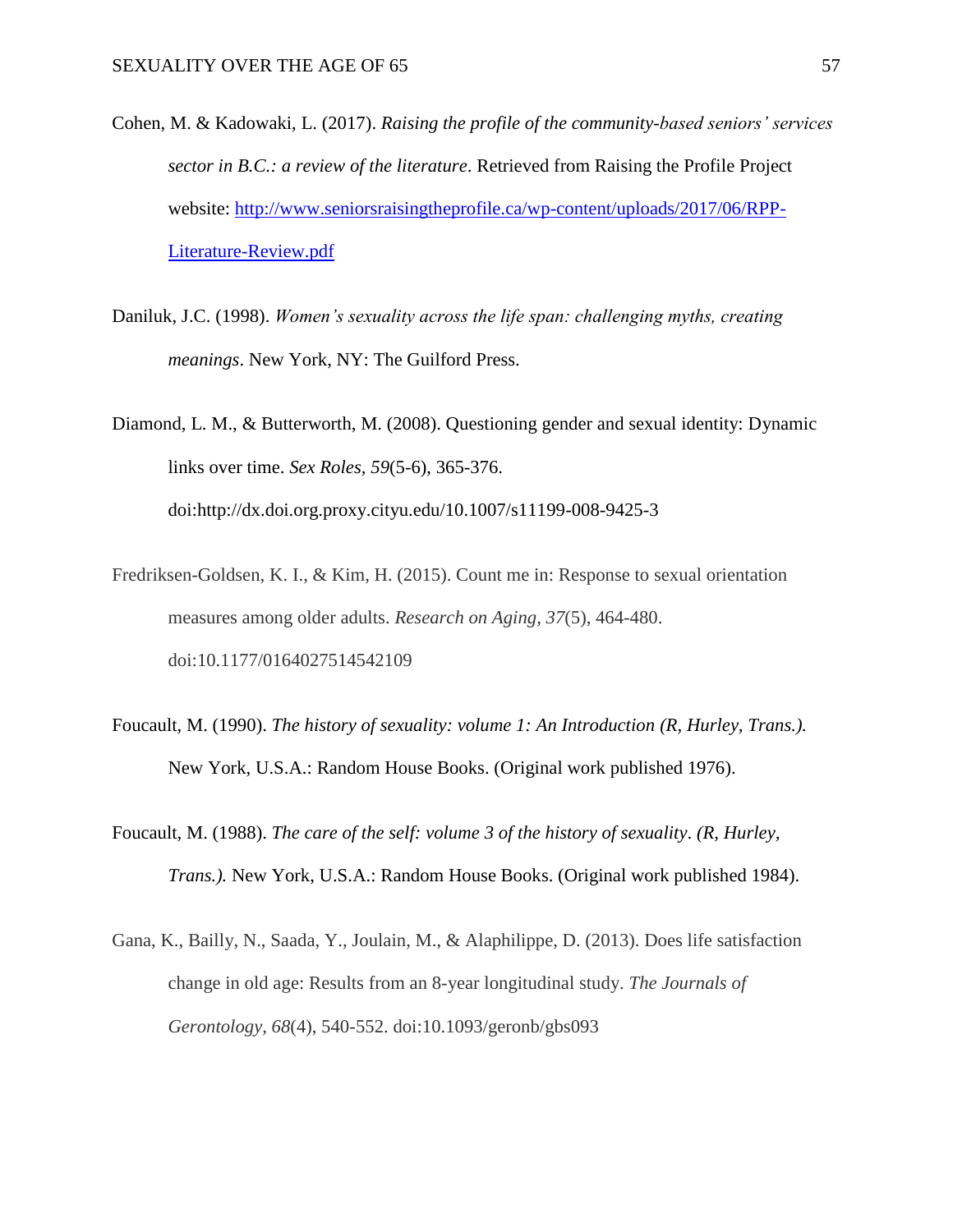- Giblin, J. (2011). Successful aging: Choosing wisdom over despair. *Journal of Psychosocial Nursing & Mental Health Services, 49*(3), 23-26. doi:http://dx.doi.org.proxy.cityu.edu/10.3928/02793695-20110208-01
- Godbeer, R. (2002). *Sexual revolution in early america*. Baltimore, Md: Johns Hopkins University Press.
- Gott, M., & Hinchliff, S. (2003). How important is sex in later life? the views of older people. *Social Science & Medicine, 56*(8), 1617. doi:10.1016/S0277-9536(02)00180-6
- Greenwood, J., & Guner, N. (2010). Social change: the sexual revolution. *International Economic Review, 51*(4), 893-923. doi:10.1111/j.1468-2354.2010.00605.x
- Groeppel-Klein, A., Helfgen, J., Spilski, A., & Schreiber, L. (2017). The impact of age stereotypes on elderly consumers' self-efficacy and cognitive performance. *Journal of Strategic Marketing. 25*(3), 211–225. https://doi.org/10.1080/0965254X.2017.1299787
- Hodgetts, D., Chamberlain, K., & Bassett, G. (2003). Between Television and the Audience: Negotiating Representations of Ageing. *Health: An Interdisciplinary Journal for the Social Study of Health, Illness and Medicine* 7(4): 417-38.
- Holstein, M. B., & Minkler, M. (2003). Self, society, and the "new gerontology". *The Gerontologist, 43*(6), 787-796. doi:10.1093/geront/43.6.787
- Hummert, M. L. (1990). Multiple stereotypes of elderly and young adults: A comparison of structure and evaluations. *Psychology and Aging, 5*(2), 182-193. doi:http://dx.doi.org.proxy.cityu.edu/10.1037/0882-7974.5.2.182
- Johnson Vickberg, S.M. & Deaux, K. (2005). Measuring the dimensions of women's sexuality: the women's sexual self-concept scale. *Sex Roles 53*(5), 361-369, doi: 10.1007/s11199- 005-6759-y.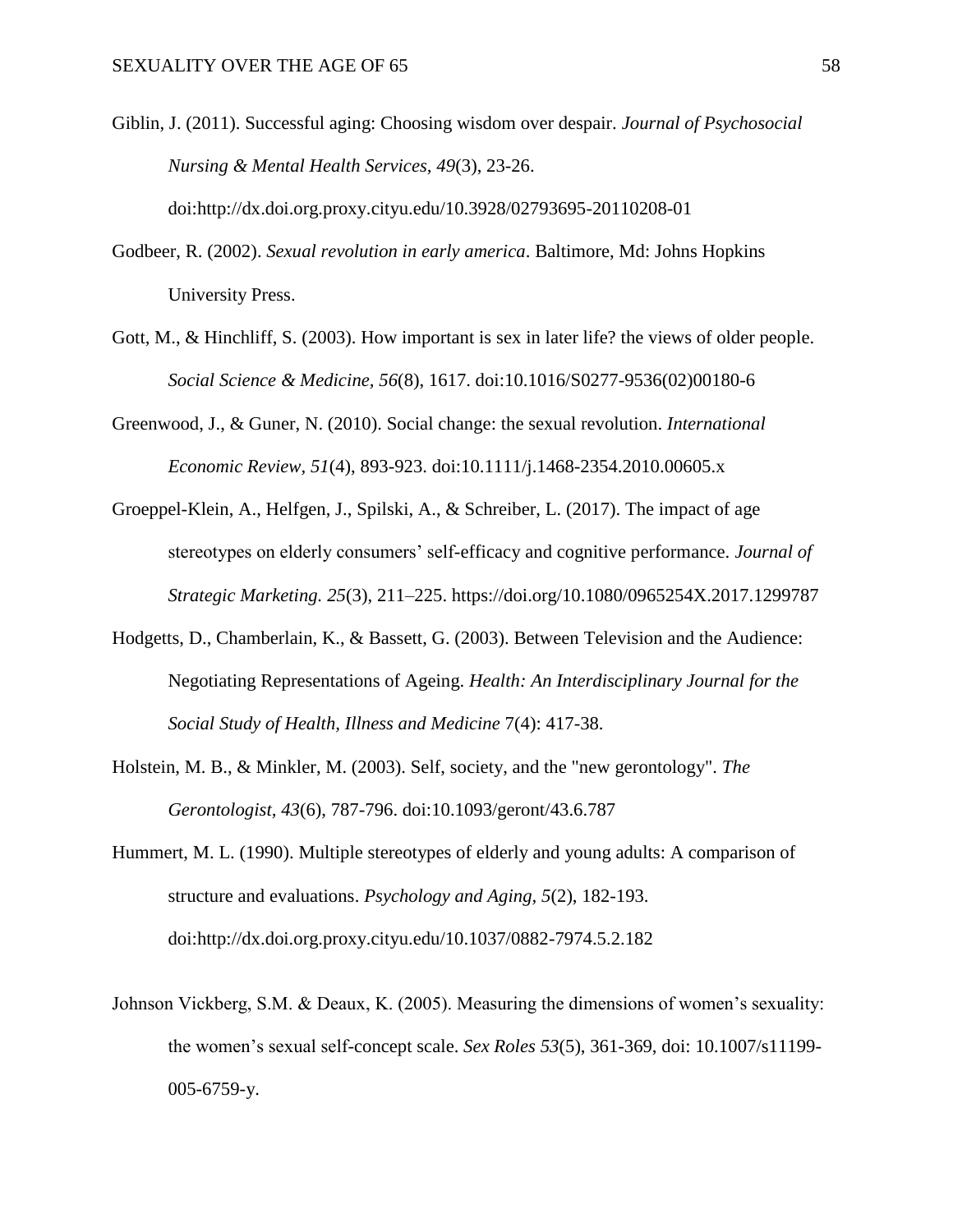- Kalra, G., Subramanyam, A., & Pinto, C. (2011). Sexuality: Desire, activity and intimacy in the elderly. *Indian Journal of Psychiatry, 53*(4), 300-306. doi:http://dx.doi.org.proxy.cityu.edu/10.4103/0019-5545.91902
- Koenig, A. M. (2018). Comparing prescriptive and descriptive gender stereotypes about children, adults, and the elderly. *Frontiers in Psychology, 9*, 1-13. doi:10.3389/fpsyg.2018.01086
- Kohlbacher, F., Herstatt, C., & Levsen, N. (2015). Golden opportunities for silver innovation: How demographic changes give rise to entrepreneurial opportunities to meet the needs of older people. *Technovation, 39-40*, 73-82. doi:10.1016/j.technovation.2014.05.002
- Levy, B. R. (2003). Mind matters: Cognitive and physical effects of aging self-stereotypes. *The Journals of Gerontology: Psychological Sciences, 58B*(4), 203-211. doi: 10.1093/geronb/58.4.P203
- Liu, H., Waite, L. J., Shen, S., & Wang, D. H. (2016). Is sex good for your health? A national study on partnered sexuality and cardiovascular risk among older men and women. *Journal of Health and Social Behavior, 57*(3), 276-296. doi:10.1177/0022146516661597
- Marson, S.M. & Powell, R.M. (2014). Goffman and the infantilization of elderly persons: A theory in development. *Journal of Sociology and Social Welfare, 41*(4), 143-158. Retrieved from https://scholarworks.wmich.edu/jssw/vol14/iss4/1
- Mercer, C. H., Tanton, C., Prah, P., Erens, B., Sonnenberg, P., Clifton, S., … Johnson, A. M. (2013). Changes in sexual attitudes and lifestyles in Britain through the life course and over time: Findings from the national surveys of sexual attitudes and lifestyles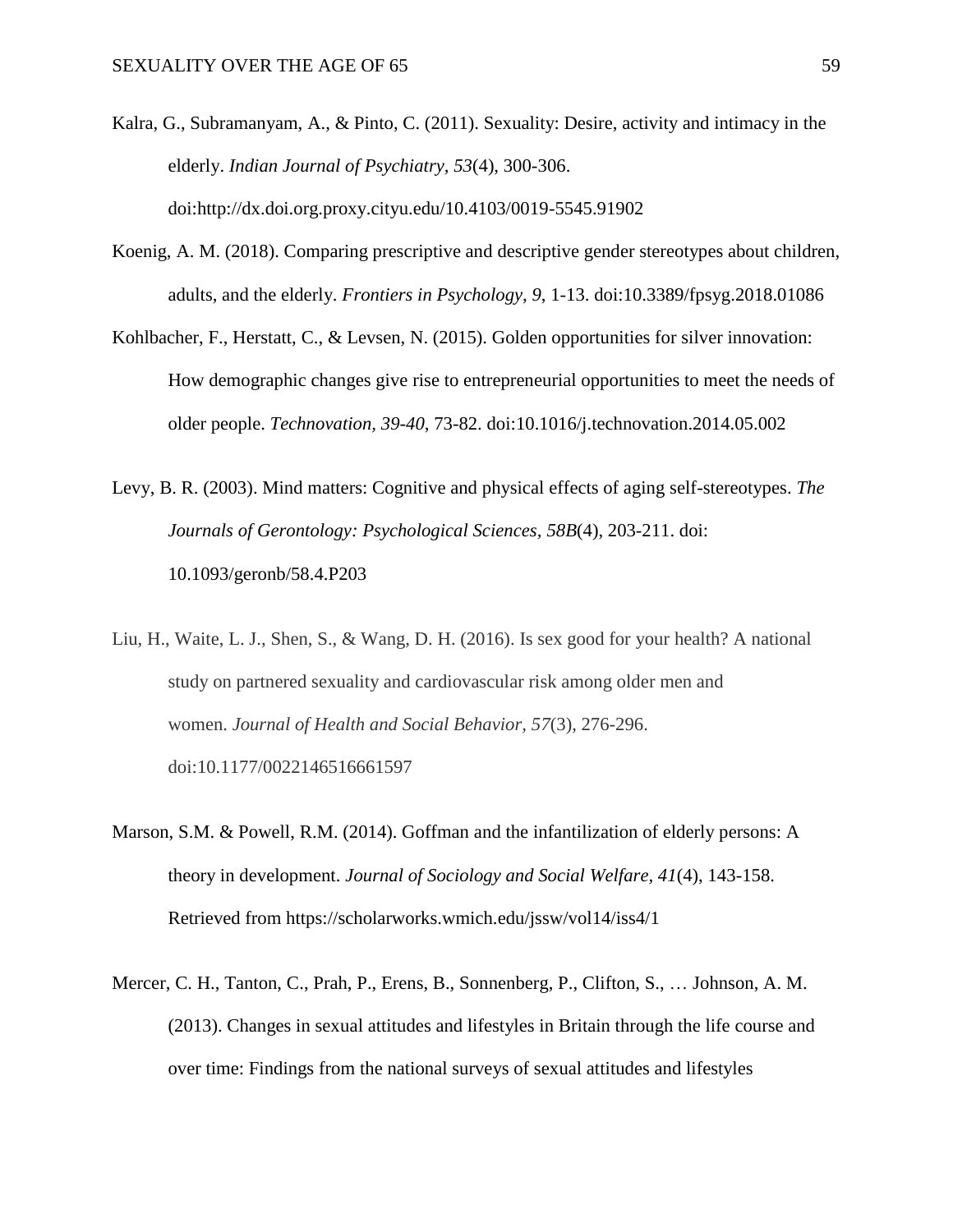(natsal). *The Lancet, 382*(9907), 1781-94.

doi:http://dx.doi.org.proxy.cityu.edu/10.1016/S0140-6736(13)62035-8

- Monteiro, A., von Humboldt, S., & Leal, I. (2017). How do formal caregivers experience the sexuality of older adults? Beliefs and attitudes towards older adults' sexuality. *Psychology, Community & Health, 6*(1), 77-92. doi: 10.5964/pch.v6i1.216
- Olatayo, A. A., Kubwa, O. O., & Adekunle, A. E. (2015). Sexuality in nigerian older adults. *The Pan African Medical Journal, 22*, 315-321. doi:10.11604/pamj.2015.22.315.7617
- Regan, P. C., & Berscheid, E. (1999). *Lust: What we know about human sexual desire*. Thousand Oaks, CA: Sage Publications.
- Rossi, A.S. (1994). *Sexuality across the life course.* Chicago, IL: The University of Chicago Press.
- Rowe, J. W., & Kahn, R. L. (2015). Successful aging 2.0: Conceptual expansions for the 21st century. *Journals of Gerontology Series B: Psychological Sciences and Social Sciences, 70*(4), 593-596. doi:10.1093/geronb/gbv025
- Roy, M., & Payette, H. (2012). The body image construct among Western seniors: a systematic review of the literature. *Archives of Gerontology and Geriatrics, 55*(3), 505-521. doi: 10.1016/j.archger.2012.04.007
- Saporta, S. (1991). Old maid and dirty old man: The language of ageism. *American Speech, 66*(3), 333-335. doi: 10.2307/455807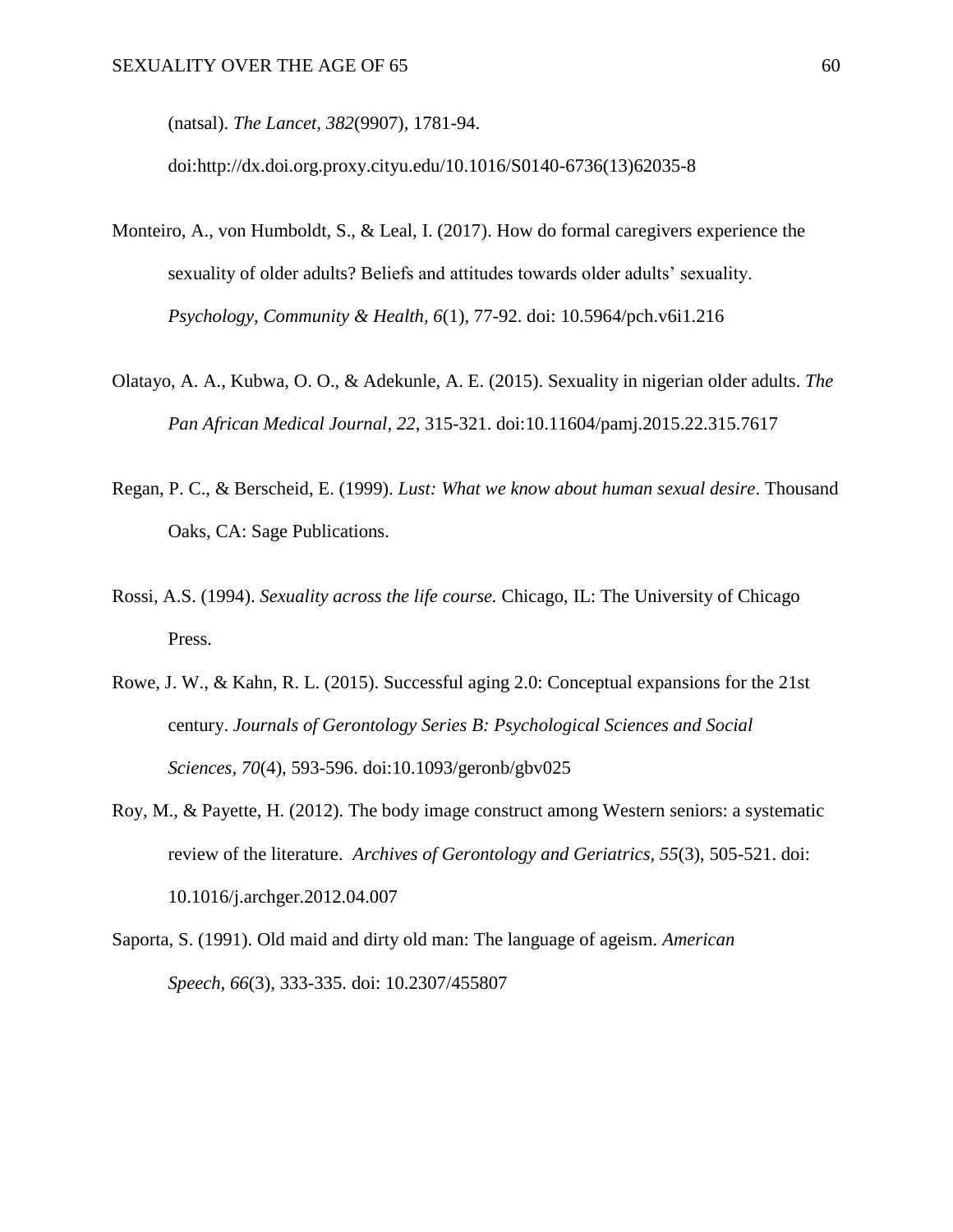- Simpson, P., Horne, M., Laura J E Brown, Wilson, C. B., Dickinson, T., & Torkington, K. (2017). Old(er) care home residents and sexual/intimate citizenship. *Ageing and Society, 37*(2), 243-265. doi:10.1017/S0144686X15001105
- Sklar, E. M. (2019). Body image, attractiveness, and sexuality among women: The influence of experience and social context. *Journal of Women's Health, 28*(1), 7-8. doi:10.1089/jwh.2018.7510
- Steptoe, A., de Oliveira, C., Demakakos, P., & Zaninotto, P. (2014). Enjoyment of life and declining physical function at older ages: A longitudinal cohort study. *CMAJ : Canadian Medical Association Journal = Journal De l'Association Medicale Canadienne, 186*(4), E150-E156. doi:10.1503/cmaj.131155
- Syme, M. L., & Cohn, T. J. (2016). Examining aging sexual stigma attitudes among adults by gender, age, and generational status. *Aging & Mental Health, 20*(1), 36-45. doi:10.1080/13607863.2015.1012044
- Tetley, J., Lee, D. M., Nazroo, J., & Hinchliff, S. (2018). Let's talk about sex what do older men and women say about their sexual relations and sexual activities? A qualitative analysis of ELSA wave 6 data. *Ageing and Society, 38*(3), 497-521. doi:10.1017/S0144686X16001203
- Thomas, H.N., Hamm, M., Borrero, S., Hess, R., & Thurston, R.C. (2018). Body image, attractiveness, and sexual satisfaction among midlife women: a qualitative study. *Journal of Women's Health 28*(1), doi: 10.1089/jwh.2018.7107.